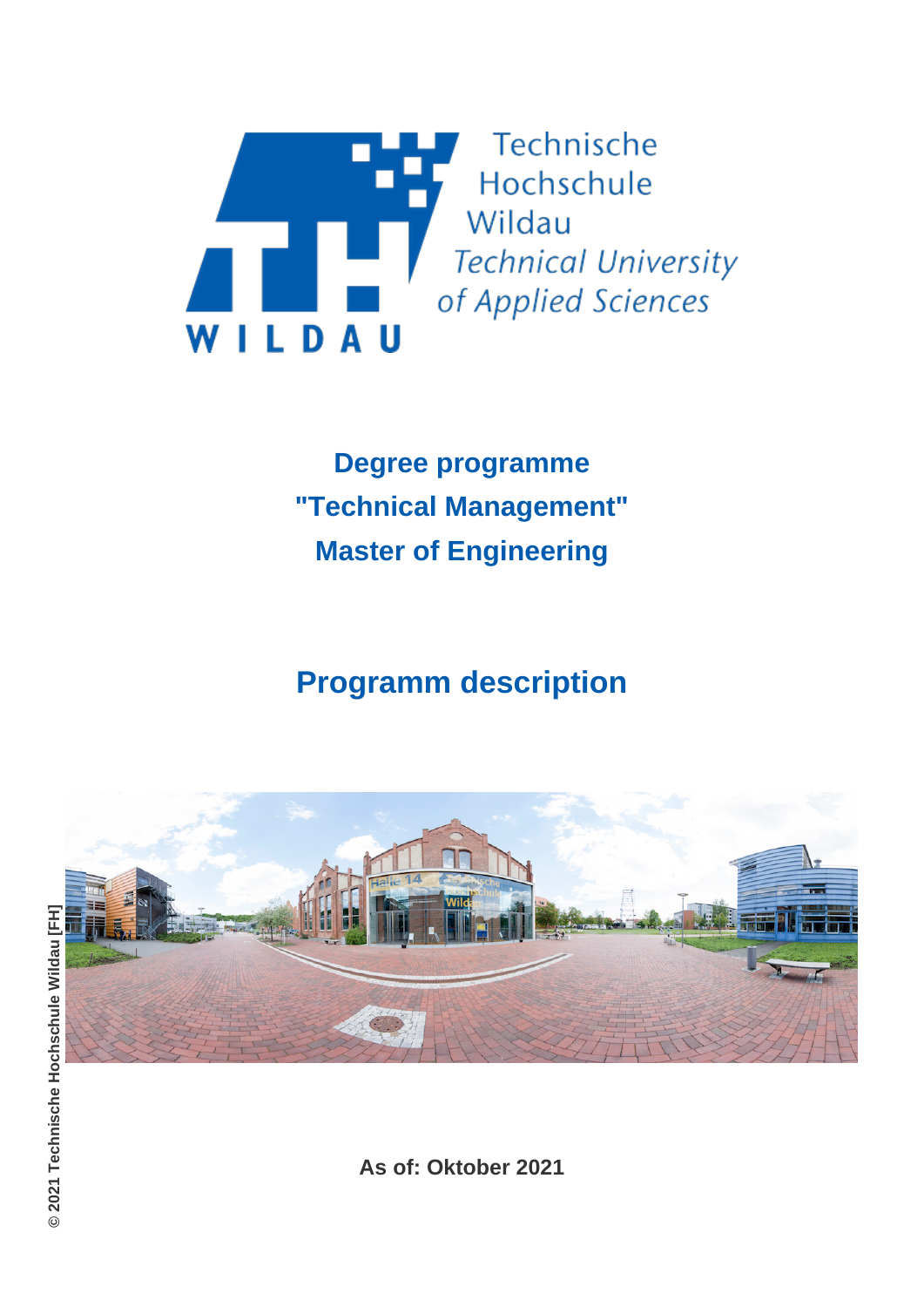## **Table of contents**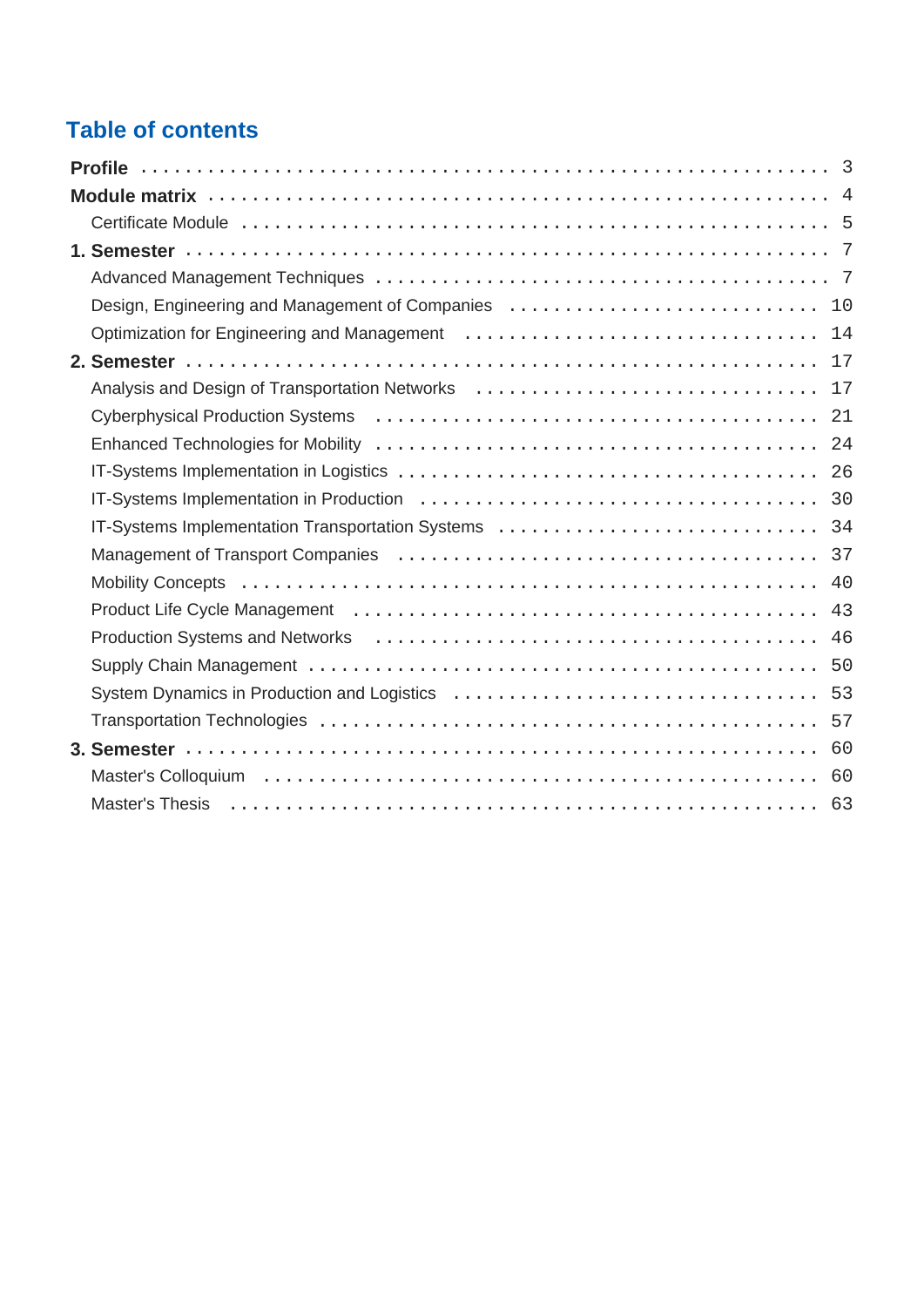

### <span id="page-2-0"></span>**Profile**



About the degree programme:

The Technical Management degree programme is jointly organised and run by the Industrial Engineering, Logistics and Transportation Systems Technology departments at TH Wildau.

It is primarily aimed at graduates holding bachelor's degrees in these fields, but is also open to all graduates with a degree in any related field.

Study objectives:

The degree programme has a more technical emphasis. It also contains courses on business administration and information systems and gives graduates an integrative and responsible understanding of tasks in technically oriented management roles as well as the interface between engineering sciences and business administration.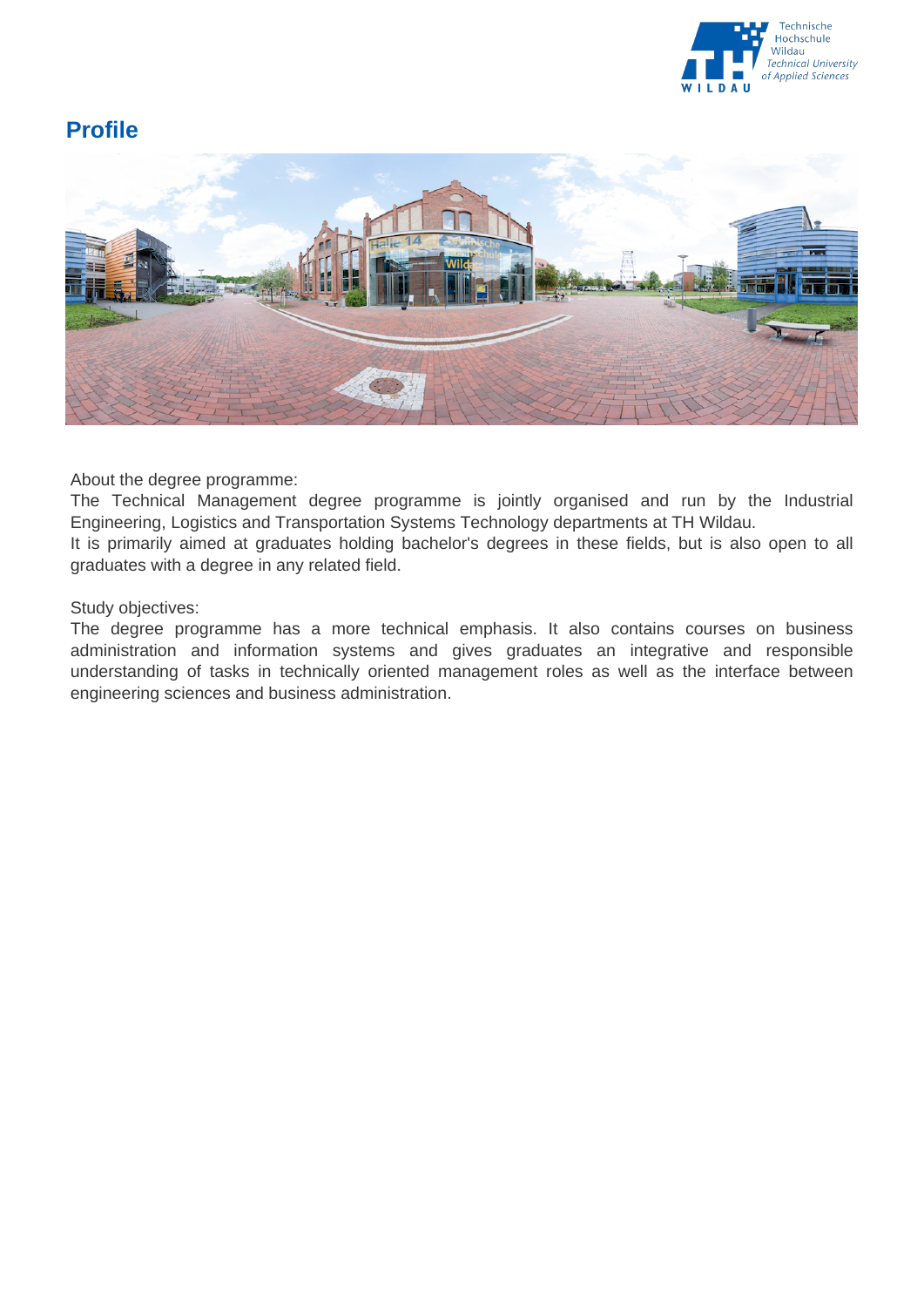

### <span id="page-3-0"></span>**Module matrix**

| <b>Module</b>                                    | Sem.           | <b>Type</b> | L   | T   | L   | P    | <b>Total</b> | PF         | CP   |
|--------------------------------------------------|----------------|-------------|-----|-----|-----|------|--------------|------------|------|
| Certificate Module                               | 0              | <b>WPM</b>  | 0.0 | 0.0 | 0.0 | 24.0 | 24.0         | <b>SMP</b> | 30.0 |
| <b>Advanced Management Techniques</b>            | 1              | <b>PM</b>   | 3.0 | 3.0 | 0.0 | 0.0  | 6.0          | <b>SMP</b> | 7.0  |
| Design, Engineering and Management of Companies  | $\mathbf{1}$   | <b>PM</b>   | 0.0 | 4.0 | 0.0 | 8.0  | 12.0         | <b>SMP</b> | 15.0 |
| Optimization for Engineering and Management      | 1              | <b>PM</b>   | 2.0 | 2.0 | 2.0 | 0.0  | 6.0          | <b>KMP</b> | 8.0  |
| Analysis and Design of Transportation Networks   | 2              | <b>WPM</b>  | 2.0 | 1.0 | 1.0 | 0.0  | 4.0          | <b>KMP</b> | 5.0  |
| <b>Cyberphysical Production Systems</b>          | 2              | <b>WPM</b>  | 2.0 | 1.0 | 1.0 | 0.0  | 4.0          | <b>KMP</b> | 5.0  |
| <b>Enhanced Technologies for Mobility</b>        | $\overline{2}$ | <b>WPM</b>  | 2.0 | 2.0 | 0.0 | 0.0  | 4.0          | <b>FMP</b> | 5.0  |
| IT-Systems Implementation Transportation Systems | $\overline{2}$ | <b>WPM</b>  | 1.0 | 1.0 | 2.0 | 0.0  | 4.0          | <b>SMP</b> | 5.0  |
| IT-Systems Implementation in Logistics           | 2              | <b>WPM</b>  | 2.0 | 1.0 | 1.0 | 0.0  | 4.0          | <b>SMP</b> | 5.0  |
| IT-Systems Implementation in Production          | 2              | <b>WPM</b>  | 1.0 | 1.0 | 2.0 | 0.0  | 4.0          | <b>SMP</b> | 5.0  |
| Management of Transport Companies                | $\overline{2}$ | <b>WPM</b>  | 2.0 | 1.0 | 1.0 | 0.0  | 4.0          | <b>KMP</b> | 5.0  |
| <b>Mobility Concepts</b>                         | $\overline{2}$ | <b>WPM</b>  | 2.0 | 2.0 | 0.0 | 0.0  | 4.0          | <b>KMP</b> | 5.0  |
| Product Life Cycle Management                    | $\overline{2}$ | <b>WPM</b>  | 2.0 | 2.0 | 0.0 | 0.0  | 4.0          | <b>FMP</b> | 5.0  |
| Production Systems and Networks                  | $\overline{2}$ | <b>WPM</b>  | 2.0 | 1.0 | 1.0 | 0.0  | 4.0          | <b>KMP</b> | 5.0  |
| Supply Chain Management                          | 2              | <b>WPM</b>  | 2.0 | 2.0 | 0.0 | 0.0  | 4.0          | <b>FMP</b> | 5.0  |
| System Dynamics in Production and Logistics      | $\overline{2}$ | <b>WPM</b>  | 2.0 | 2.0 | 0.0 | 0.0  | 4.0          | <b>KMP</b> | 5.0  |
| <b>Transportation Technologies</b>               | $\overline{2}$ | <b>WPM</b>  | 2.0 | 2.0 | 0.0 | 0.0  | 4.0          | <b>SMP</b> | 5.0  |
| Master's Colloquium                              | 3              | <b>PM</b>   | 0.0 | 0.0 | 0.0 | 0.0  | 0.0          | <b>SMP</b> | 6.0  |
| Master's Thesis                                  | 3              | <b>PM</b>   | 0.0 | 0.0 | 0.0 | 0.0  | 0.0          | <b>SMP</b> | 24.0 |
| Total semester hours per week                    |                |             | 29  | 28  | 11  | 32   | 100          |            |      |
| Sum of CP to be reached from WPM                 |                |             |     |     |     |      |              |            | 30   |
| Sum of CP from PM                                |                |             |     |     |     |      |              |            | 60   |
| <b>Total CP</b>                                  |                |             |     |     |     |      |              |            | 90   |

**\*** Module extends over several semesters

**P** - Project **WPM** - Elective module

**L** - Lesson **PF** - Examination format **FMP** - Fixed module examination

**T** - Tutorial **CP** - Credit Points **SMP** - Examination during the studies

L - Laboratory **PM** - Mandatory module **KMP** - Mixed module examination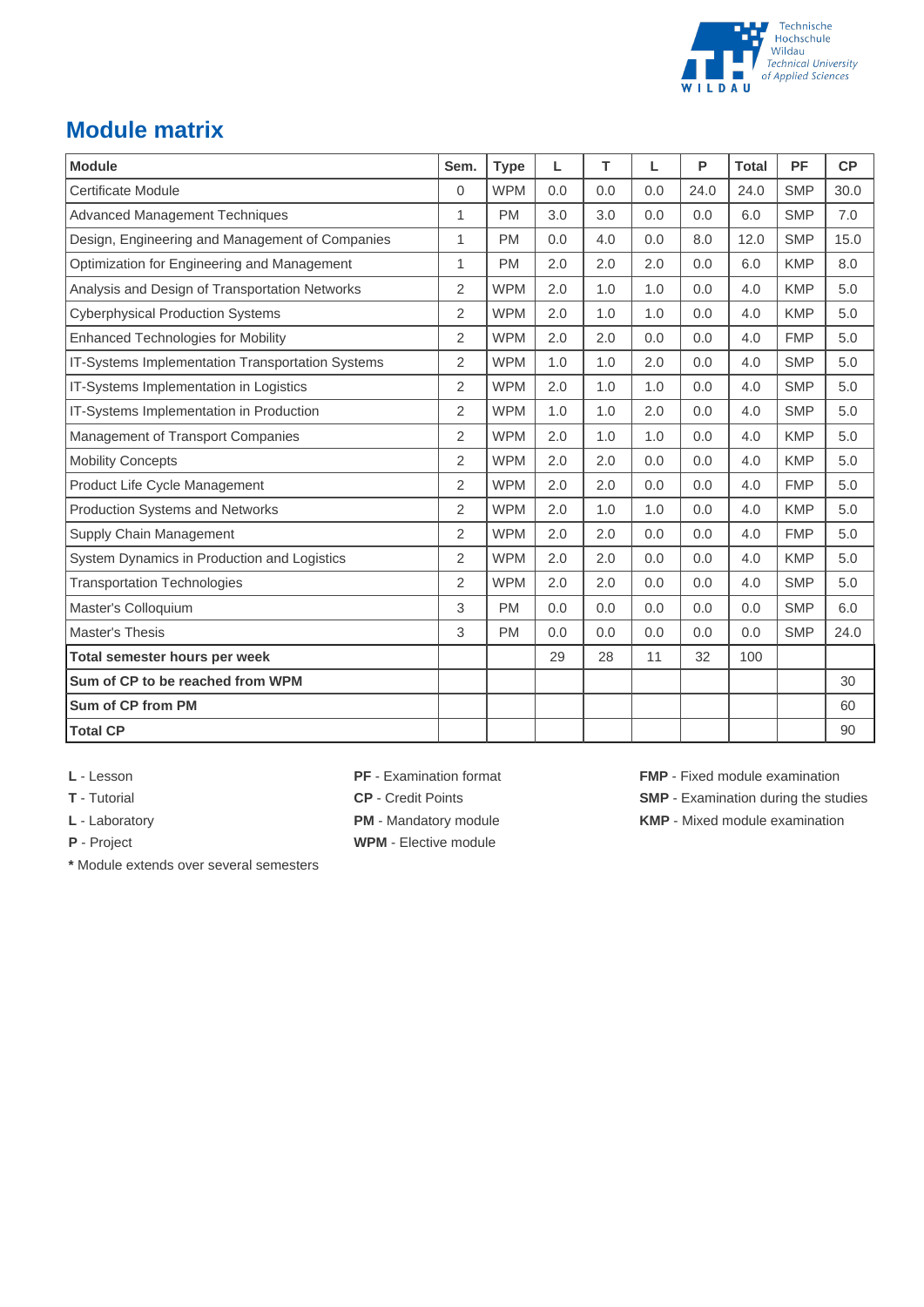

## <span id="page-4-0"></span>**Certificate Module**

| <b>Module:</b><br><b>Certificate Module</b>                                                  |                                         |
|----------------------------------------------------------------------------------------------|-----------------------------------------|
| Degree programme:<br><b>Technical Management</b>                                             | Degree:<br><b>Master of Engineering</b> |
| <b>Responsible for the module:</b><br>Prof. Dr. rer. pol. Jens Wollenweber & Steffi Kowalski |                                         |

| Semester:<br>0                                             | <b>Semester part time:</b>             | <b>Duration:</b>                     |  |
|------------------------------------------------------------|----------------------------------------|--------------------------------------|--|
| Hours per week per<br>semester:<br>24.0                    | Of which L/S/LW/P:<br>0.0/0.0/0.0/24.0 | <b>CP according to ECTS:</b><br>30.0 |  |
| Form of course:<br>Elective                                | Language:<br>English                   | As of:<br>2020-05-04                 |  |
| <b>Recommended prior knowledge:</b>                        |                                        |                                      |  |
| Recognition of external relevant qualification/experience: |                                        |                                      |  |
| <b>Special regulations:</b>                                |                                        |                                      |  |

| <b>Workload distribution</b> | <b>Hours:</b> |
|------------------------------|---------------|
| In class:                    | 360.0         |
| Pre- and post-course work:   | 0.0           |
| Project:                     | 540.0         |
| Examinations:                | 0.0           |
| Total:                       | 900           |

| <b>Learning objectives</b>   | <b>Anteil</b> |
|------------------------------|---------------|
| Subject specific competences |               |
| Knowledge                    | 0%            |
| <b>Skills</b>                | 0%            |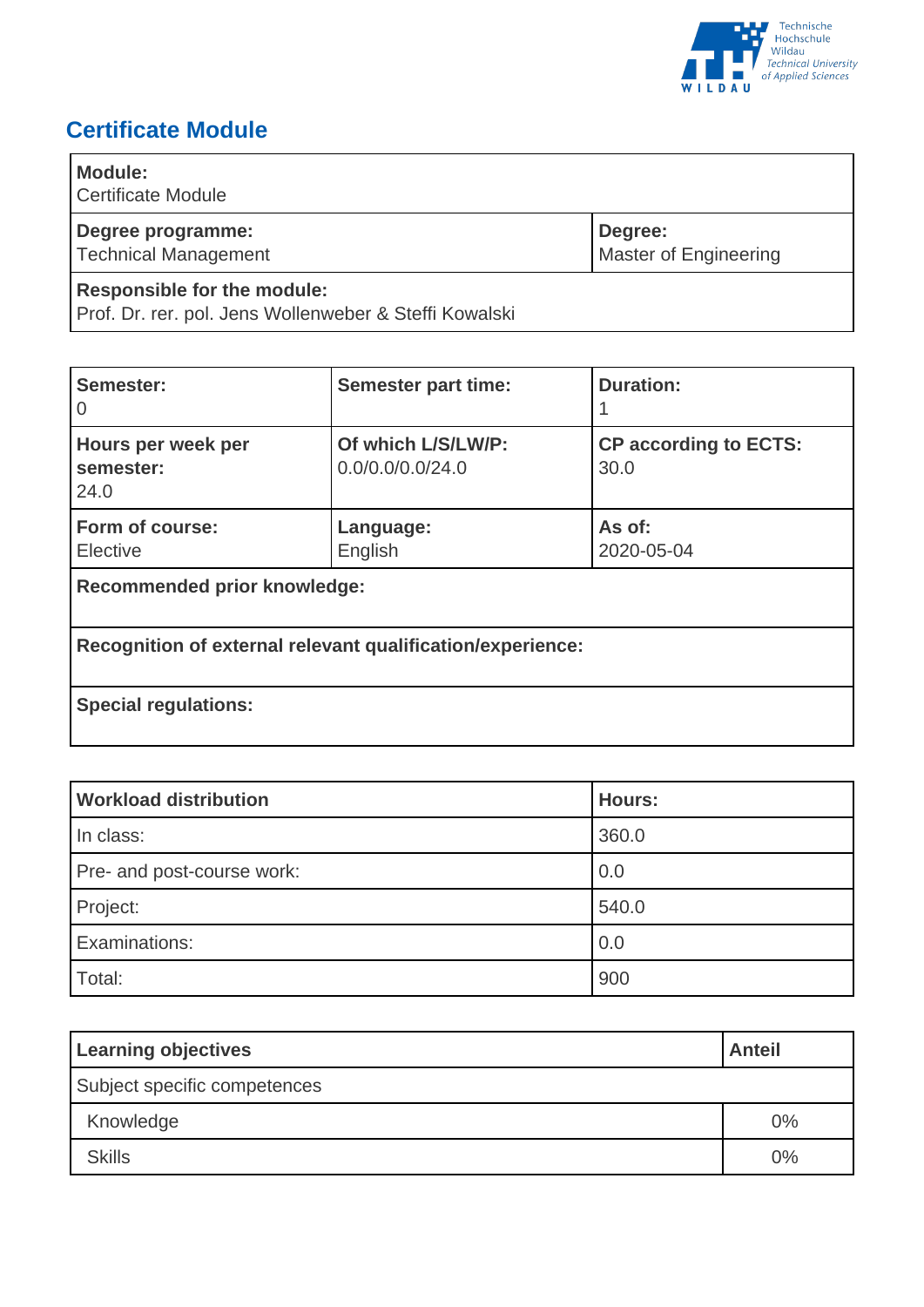### **Certificate Module**

Personal competences

Social competence and the set of the set of the set of the set of the set of the set of the set of the set of the set of the set of the set of the set of the set of the set of the set of the set of the set of the set of th

Autonomy

**Content:**

 1. Das Zertifikatsmodul umfasst ein vom Studiengangsprecher zu definierendes und von einem Hochschullehrer zu bewertendes Praxisprojekt, z.B. Transferprojekt, Fallstudie. Dieses Projekt muss konkret abgrenzbar sein und eine Aufgabenstellung aus dem Themenfeld des technischen Managements aufweisen. Das Ergebnis des Projektes wird in einer schriftlichen Projektdokumentation mit bis zu 50 Seiten dargestellt. Die Projektdokumentation wird als Prüfungsleistung für das Zertifikatsmodul undifferenziert mit "mit Erfolg" / "ohne Erfolg" bewertet. Bewertungskriterien sind die inhaltliche Qualität, Konsistenz der Struktur und Argumentation, die Identifikation von Projekterfolgs- und Projektrisikofaktoren, eine Reflexion der Projektergebnisse und der Erfahrungen sowie Schlussfolgerungen aus dem Projekt

### **Examination format:**

Paper (100%)

**Compulsory reading:**

**Recommended reading:**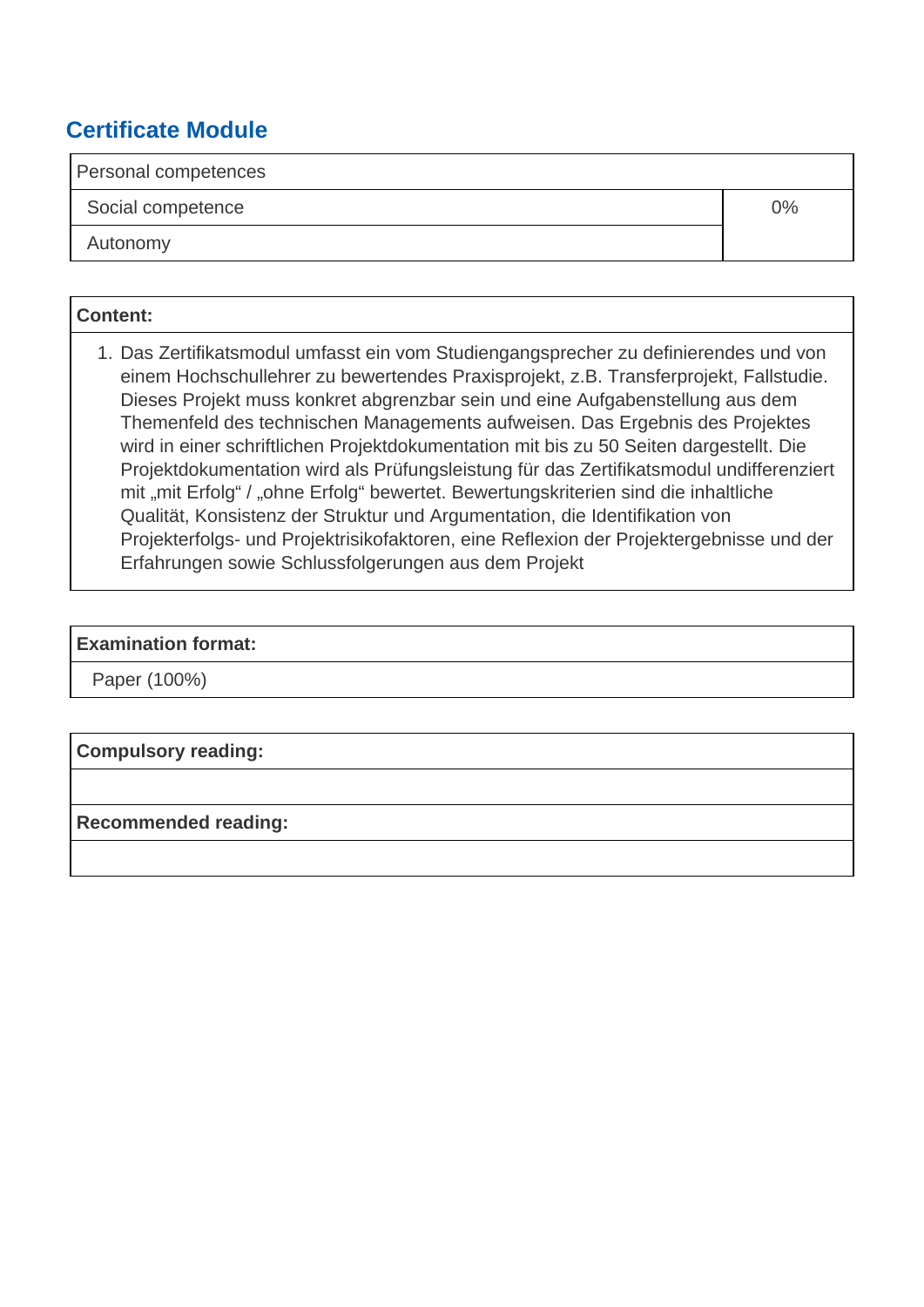## <span id="page-6-1"></span>**Advanced Management Techniques**

| <b>Module:</b><br><b>Advanced Management Techniques</b> |                                  |
|---------------------------------------------------------|----------------------------------|
| Degree programme:<br><b>Technical Management</b>        | Degree:<br>Master of Engineering |
| <b>Responsible for the module:</b>                      |                                  |

Prof. Dr.-Ing. Thomas Masurat & Prof. Dr.-Ing. Gaby Neumann

| Semester:                                                  | <b>Semester part time:</b>            | <b>Duration:</b>                    |  |  |
|------------------------------------------------------------|---------------------------------------|-------------------------------------|--|--|
| Hours per week per<br>semester:<br>6.0                     | Of which L/S/LW/P:<br>3.0/3.0/0.0/0.0 | <b>CP according to ECTS:</b><br>7.0 |  |  |
| Form of course:<br>Compulsory                              | Language:<br>English                  | As of:<br>2021-03-15                |  |  |
| <b>Compulsory prior knowledge:</b>                         |                                       |                                     |  |  |
| <b>Recommended prior knowledge:</b>                        |                                       |                                     |  |  |
| Recognition of external relevant qualification/experience: |                                       |                                     |  |  |
| <b>Special regulations:</b>                                |                                       |                                     |  |  |

<span id="page-6-0"></span>

| <b>Workload distribution</b> | <b>Hours:</b> |
|------------------------------|---------------|
| In class:                    | 90.0          |
| Pre- and post-course work:   | 88.0          |
| Project:                     | 30.0          |
| Examinations:                | 2.0           |
| Total:                       | 210           |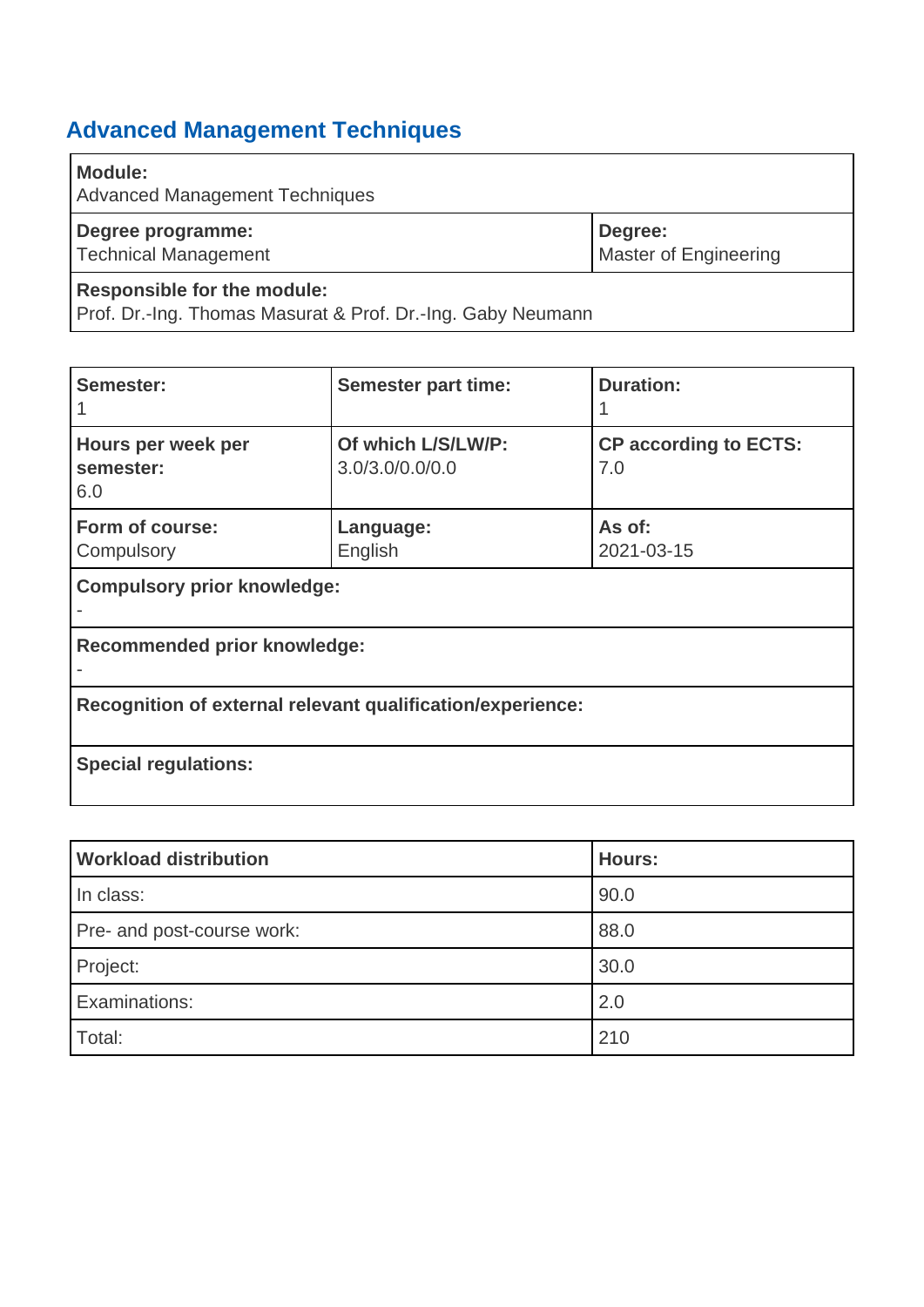# **Advanced Management Techniques**

| <b>Learning objectives</b>                                                                                                                                                                                                                                                                                                                                                                                                                                                                                                                                                          | <b>Anteil</b> |
|-------------------------------------------------------------------------------------------------------------------------------------------------------------------------------------------------------------------------------------------------------------------------------------------------------------------------------------------------------------------------------------------------------------------------------------------------------------------------------------------------------------------------------------------------------------------------------------|---------------|
| Subject specific competences                                                                                                                                                                                                                                                                                                                                                                                                                                                                                                                                                        |               |
| Knowledge<br>Applying tools and methods of conventional Project Management in<br>complex undertakings<br>Analyse possible risks and develop mitigation strategies within the<br>concept of risk management<br>Develop systems for adequate controlling of complex undertakings<br>Identification and utilization of advanced management methods,<br>approaches and tools<br>Recognize and unterstand how to transfer different methods and<br>procedure models to new fields of application<br>• Capability to develop procedure models as guidelines to cope with<br>complex tasks | 50%           |
| <b>Skills</b><br>• Plan, schedule and control complex undertakings in the context of<br>modern companies<br>Describe, analyze and modify complex undertakings in a structured and<br>directed manner<br>Perform the transfer of various methods and models to new fields of<br>$\bullet$<br>application.                                                                                                                                                                                                                                                                            | 30%           |
| Personal competences                                                                                                                                                                                                                                                                                                                                                                                                                                                                                                                                                                |               |
| Social competence<br>Be able to work in teams, organize team work and manage a project team<br>$\bullet$<br>Be able to critically reflect and self-organize learning processes<br>Be able to communicate in a team work context and to present results                                                                                                                                                                                                                                                                                                                              | 20%           |
| Autonomy<br>• Be able to analyze and work on complex topics autonomously.<br>Be able to speak freely about technical topics.<br>• Be able to adopt and assess critically specialized, advanced knowledge.                                                                                                                                                                                                                                                                                                                                                                           |               |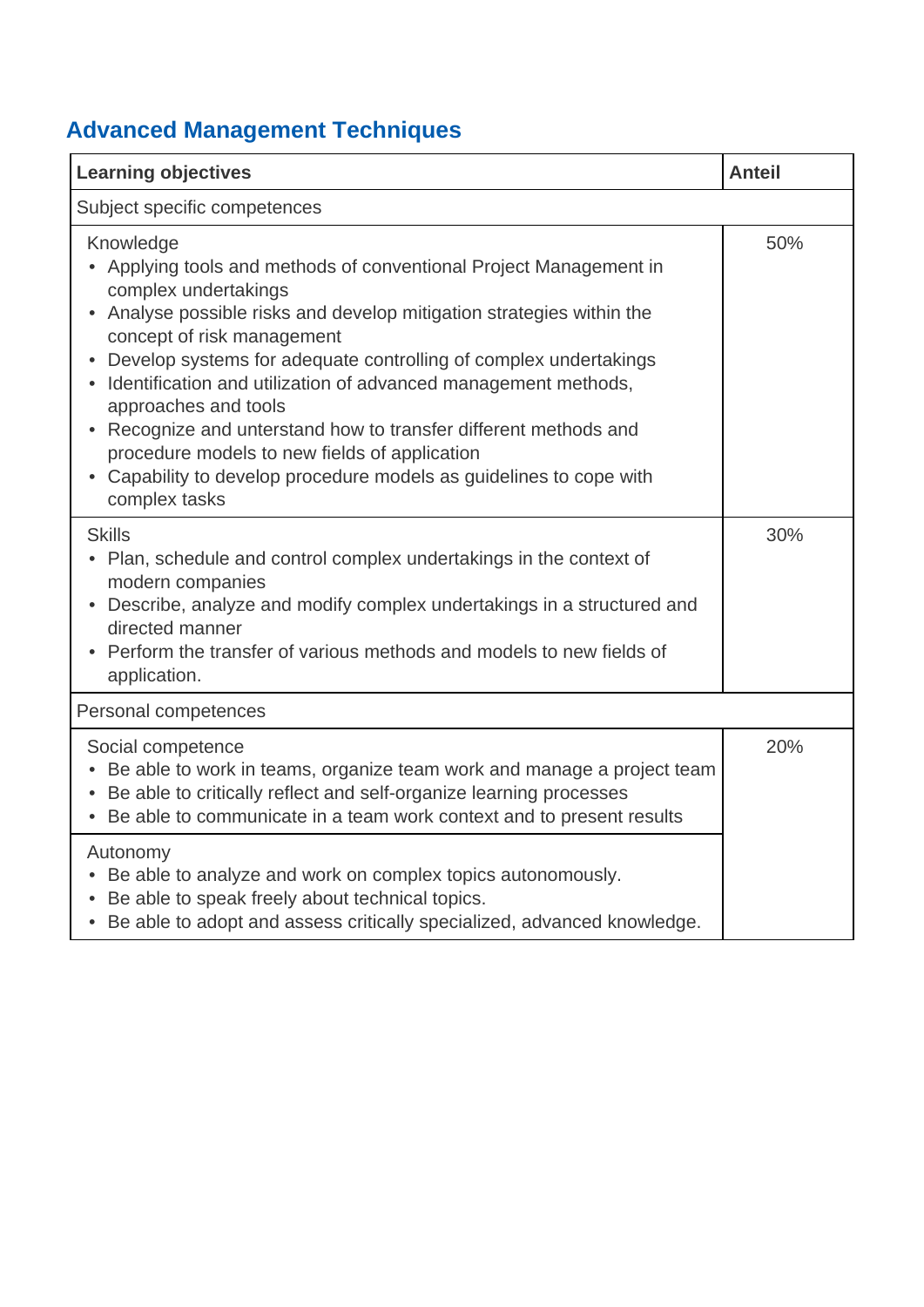### **Advanced Management Techniques**

#### **Content:**

- 1. Project Management
	- 1.1. Project organisation
	- 1.2. Project planning
	- 1.3. Network planning techniques
	- 1.4. Risk Management
	- 1.5. Controlling of Projects

### 2. Procedure Models

- 2.1. Definition Procedure Model Problem Solving Process in general
- 2.2. Demarcation of Model, Method and Algorithm
- 2.3. Important Models for Innovation and Change Projects
	- 2.3.1. Models for Product Development
	- 2.3.2. Models for Software Development (Agile Development)
	- 2.3.3. Models for Improvement Projects
	- 2.3.4. Morphological Model for setting Objectives in Fachtory Planning

### **Examination format:**

 The actual examination procedures can be found in the examination plan, which is provided by the lecturer within the first two weeks of lectures. (100%)

Additional rules:

 Perform given task in group including final presentation. Derive abstracts out of given scientific papers in individual presentations.

### **Compulsory reading:**

### **Recommended reading:**

VDI Guideline 5200, Part 2: "Morphological model of the factory for the setting of objectives in the factory planning"

VDI Guideline 2206: "Design methodology for mechatronic systems"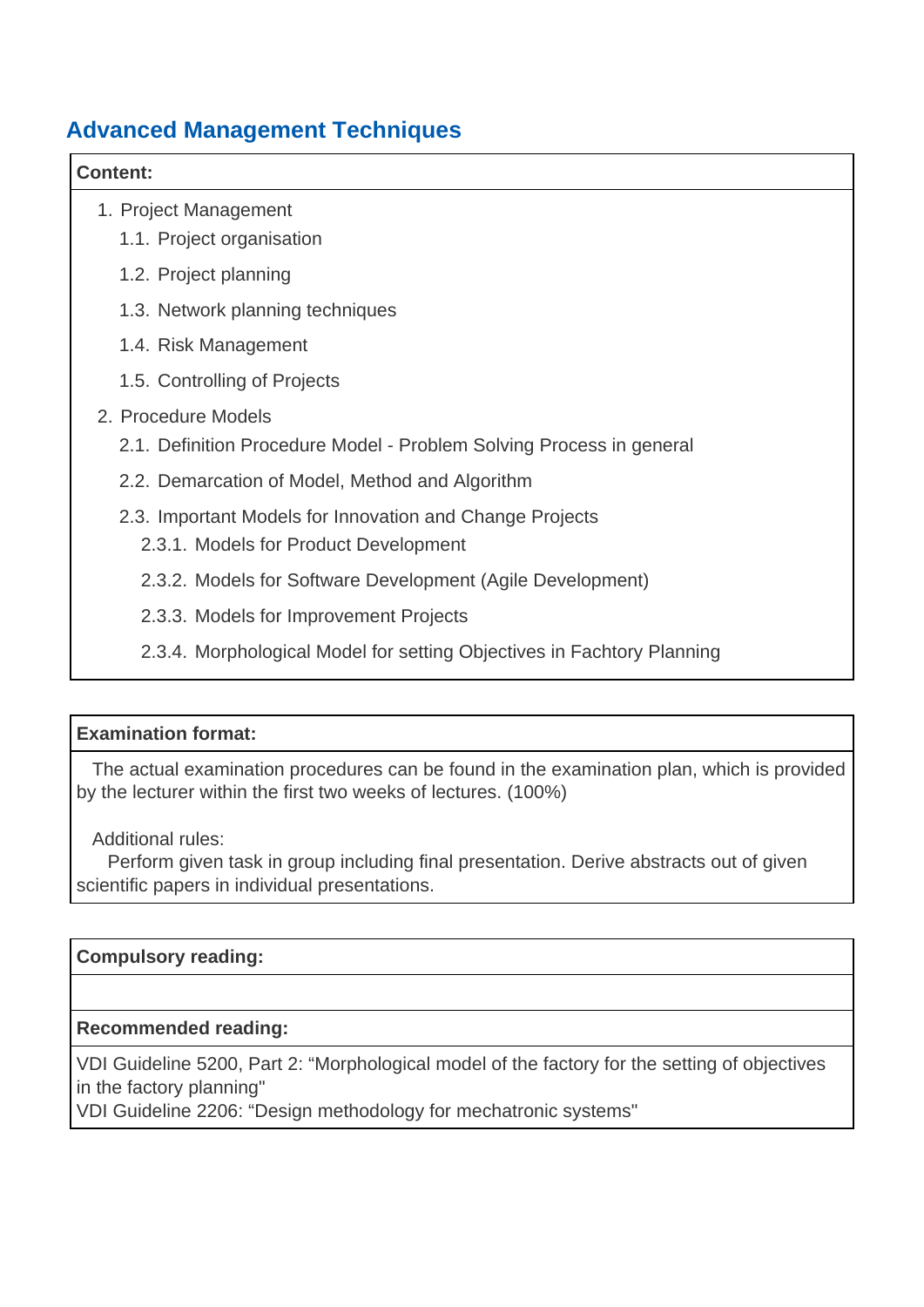<span id="page-9-0"></span>

| <b>Module:</b><br>Design, Engineering and Management of Companies        |                                  |
|--------------------------------------------------------------------------|----------------------------------|
| Degree programme:<br><b>Technical Management</b>                         | Degree:<br>Master of Engineering |
| <b>Responsible for the module:</b><br>Prof. Dr. Marcus Ulrich Abramowski |                                  |

| Semester:                               | <b>Semester part time:</b>            | <b>Duration:</b>                     |
|-----------------------------------------|---------------------------------------|--------------------------------------|
| Hours per week per<br>semester:<br>12.0 | Of which L/S/LW/P:<br>0.0/4.0/0.0/8.0 | <b>CP according to ECTS:</b><br>15.0 |
| Form of course:<br>Compulsory           | Language:<br>English                  | As of:<br>2020-07-23                 |

#### **Compulsory prior knowledge:**

Basics from Bachelor-Studies: Basics in Logistics, Quality Management and Project Management

#### **Recommended prior knowledge:**

Basics from Module "Models and Methods for Engineering and Management"

### **Recognition of external relevant qualification/experience:**

#### **Special regulations:**

Depending on the situation, (relevant student number), the module can be delivered in two streams. One stream for production and logistics, the other one for transportation aspects.

| <b>Workload distribution</b> | <b>Hours:</b> |
|------------------------------|---------------|
| In class:                    | 180.0         |
| Pre- and post-course work:   | 100.0         |
| Project:                     | 150.0         |
| Examinations:                | 10.0          |
| Total:                       | 440           |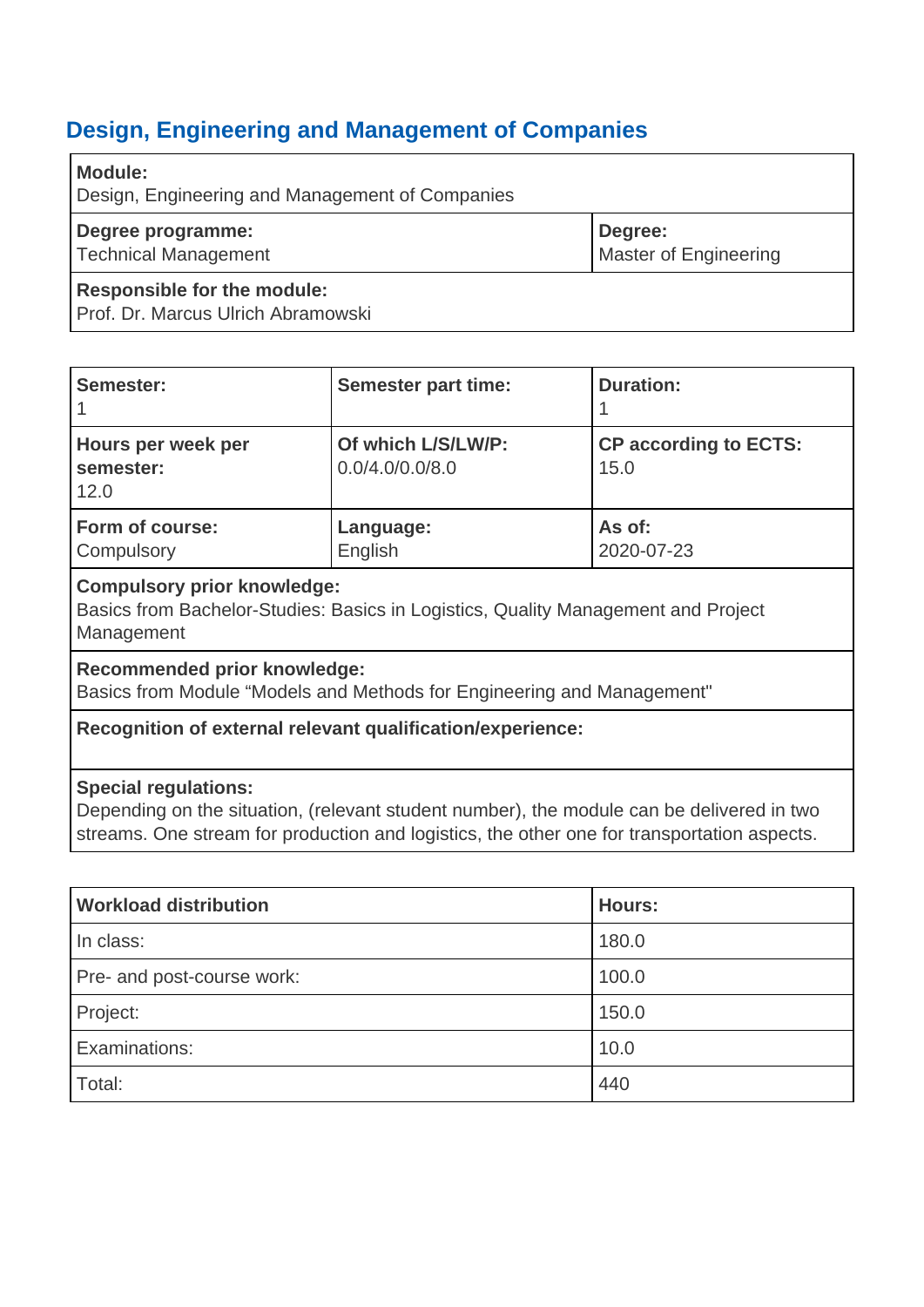| <b>Learning objectives</b>                                                                                                                                                                                                                                                                                                                                                                                                                                                                                                                                                                                                                                                                                | <b>Anteil</b> |
|-----------------------------------------------------------------------------------------------------------------------------------------------------------------------------------------------------------------------------------------------------------------------------------------------------------------------------------------------------------------------------------------------------------------------------------------------------------------------------------------------------------------------------------------------------------------------------------------------------------------------------------------------------------------------------------------------------------|---------------|
| Subject specific competences                                                                                                                                                                                                                                                                                                                                                                                                                                                                                                                                                                                                                                                                              |               |
| Knowledge<br>Decision management in companies can be reflected<br>Execution and exercise of the methods from Module "Models and<br>Methods for Engineering and Management"<br>Development of new concepts and processes regarding the end-to-end<br>$\bullet$<br>process in production / transportation companies<br>Decisions in site and structural matters of organisations<br>Reflection of organisational challenges in IT-and complex solutions<br>Development of modern management processes and the related<br>management functions<br>• Establish project organisations                                                                                                                          | 40%           |
| <b>Skills</b><br>To manage and to solve complex problems in terms of planning,<br>organising, controlling and leading in the context of global companies and<br>organisations<br>• To find and assess alternative solutions and submit proposals for a<br>decision<br>• Define business objectives<br>Operate in business process reengineering projects<br>Implement business processes (end-to-end) in IT-Systems<br>• Working in comprehensive and complex projects. Reproducing processes<br>in purchasing, logistics (internal and external), sales and distribution ERP-<br>Solutions as well as transportation aspects in specific IT systems<br>To control projects with project management tools | 40%           |
| Personal competences                                                                                                                                                                                                                                                                                                                                                                                                                                                                                                                                                                                                                                                                                      |               |
| Social competence<br>Leading project teams<br>Conflict resolution internal and external<br>Integration in interdisciplinary teams<br>To manage work tasks in working groups<br>To perform simple management tasks<br>Moderation of steering committees and project management meetings<br>Increase of motivation                                                                                                                                                                                                                                                                                                                                                                                          | 20%           |
| Autonomy<br>To develop internal project teams<br>Leading sub-projects<br>Take responsibility for decisions and groups<br>To analyze and evaluate learning and work processes<br>• To design and optimize learning and work                                                                                                                                                                                                                                                                                                                                                                                                                                                                                |               |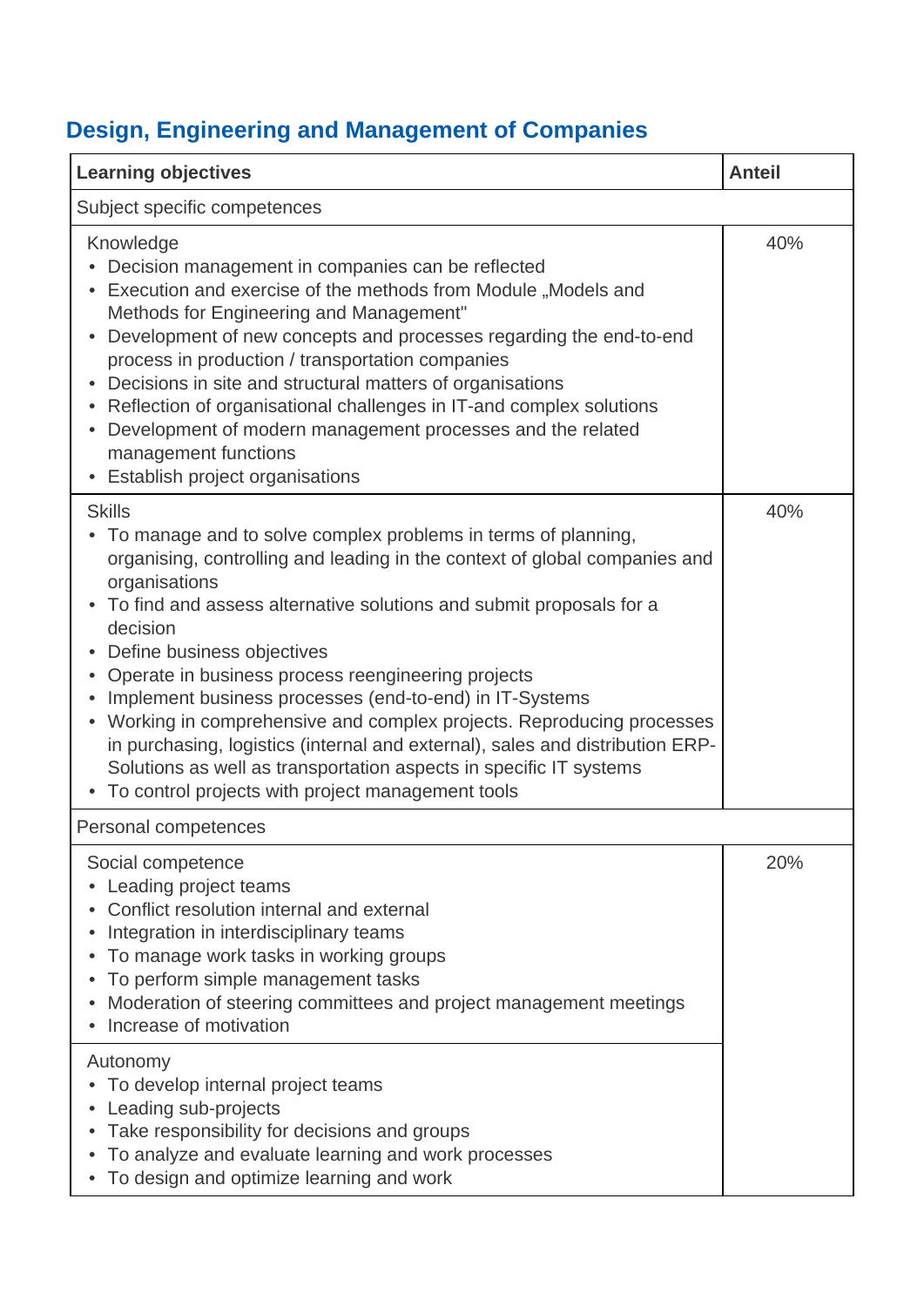| <b>Content:</b>                                                                                                                                                                                                                                                                                                        |  |  |
|------------------------------------------------------------------------------------------------------------------------------------------------------------------------------------------------------------------------------------------------------------------------------------------------------------------------|--|--|
| 1. Strategic alignment of the plant / site / transportation needs and connection • Analysis<br>of the existing processes and incidents • Reflection and assessment of the strategic<br>parameters • Knowledge management in organisations • Evaluation of organisational<br>aspects                                    |  |  |
| 2. Development of projects • Project organisation and development of the project<br>organisation • BPMN for processes and their documentation • Milestone Trend<br>Analysis or Earned Value Analysis for controlling . Documentation of projects (open<br>issue lists etc.) • Using strategies for project escalations |  |  |
| 3. Applied business process engineering / reengineering • Integrated description<br>processes in organisation and IT (several levels of abstraction) • Compare, select and<br>operate the several methods in BPR • Tools: ARIS / BPML • Harmonization between<br>organisational and IT-Processes                       |  |  |
| 4. Global site strategies • Position of the site in the supply chain • Position of the site in<br>strategy of the company • Position of the site in transportation aspects • Normative<br>processes of the company                                                                                                     |  |  |
| 5. Solution for a model-based company • End to end planning processes • Development<br>of strategic, functional and anticipated processes • Strategic (short and long term)<br>planning scenarios in production and logistics as well transportation • In- and<br>Outsourcing                                          |  |  |
| 6. IT-Systems implementation • IT-support for strategic, functional and anticipated<br>processes • Realization of ERP-Functions • Go Live • Support after Go Live • Use of<br>der ERP-Systems                                                                                                                          |  |  |

### **Examination format:**

 Presentation (20%) Oral exam (80%)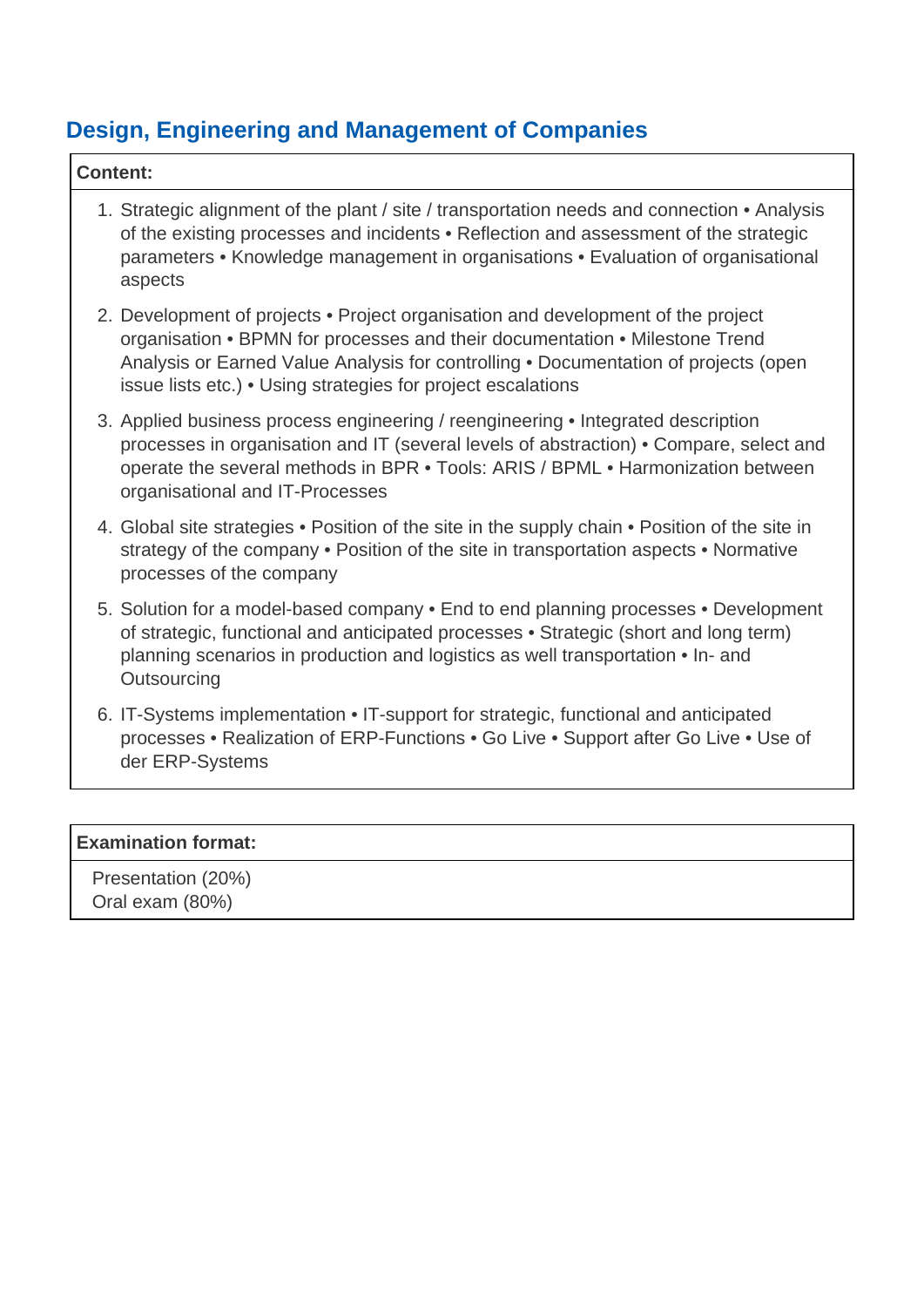### **Compulsory reading:**

**Ruhe, G.** (2014). Software Project Management: Setting the Context. Springer. **Walter, M.** (2015). Multi-Project Management with a Multi-Skilled Workforce. Springer. **Kirchmer, M.** (1998). Business process oriented implementation of standard software. Berlin u.a.: Springer. **Anderson, G.** (2009). SAP Implementation. SAMS. **Vollmann, T.** (2004). Manufacturing planning and control for supply chain management. Boston, Mass. [u.a.]: McGraw-Hill. **Akhtar, J.** (2016). Production Planning and Control with SAP ERP. Galileo. **Davim, P.** (2018). Progress in Lean Manufacturing. Springer.

#### **Recommended reading:**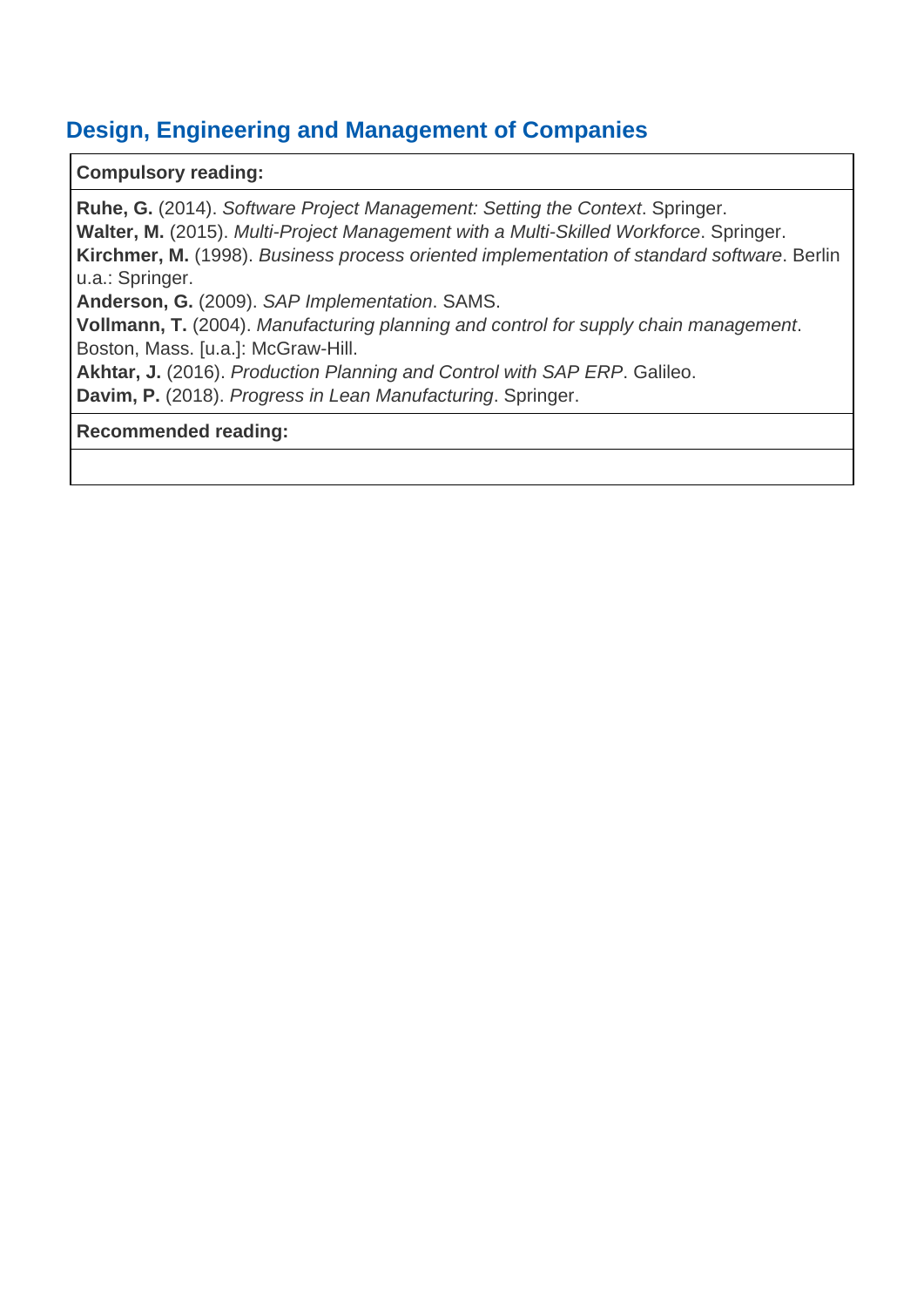# <span id="page-13-0"></span>**Optimization for Engineering and Management**

| <b>Module:</b><br>Optimization for Engineering and Management              |                                  |
|----------------------------------------------------------------------------|----------------------------------|
| Degree programme:<br><b>Technical Management</b>                           | Degree:<br>Master of Engineering |
| <b>Responsible for the module:</b><br>Prof. Dr. rer. pol. Jens Wollenweber |                                  |

| Semester:                                                  | <b>Semester part time:</b>            | <b>Duration:</b>                    |
|------------------------------------------------------------|---------------------------------------|-------------------------------------|
| Hours per week per<br>semester:<br>6.0                     | Of which L/S/LW/P:<br>2.0/2.0/2.0/0.0 | <b>CP according to ECTS:</b><br>8.0 |
| Form of course:<br>Compulsory                              | Language:<br>English                  | As of:<br>2020-07-23                |
| <b>Compulsory prior knowledge:</b>                         |                                       |                                     |
| <b>Recommended prior knowledge:</b>                        |                                       |                                     |
| Recognition of external relevant qualification/experience: |                                       |                                     |
| <b>Special regulations:</b>                                |                                       |                                     |

| <b>Workload distribution</b> | <b>Hours:</b> |
|------------------------------|---------------|
| In class:                    | 90.0          |
| Pre- and post-course work:   | 85.0          |
| Project:                     | 60.0          |
| Examinations:                | 5.0           |
| Total:                       | 240           |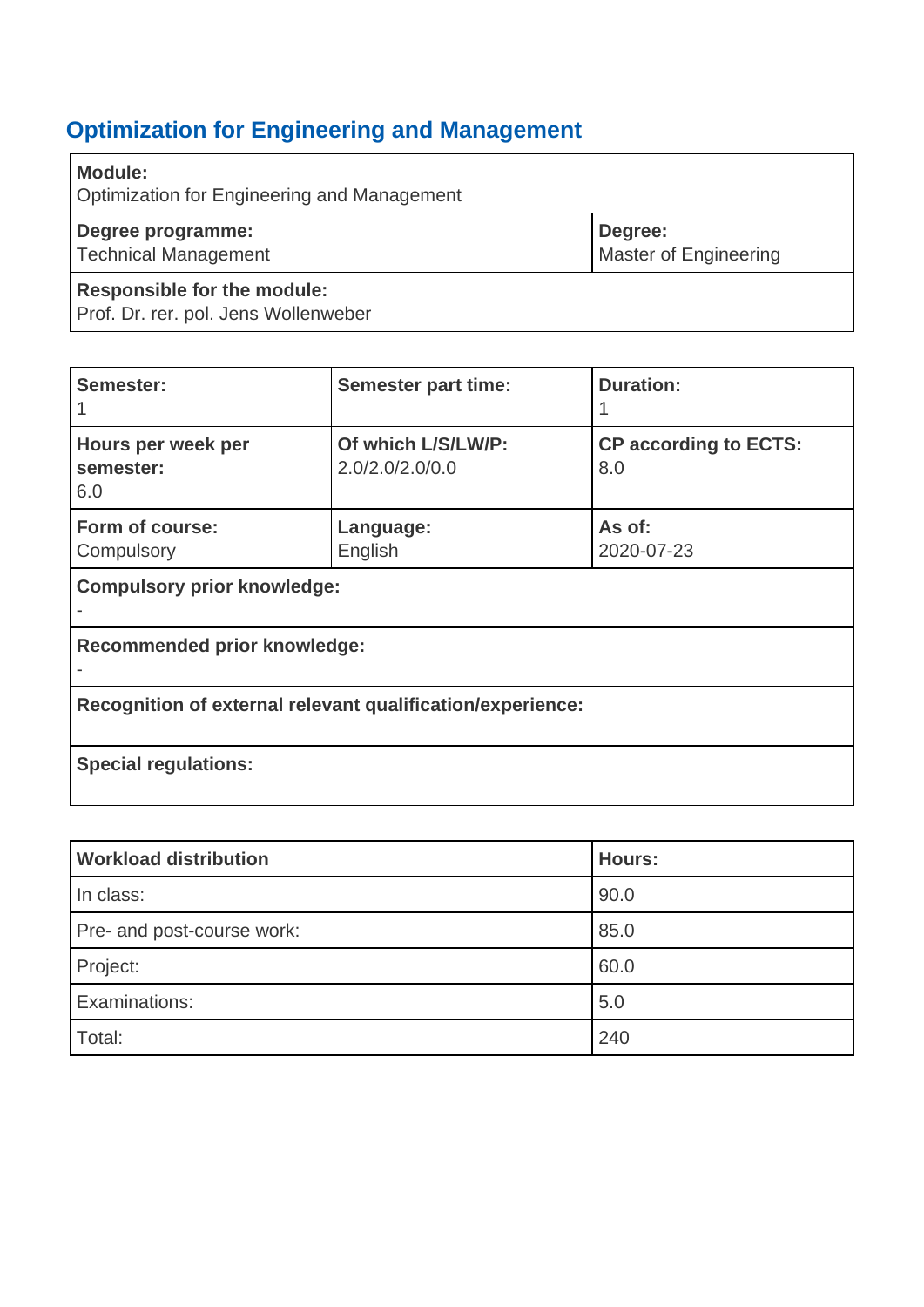# **Optimization for Engineering and Management**

| <b>Learning objectives</b>                                                                                                                                                                                                                                                                            | <b>Anteil</b> |
|-------------------------------------------------------------------------------------------------------------------------------------------------------------------------------------------------------------------------------------------------------------------------------------------------------|---------------|
| Subject specific competences                                                                                                                                                                                                                                                                          |               |
| Knowledge<br>Explain and evaluate optimization models and methods<br>Recognize and unterstand how to transfer different methods to new fields<br>of application                                                                                                                                       | 50%           |
| <b>Skills</b><br>Describe, analyze and modify complex situations in a structured and<br>directed manner<br>• Perform the transfer of various methods to new fields of application.<br>Be able to apply optimization methodology to practical problems from<br>production, logistics or transportation | 30%           |
| Personal competences                                                                                                                                                                                                                                                                                  |               |
| Social competence<br>Be able to work in teams, organize team work and manage a project team<br>Be able to critically reflect and self-organize learning processes<br>Be able to communicate in a team work context and to present results                                                             | 20%           |
| Autonomy<br>Be able to analyze and work on complex topics autonomously.<br>Be able to speak freely about technical topics.<br>Be able to adopt and assess critically specialized, advanced knowledge.                                                                                                 |               |

| <b>Content:</b>                                       |  |
|-------------------------------------------------------|--|
| 1. Introduction to Operations Research                |  |
| 2. Problems and models                                |  |
| 3. Linear programming<br>3.1. Models                  |  |
| 3.2. Graphical solution                               |  |
| 3.3. The simplex algorithm                            |  |
| 4. Duality theory                                     |  |
| 5. Integer programming                                |  |
| 6. Introduction to IBM ILOG CPLEX Optimization Studio |  |
|                                                       |  |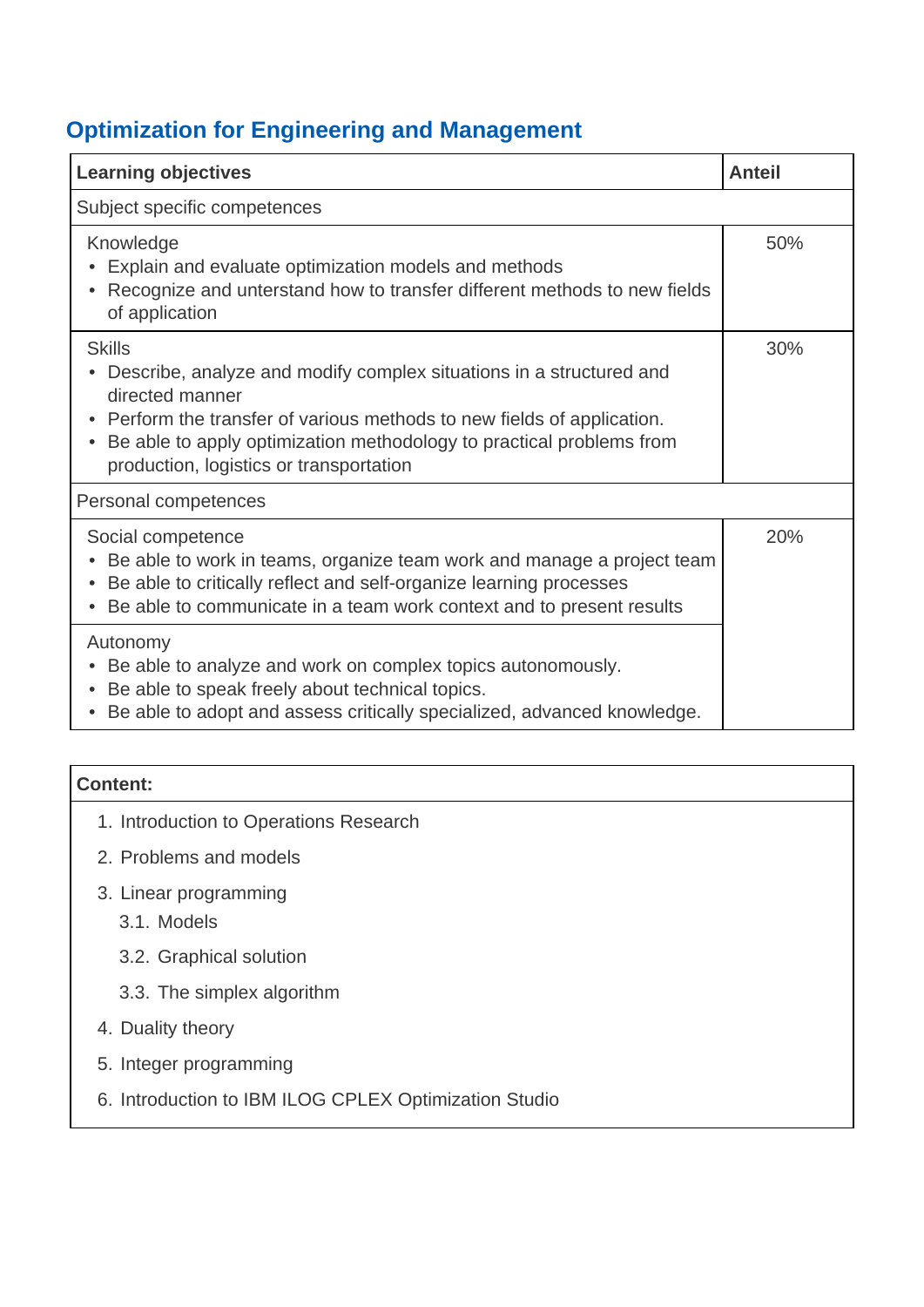### **Optimization for Engineering and Management**

#### **Examination format:**

 Paper (50%) Project (50%)

### **Compulsory reading:**

Hillier F., Lieberman G. (2014). Introduction to Operations Research. McGraw-Hill Education Ltd.

### **Recommended reading:**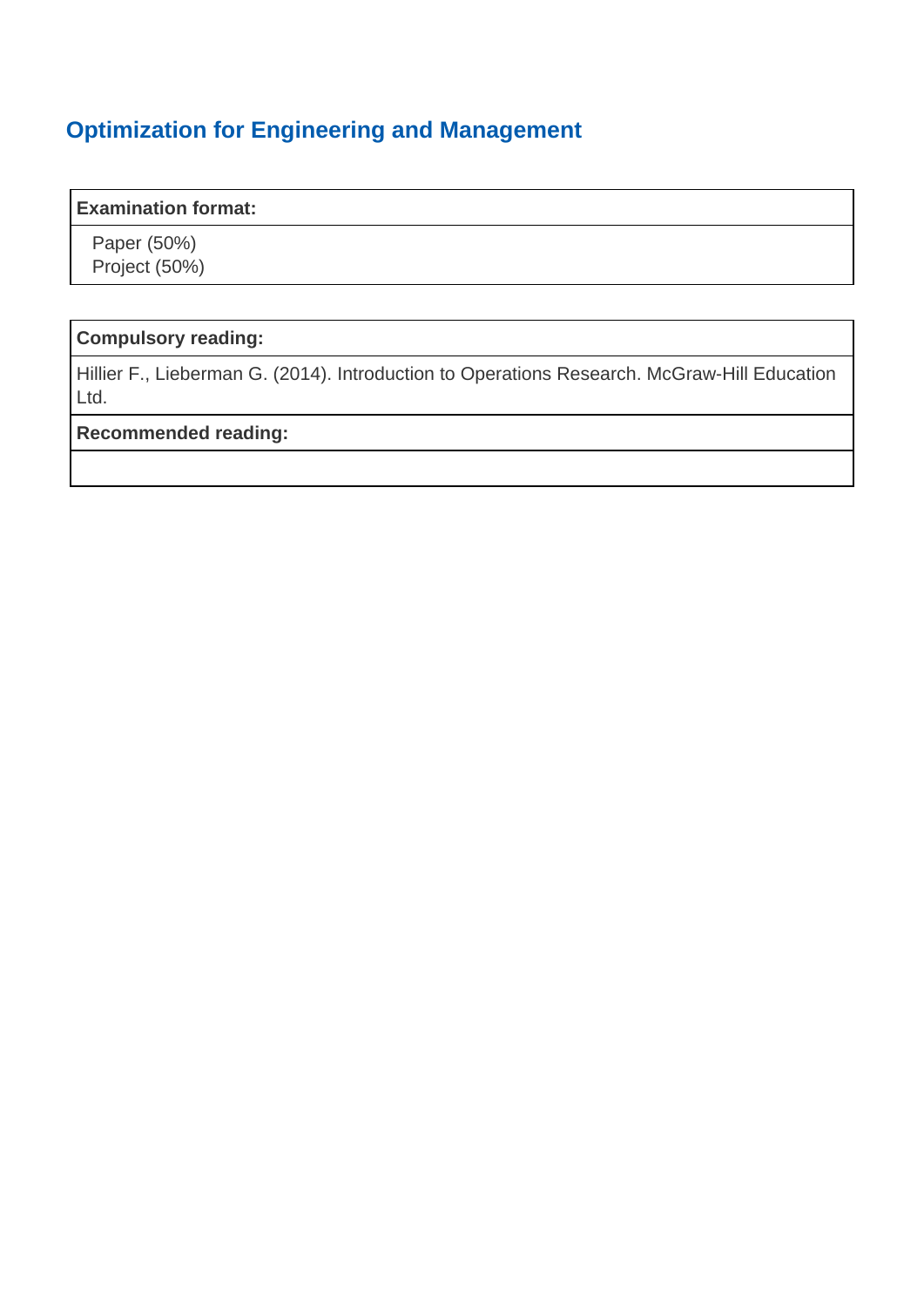<span id="page-16-1"></span>

| <b>Module:</b><br>Analysis and Design of Transportation Networks           |                                         |
|----------------------------------------------------------------------------|-----------------------------------------|
| Degree programme:<br><b>Technical Management</b>                           | Degree:<br><b>Master of Engineering</b> |
| <b>Responsible for the module:</b><br>Prof. Dr. rer. pol. Jens Wollenweber |                                         |

<span id="page-16-0"></span>

| Semester:<br>2                                                                          | <b>Semester part time:</b>            | <b>Duration:</b>                    |
|-----------------------------------------------------------------------------------------|---------------------------------------|-------------------------------------|
| Hours per week per<br>semester:<br>4.0                                                  | Of which L/S/LW/P:<br>2.0/1.0/1.0/0.0 | <b>CP according to ECTS:</b><br>5.0 |
| Form of course:<br>Elective                                                             | Language:<br>English                  | As of:<br>2021-09-17                |
| <b>Compulsory prior knowledge:</b><br>Models and Methods for Engineering and Management |                                       |                                     |
| <b>Recommended prior knowledge:</b>                                                     |                                       |                                     |
| Recognition of external relevant qualification/experience:                              |                                       |                                     |
| <b>Special regulations:</b>                                                             |                                       |                                     |

| <b>Workload distribution</b> | <b>Hours:</b> |
|------------------------------|---------------|
| In class:                    | 60.0          |
| Pre- and post-course work:   | 36.0          |
| Project:                     | 50.0          |
| Examinations:                | 4.0           |
| Total:                       | 150           |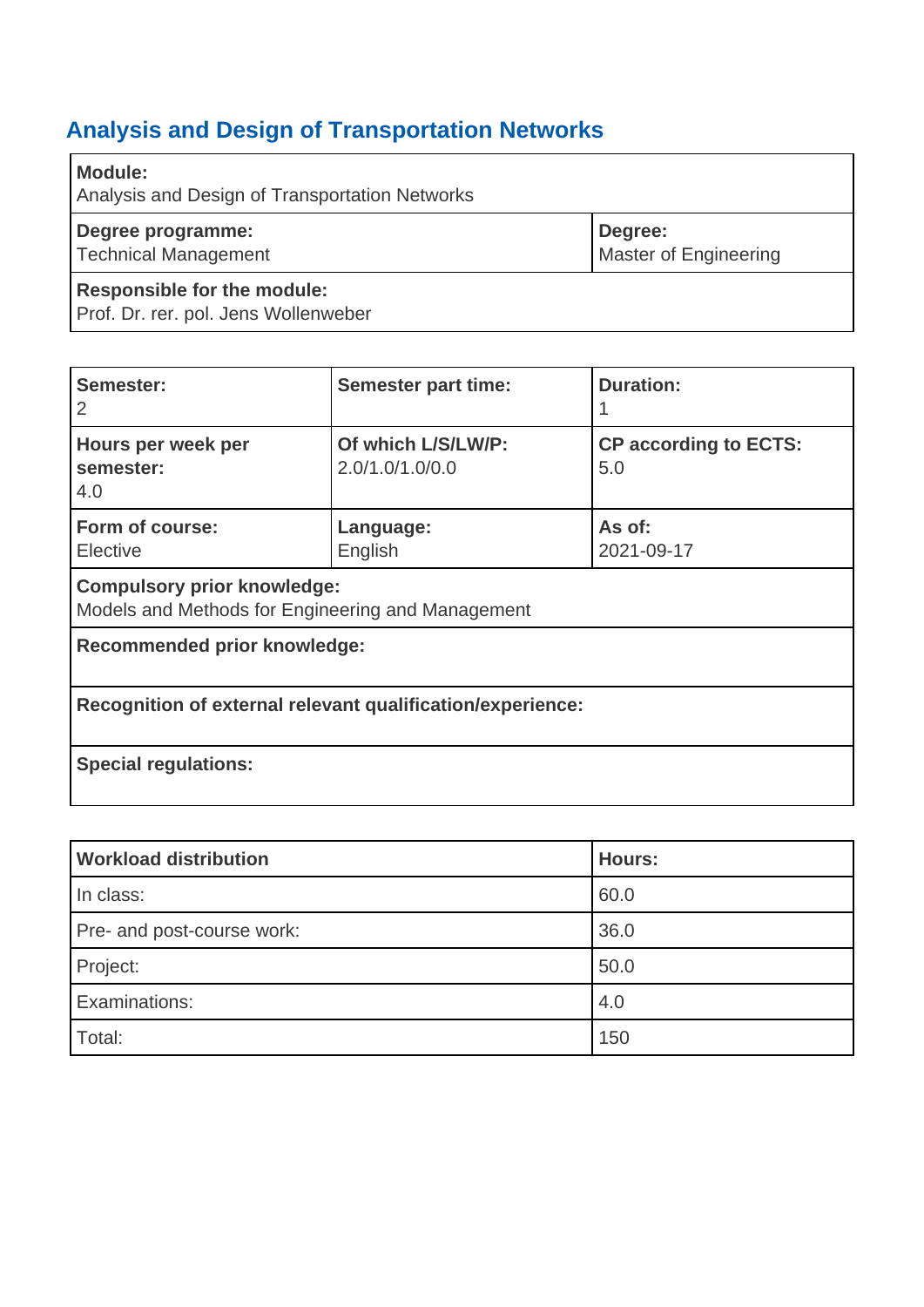| <b>Learning objectives</b>                                                                                                                                                                                         | <b>Anteil</b> |
|--------------------------------------------------------------------------------------------------------------------------------------------------------------------------------------------------------------------|---------------|
| Subject specific competences                                                                                                                                                                                       |               |
| Knowledge<br>• Students will be able to analyse, design and implement:<br>decision making processes in logistics and<br>transportation networks<br>optimization problems.                                          | 35%           |
| <b>Skills</b><br>• Students will be able to solve strategic, tactical and operational decisions:<br>• for clustering/covering problems<br>for assignment problems,<br>for finding optimal locations of facilities. | 35%           |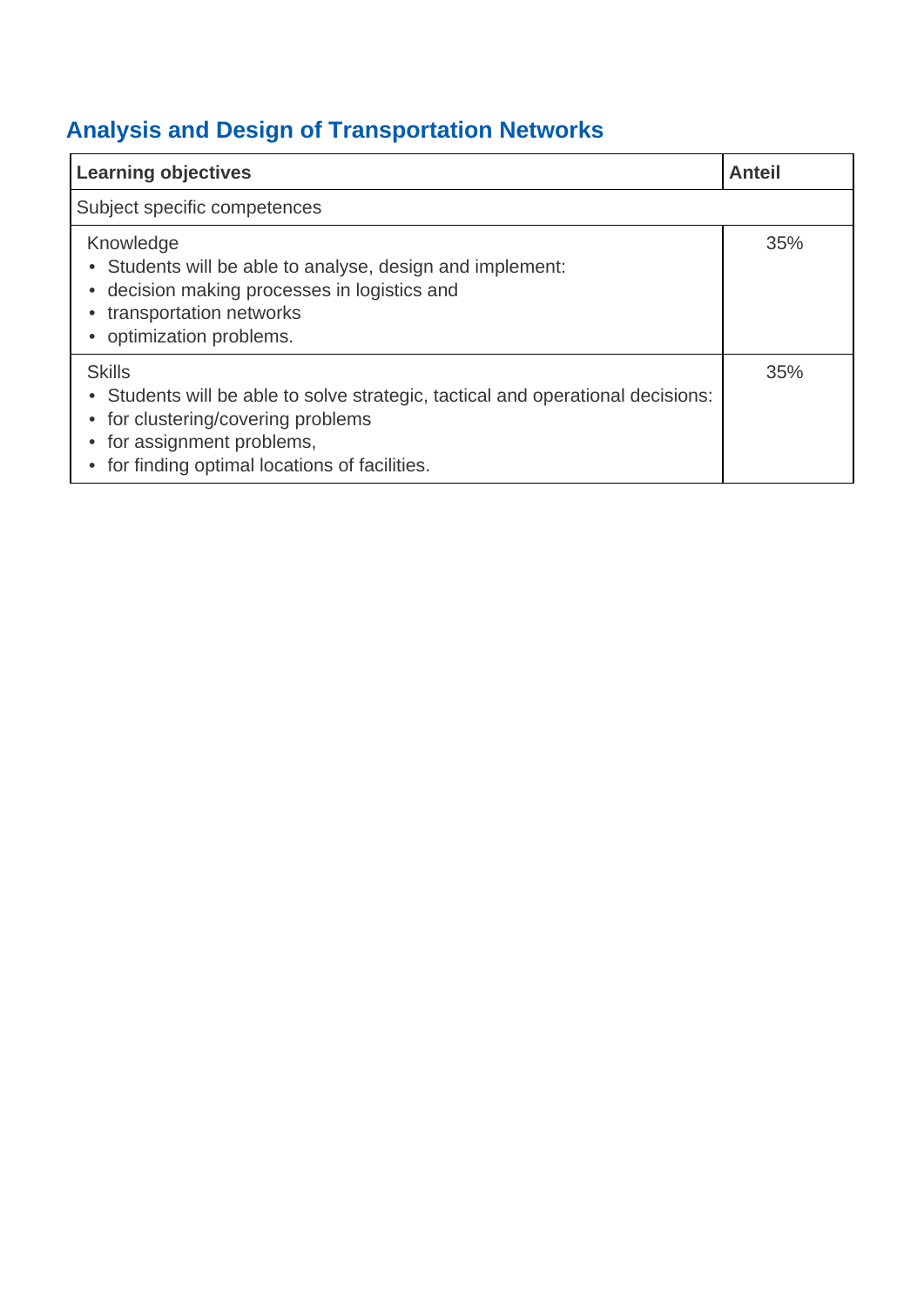| Personal competences                                                                                                                                                                                                                                                                                                                                                                                                                                                                                                                                                                                                                                                                                                                                                                                                                                                                                                                                                                                                                                                                                                                                                                                                                                                                                                                                                                                                                                                                                                                                                                                                     |     |  |
|--------------------------------------------------------------------------------------------------------------------------------------------------------------------------------------------------------------------------------------------------------------------------------------------------------------------------------------------------------------------------------------------------------------------------------------------------------------------------------------------------------------------------------------------------------------------------------------------------------------------------------------------------------------------------------------------------------------------------------------------------------------------------------------------------------------------------------------------------------------------------------------------------------------------------------------------------------------------------------------------------------------------------------------------------------------------------------------------------------------------------------------------------------------------------------------------------------------------------------------------------------------------------------------------------------------------------------------------------------------------------------------------------------------------------------------------------------------------------------------------------------------------------------------------------------------------------------------------------------------------------|-----|--|
| Social competence<br>• Students should be able to integrate knowledge and face the complexity<br>of making judgements from information which, being incomplete or<br>limited, include reflections on the social and ethical responsibilities linked<br>to the application of their knowledge and judgements.<br>Students should know how to communicate their conclusions, knowledge<br>and final reasoning that they hold in front of specialist and non-specialist<br>audiences clearly and unambiguously.<br>• Work collaboratively in a group.                                                                                                                                                                                                                                                                                                                                                                                                                                                                                                                                                                                                                                                                                                                                                                                                                                                                                                                                                                                                                                                                       | 30% |  |
| Autonomy<br>• Address problems of management and coordination of logistics<br>operations in production, transport and services in a holistic approach, by<br>means of the consistent application of the supply chain management<br>concepts and strategies, taking into account the pertinent aspects of<br>environment, human capital, quality, technology, and economics.<br>Apply a rigorous and efficient approach to problem solving<br>• Apply quantitative methods and techniques based on optimisation and/or<br>simulation models in order to evaluate the different alternatives and select<br>the most promising solution to be implemented<br>Demonstrate abilities to document and reflect the problem-solving<br>process in order to extract the lessons learned.<br>Elaborate solid arguments based on quantitative models and analytical<br>$\bullet$<br>methods in order to convince and motivate decision makers and then plan<br>and coordinate the project to implement the solution.<br>Face a new problem under a scientific perspective.<br>Identify the main aspects to be planned in the resolution of a logistic<br>project, specifying the project boundaries, and leading with a solution.<br>Select and apply the most relevant analytical methodologies, strategies<br>$\bullet$<br>and current technologies for designing solutions to the problems of<br>management and coordination of material, information and financial flows.<br>Students should possess an ability to learn that enables them to continue<br>studying in a manner which is largely self-supervised or independent. |     |  |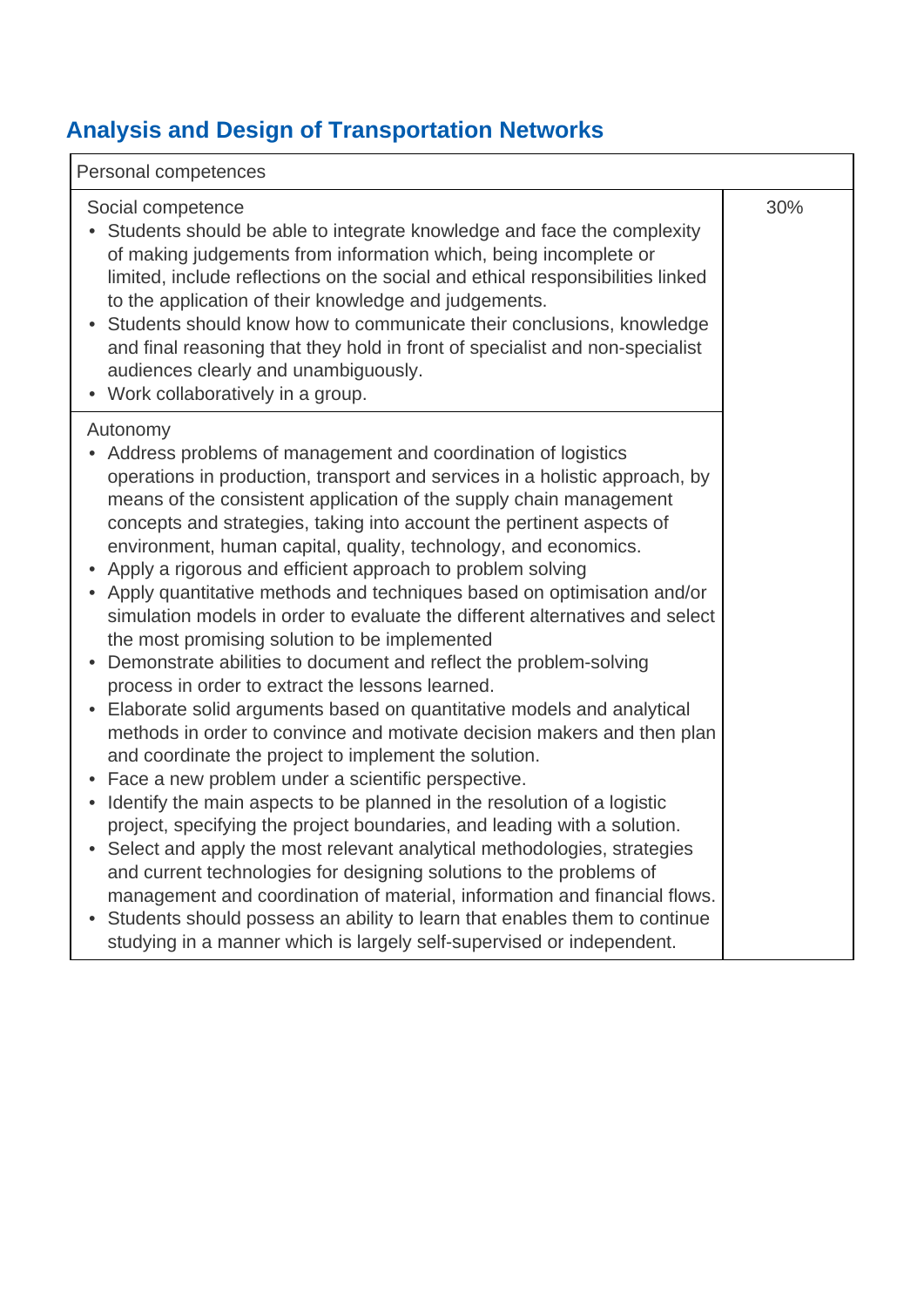#### **Content:**

- 1. Selected theoretical basics for logistical decisions A. Model building B. Decision making and optimisation C. Optimisation software
- 2. Clustering Algorithms/Covering problems A C-means algorithms B Fuzzy C-Means algorithm C Set Covering problems D Maximum covering problems
- 3. Logistical Assignment Problems A The Standard Assignment Problem B Maximum Cardinality Problems C Generalised Assignment Problems
- 4. Location Problems A Facility Location Problems B Hub Location Problems

### **Examination format:**

 Project (60%) Oral exam (40%)

#### **Compulsory reading:**

Hillier F., Lieberman G. (2014). Introduction to Operations Research, 10th ed., Irwin Industrial Engineering

Rodrigue, J.-P. (2017). The Geography of Transport Systems, 4th ed., Routledge

### **Recommended reading:**

U.S. Department of Transportation (2015). The Transportation Planning Process: Key Issues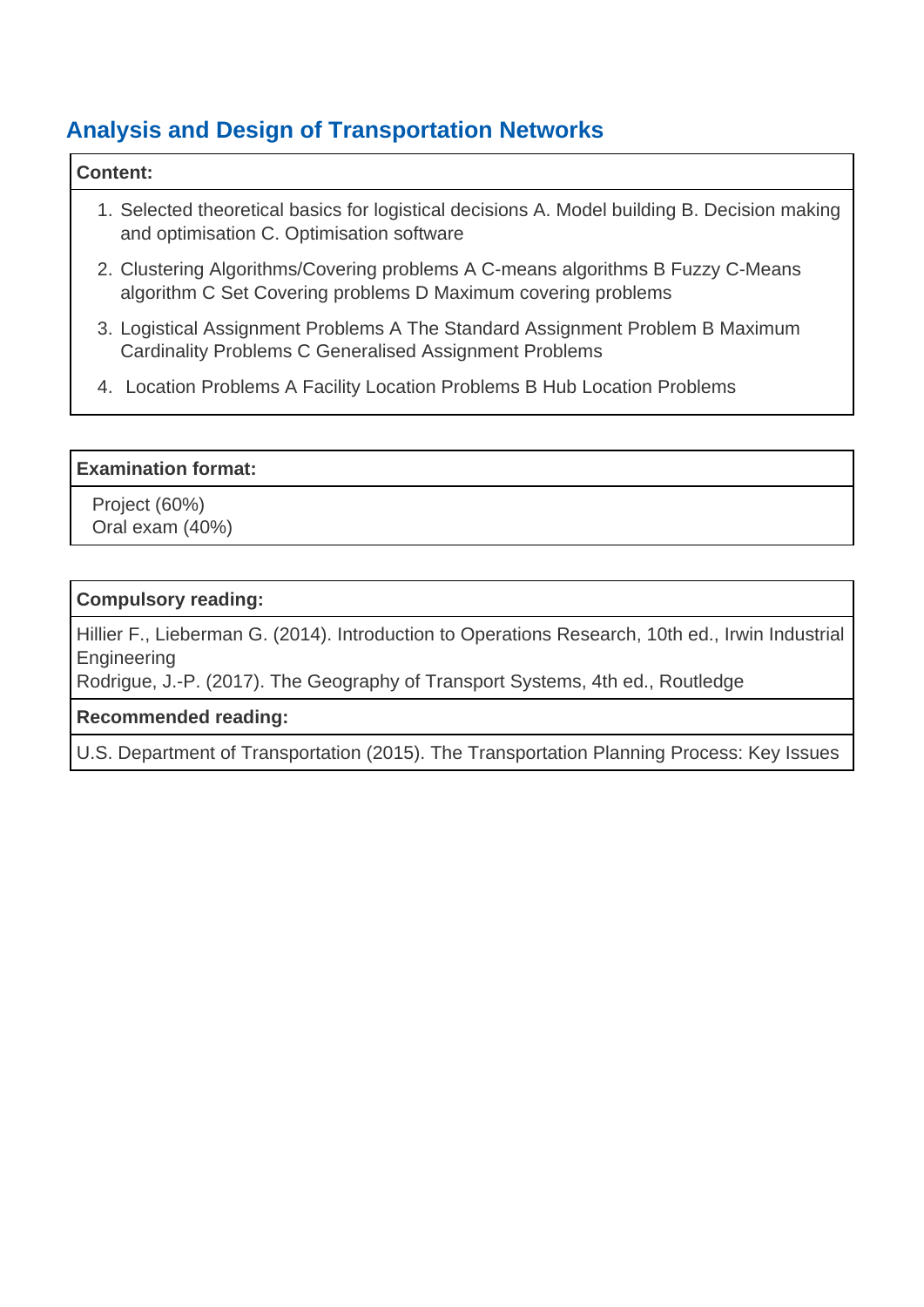# <span id="page-20-0"></span>**Cyberphysical Production Systems**

| <b>Module:</b><br><b>Cyberphysical Production Systems</b>               |                                         |
|-------------------------------------------------------------------------|-----------------------------------------|
| Degree programme:<br><b>Technical Management</b>                        | Degree:<br><b>Master of Engineering</b> |
| <b>Responsible for the module:</b><br>Prof. Dr.-Ing. Jörg Reiff-Stephan |                                         |

| Semester:<br>2                                                     | <b>Semester part time:</b>            | <b>Duration:</b>                    |
|--------------------------------------------------------------------|---------------------------------------|-------------------------------------|
| Hours per week per<br>semester:<br>4.0                             | Of which L/S/LW/P:<br>2.0/1.0/1.0/0.0 | <b>CP according to ECTS:</b><br>5.0 |
| Form of course:<br>Elective                                        | Language:<br>English                  | As of:<br>2020-07-23                |
| <b>Recommended prior knowledge:</b><br>Basic educational standards |                                       |                                     |
| Recognition of external relevant qualification/experience:         |                                       |                                     |
| <b>Special regulations:</b>                                        |                                       |                                     |

| <b>Workload distribution</b> | <b>Hours:</b> |
|------------------------------|---------------|
| In class:                    | 60.0          |
| Pre- and post-course work:   | 88.0          |
| Project:                     | 0.0           |
| Examinations:                | 2.0           |
| Total:                       | 150           |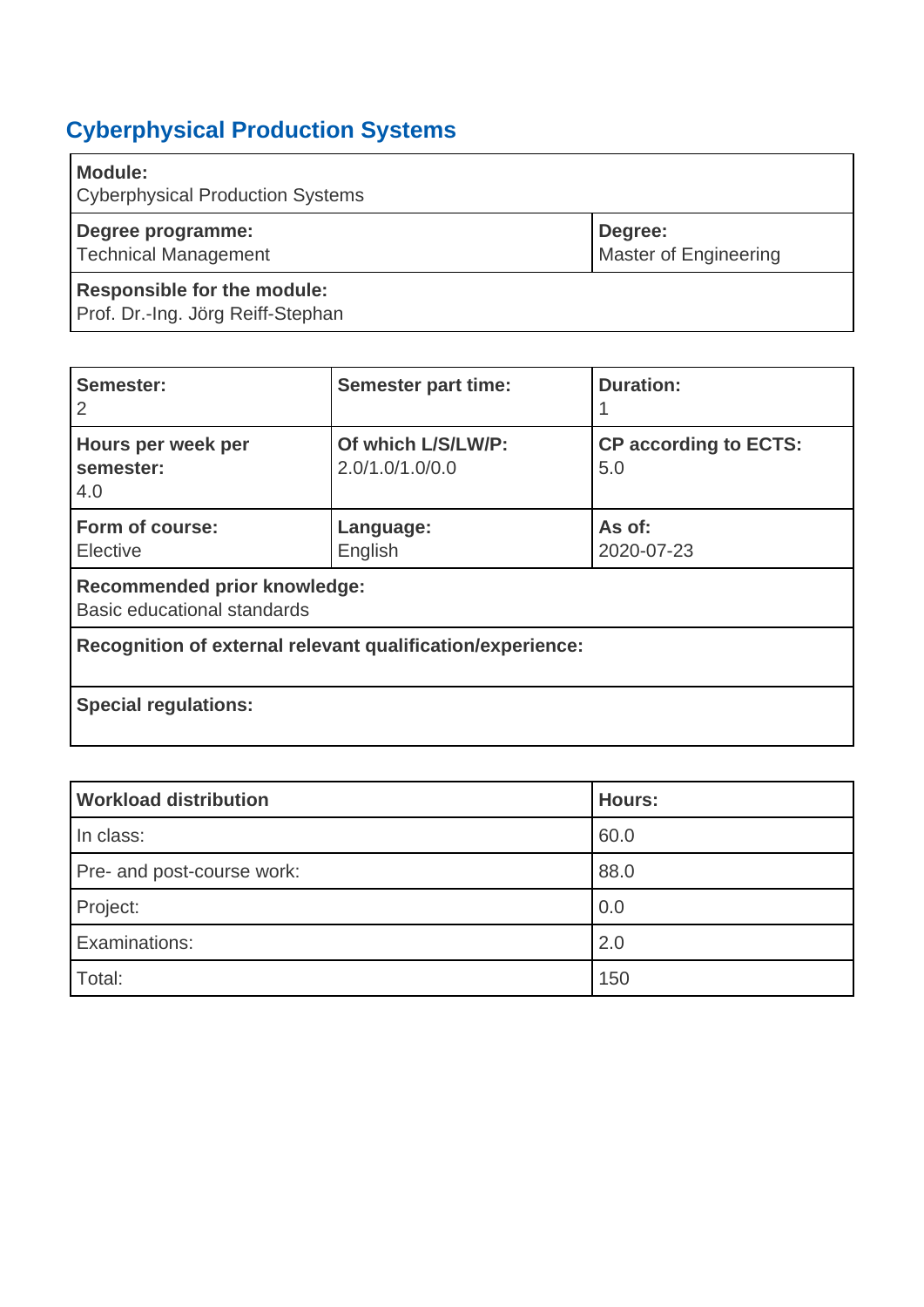# **Cyberphysical Production Systems**

| <b>Learning objectives</b>                                                                                                                                                                                                                                                                                                                                                                                                                                                                                                                                                                                                                                                                                                                               | <b>Anteil</b> |
|----------------------------------------------------------------------------------------------------------------------------------------------------------------------------------------------------------------------------------------------------------------------------------------------------------------------------------------------------------------------------------------------------------------------------------------------------------------------------------------------------------------------------------------------------------------------------------------------------------------------------------------------------------------------------------------------------------------------------------------------------------|---------------|
| Subject specific competences                                                                                                                                                                                                                                                                                                                                                                                                                                                                                                                                                                                                                                                                                                                             |               |
| Knowledge<br>After the course the student will: - understand specific requirements of<br>cyber-physical production systems and their complexity - be able to apply<br>procedure, methods, tools for specifying, selecting, implementing, testing<br>and analysing entities of cyber-physical production systems                                                                                                                                                                                                                                                                                                                                                                                                                                          | 40%           |
| <b>Skills</b><br>• After the course the student will: - be able to evaluate different digital<br>alternatives and select the entities to be implemented - be able to<br>acknowledge the risk of using of autonomous technical entities (i.e.<br>mobile robots) as well as the importance of rules in social and technical<br>level - elaborate solid arguments to convince and motivate decision<br>makers                                                                                                                                                                                                                                                                                                                                               | 40%           |
| Personal competences                                                                                                                                                                                                                                                                                                                                                                                                                                                                                                                                                                                                                                                                                                                                     |               |
| Social competence<br>The student is able to: - apply a rigorous and efficient approach to<br>problem solving. - address design problems in Logistics Management and<br>Control from a holistic approach. - demonstrate abilities to document and<br>reflect the problem-solving process in order to extract the lessons<br>learned. - present the solution in a sufficient way.                                                                                                                                                                                                                                                                                                                                                                          | 20%           |
| Autonomy<br>• The student is able to: - elaborate solid arguments to convince/motivate<br>decision makers. - evaluate different alternatives and select the Logistics<br>Management and Control solution to be implemented. - face a new<br>problem under a scientific perspective. - identify the main aspects to be<br>planned in the resolution of a logistic project, specifying the project<br>boundaries, and leading with a solution - select and apply the right<br>methodologies and strategies to specify and formalise the requirements<br>of a Logistics Management and Control system.<br>Students should possess an ability to learn that enables them to continue<br>studying in a manner which is largely self-supervised or independent |               |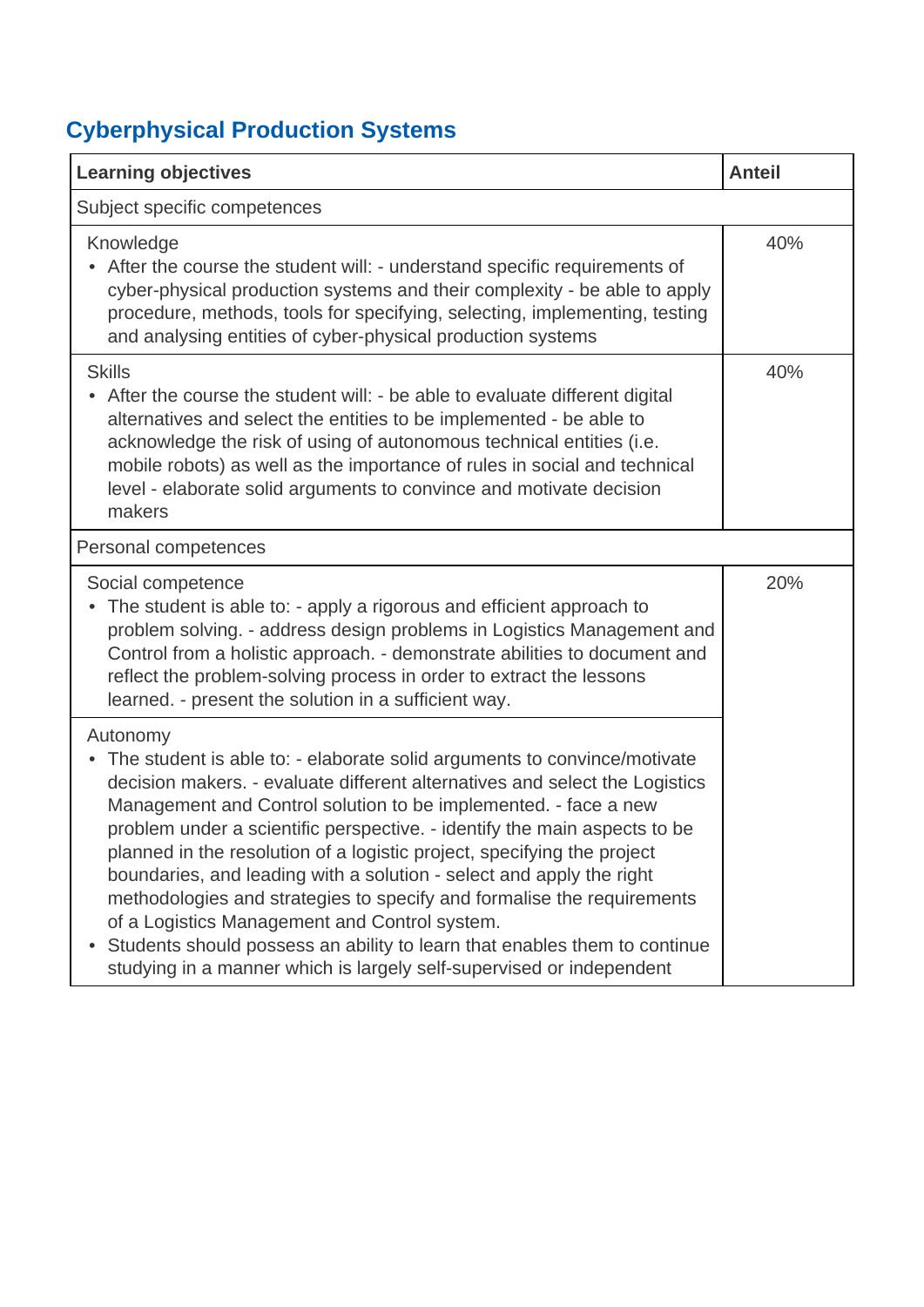## **Cyberphysical Production Systems**

#### **Content:**

- 1. Concept formation/ definitions
- 2. Control architecture of automated systems
- 3. Technical entities and closed loop controls for cyber-physical production
- 4. Methods and tools of a cyber-physical production system
- 5. Information flow horizontally and vertically: methods and examples
- 6. Human/Machine/Factory interaction
- 7. Multi-agent, multi-vendor systems
- 8. Human-robot collaboration/Middleware/Real-time systems

### **Examination format:**

 Written exam (25%) Project (50%) Presentation (25%)

### **Compulsory reading:**

List of literature will given in first lesson

### **Recommended reading:**

**Cevikcan, E. & Ustundag, A.** (2018). Industry 4.0: Managing The Digital Transformation. Cham: Springer.

E. A. Lee, "Cyber physical systems: Design challenges," Proceedings - 11th IEEE Symposium on Object/Component/Service-Oriented Real- Time Distributed Computing, ISORC 2008, pp. 363-369, 2008.

A. Bunte, B. Stein, and O. Niggemann, "Model-based diagnosis for cyber-physical production systems based on machine learning and residual-based diagnosis models." Hawaii, USA: Thirty-Third AAAI Conference on Artificial Intelligence (AAAI-19), Jul 2019

Anette Karltun, Johan Karltun, Martina Berglund, JörgenEklund. In: Applied Ergonomics Volume 59, Part A, March 2017, Pages 182-190

Zhang, L.; Fallah, Y. P.; Jihene, R. (2013). Cyber-Physical Systems: Computation, Communication, and Control. In: International Journal of Distributed Sensor Networks, vol. 2013, Article ID 475818, 2 pages, 2013. doi:10.1155/2013/475818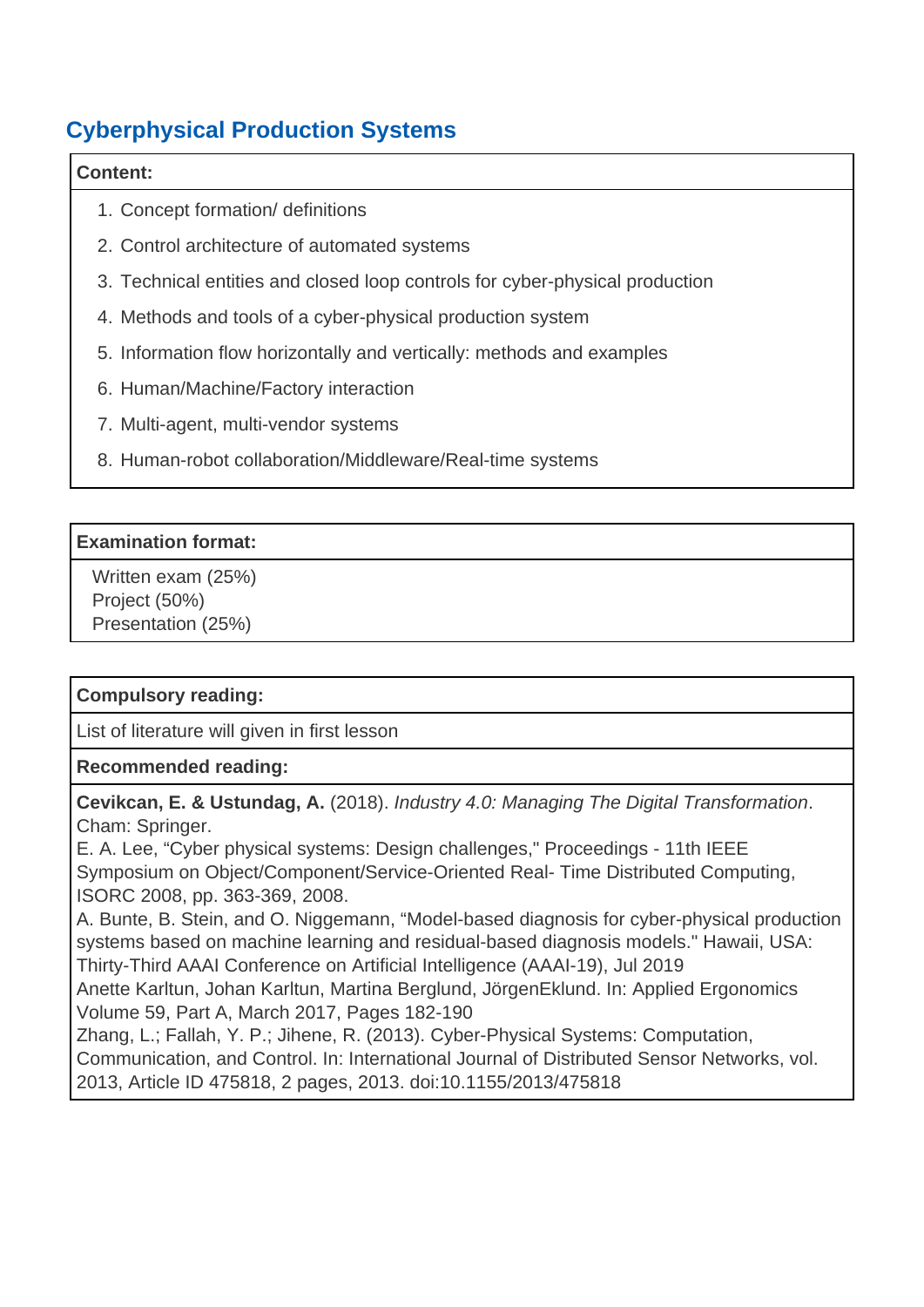# <span id="page-23-0"></span>**Enhanced Technologies for Mobility**

| Module:<br><b>Enhanced Technologies for Mobility</b>               |                                         |
|--------------------------------------------------------------------|-----------------------------------------|
| Degree programme:<br><b>Technical Management</b>                   | Degree:<br><b>Master of Engineering</b> |
| <b>Responsible for the module:</b><br>Prof. Dr.-Ing. Stefan Kubica |                                         |

| Semester:<br>2                                             | <b>Semester part time:</b>            | <b>Duration:</b>                    |
|------------------------------------------------------------|---------------------------------------|-------------------------------------|
| Hours per week per<br>semester:<br>4.0                     | Of which L/S/LW/P:<br>2.0/2.0/0.0/0.0 | <b>CP according to ECTS:</b><br>5.0 |
| Form of course:<br>Elective                                | Language:<br>English                  | As of:<br>2020-07-23                |
| <b>Recommended prior knowledge:</b>                        |                                       |                                     |
| Recognition of external relevant qualification/experience: |                                       |                                     |
| <b>Special regulations:</b>                                |                                       |                                     |

| <b>Workload distribution</b> | <b>Hours:</b> |
|------------------------------|---------------|
| In class:                    | 60.0          |
| Pre- and post-course work:   | 18.0          |
| Project:                     | 70.0          |
| Examinations:                | 2.0           |
| Total:                       | 150           |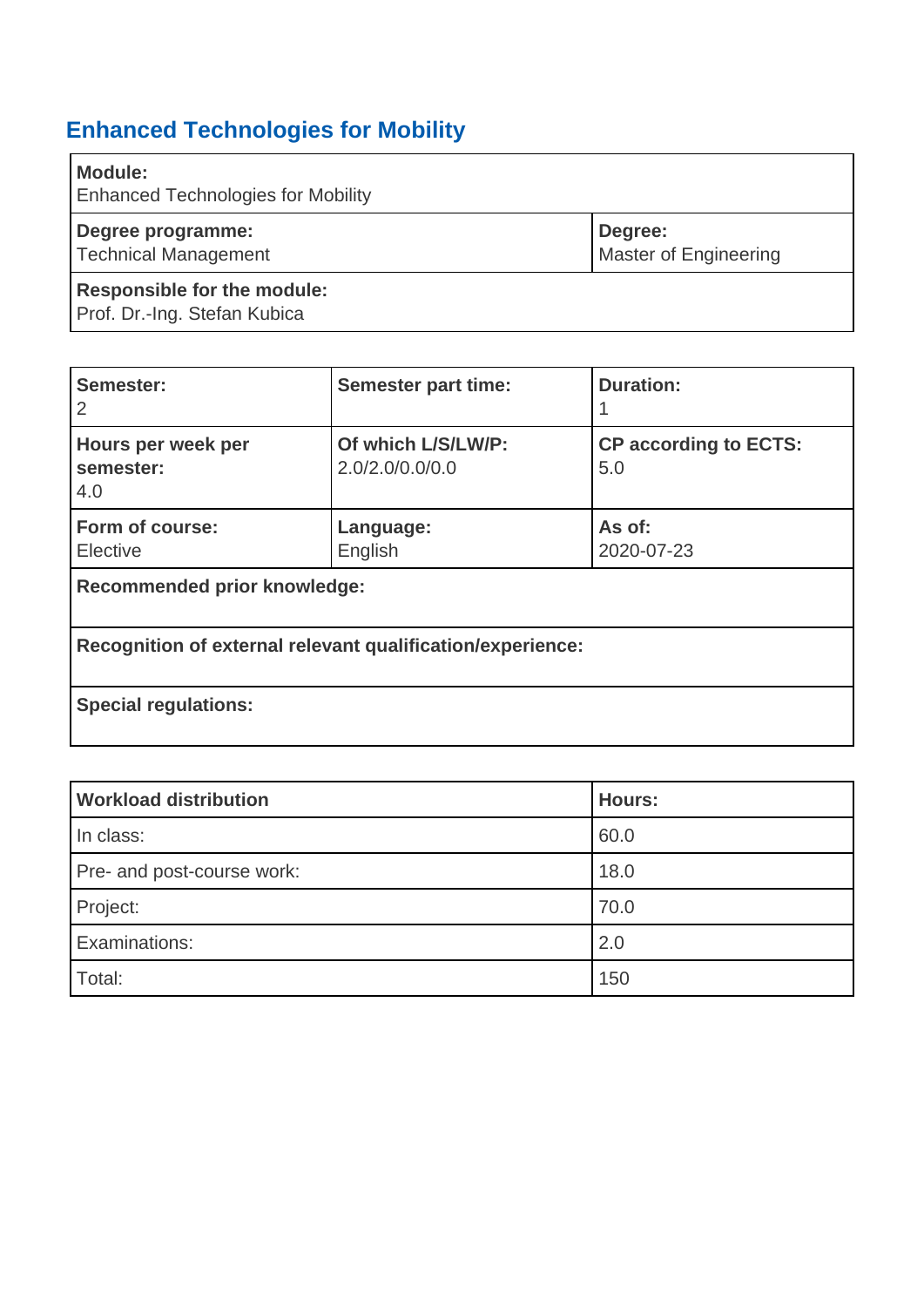## **Enhanced Technologies for Mobility**

| <b>Learning objectives</b>                                                                                                                                                                                                               | <b>Anteil</b> |
|------------------------------------------------------------------------------------------------------------------------------------------------------------------------------------------------------------------------------------------|---------------|
| Subject specific competences                                                                                                                                                                                                             |               |
| Knowledge<br>Vehicle sensors and oientation in the 2D-/3D surrounding space<br>Conditions for movements of vehicles (usable tracks, obstacles, etc.)<br>Collaboration of onboad and offboard sensors, computers and networks             | 30%           |
| <b>Skills</b><br>Using test facilities as well as hard- and software systems for systems<br>developments and evaluations<br>Researching strategies in vehicle control and traffic management<br>Elaboration of research and test reports | 30%           |
| Personal competences                                                                                                                                                                                                                     |               |
| Social competence<br>Facilitating the collaboration and coordination of projects teams<br>Communication on different social and knowledge levels                                                                                         | 40%           |
| Autonomy<br>Capability for self-reliant work and searching for support and literature<br>Evolution of a structured work flow within a project                                                                                            |               |

### **Content:**

 1. Conduct an R&D project within small project teams concerning actual topics such as autonomous driving, traffic management, traffic sensor or C2X networks

#### **Examination format:**

**Presentation** 

Additional rules:

Final project presentation with individual work packages

### **Compulsory reading:**

### **Recommended reading:**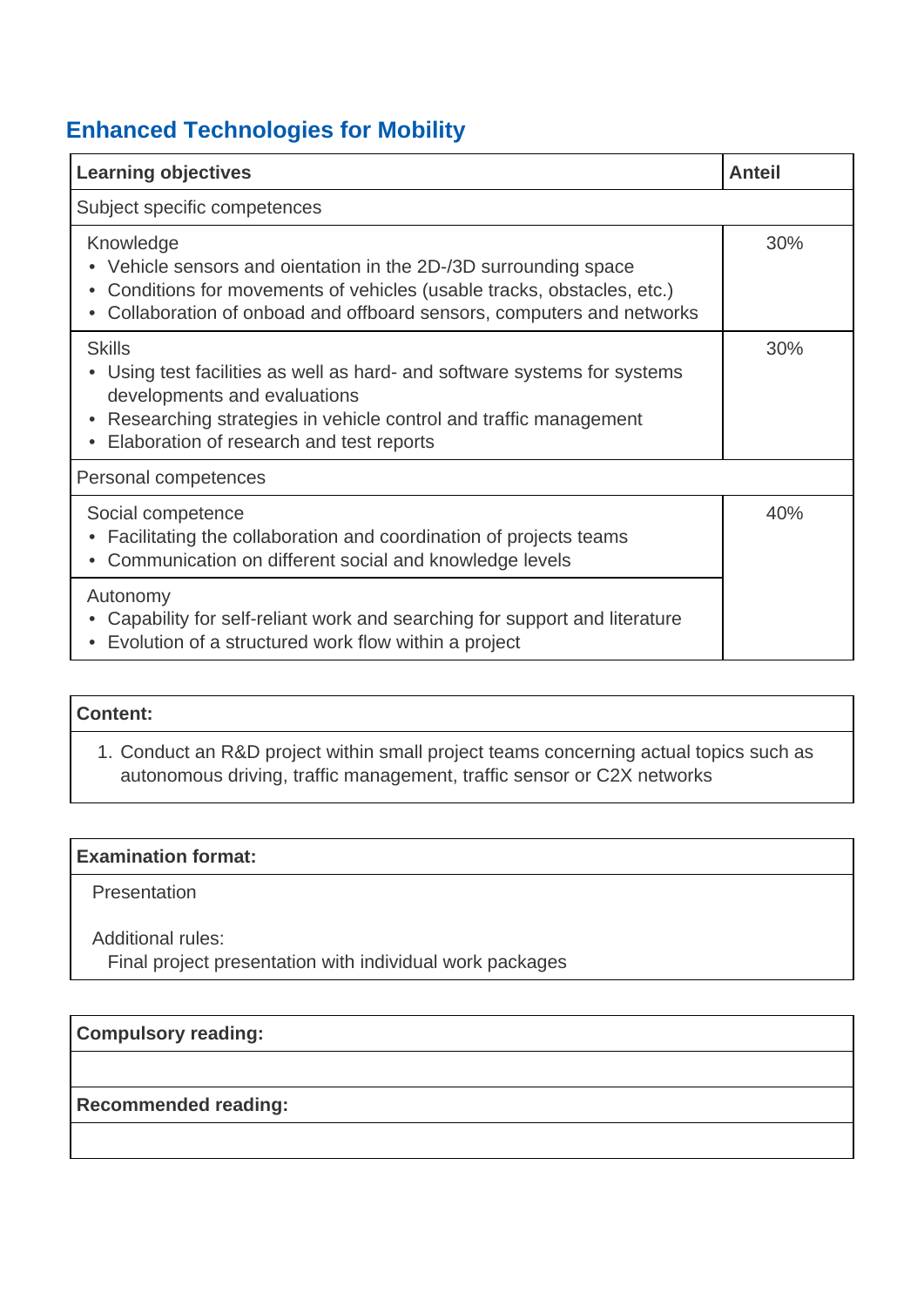<span id="page-25-0"></span>

| Module:<br><b>IT-Systems Implementation in Logistics</b>                 |                                         |
|--------------------------------------------------------------------------|-----------------------------------------|
| Degree programme:<br><b>Technical Management</b>                         | Degree:<br><b>Master of Engineering</b> |
| <b>Responsible for the module:</b><br>Prof. Dr. Marcus Ulrich Abramowski |                                         |

| Semester:<br>2                                                                                         | <b>Semester part time:</b>            | <b>Duration:</b>                    |
|--------------------------------------------------------------------------------------------------------|---------------------------------------|-------------------------------------|
| Hours per week per<br>semester:<br>4.0                                                                 | Of which L/S/LW/P:<br>2.0/1.0/1.0/0.0 | <b>CP according to ECTS:</b><br>5.0 |
| Form of course:<br>Elective                                                                            | Language:<br>English                  | As of:<br>2020-07-23                |
| <b>Compulsory prior knowledge:</b><br><b>Basics from Module</b>                                        |                                       |                                     |
| Recommended prior knowledge:<br>Basics from Module "Models and Methods for Engineering and Management" |                                       |                                     |
| Recognition of external relevant qualification/experience:                                             |                                       |                                     |
| <b>Special regulations:</b>                                                                            |                                       |                                     |

| <b>Workload distribution</b> | <b>Hours:</b> |
|------------------------------|---------------|
| In class:                    | 60.0          |
| Pre- and post-course work:   | 40.0          |
| Project:                     | 40.0          |
| Examinations:                | 10.0          |
| Total:                       | 150           |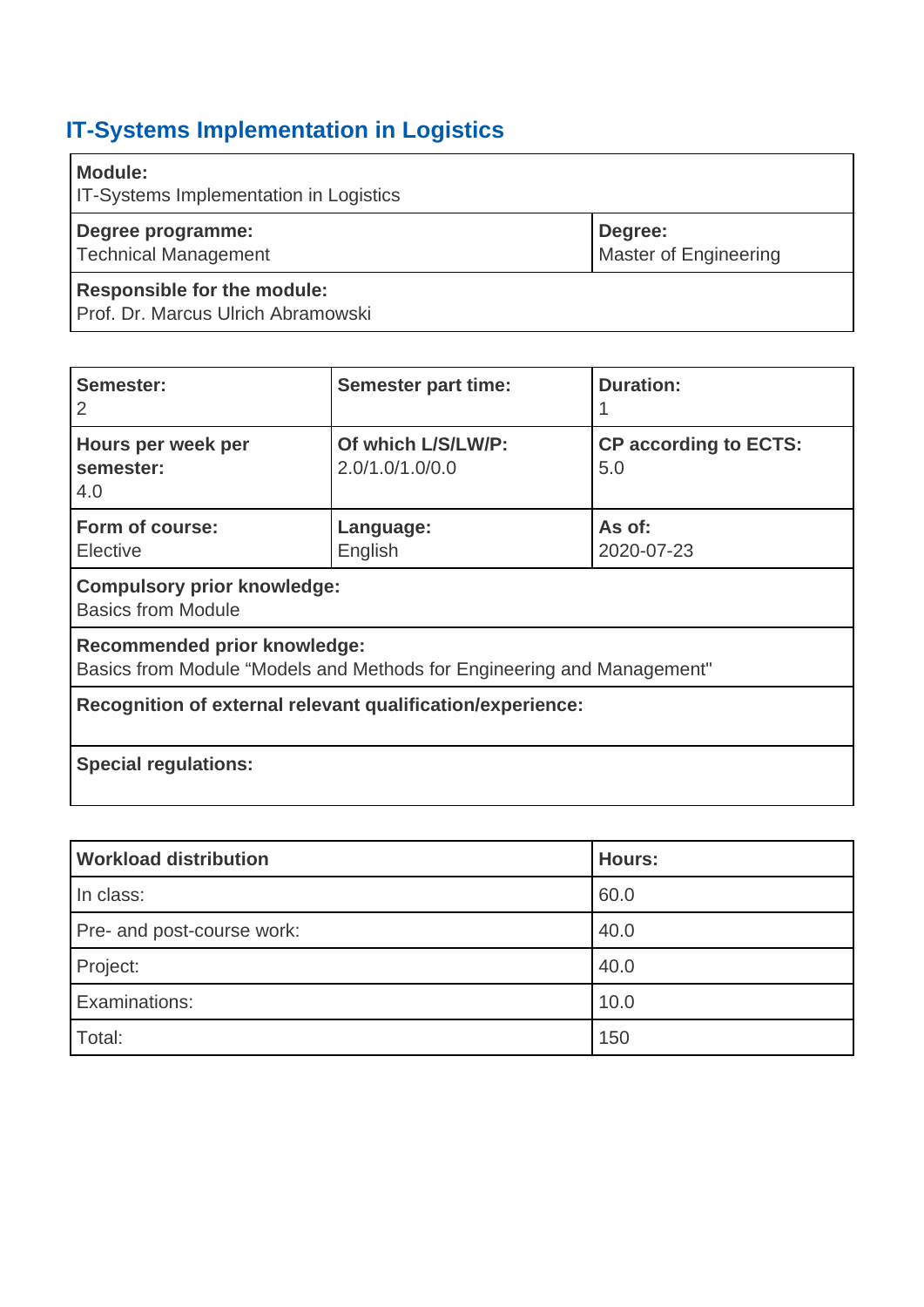| <b>Learning objectives</b>                                                                                                                                                                                                                                                                                                                                                                                                                                                                                 | <b>Anteil</b> |
|------------------------------------------------------------------------------------------------------------------------------------------------------------------------------------------------------------------------------------------------------------------------------------------------------------------------------------------------------------------------------------------------------------------------------------------------------------------------------------------------------------|---------------|
| Subject specific competences                                                                                                                                                                                                                                                                                                                                                                                                                                                                               |               |
| Knowledge<br>Methods for software selections can be reflected<br>Development of the correct implementation strategy in IT-Projects (Big<br>Bang / vs phased)<br>Decisions in structural matters of IT-Implementations<br>$\bullet$<br>Deflect challenges in IT-solutions<br>• To manage and align the implementation of IT-solutions in complex and<br>highly automized warehouses                                                                                                                         | 40%           |
| <b>Skills</b><br>• To find and assess alternative solutions and submit proposals for the of<br>the correct IT-level and the corresponding software selection<br>Operate in warehouse management projects<br>Define the correct grade of automisation<br>Implement logistic processes in IT-Systems<br>Implement business processes (end to end) in IT-Systems<br>$\bullet$<br>To decide between individual and standard software<br>$\bullet$<br>• To decide between organisational and IT-related changes | 40%           |
| Personal competences                                                                                                                                                                                                                                                                                                                                                                                                                                                                                       |               |
| Social competence<br>Integration in interdisciplinary teams<br>To manage work tasks in working groups<br>٠<br>To perform IT-related management tasks<br>$\bullet$<br>Moderation of decision meetings<br>$\bullet$                                                                                                                                                                                                                                                                                          | 20%           |
| Autonomy<br>• To develop internal project teams<br>• Take responsibility for integrated technical and IT decisions<br>To analyze and evaluate learning and work processes<br>$\bullet$<br>• To design and optimize learning and work                                                                                                                                                                                                                                                                       |               |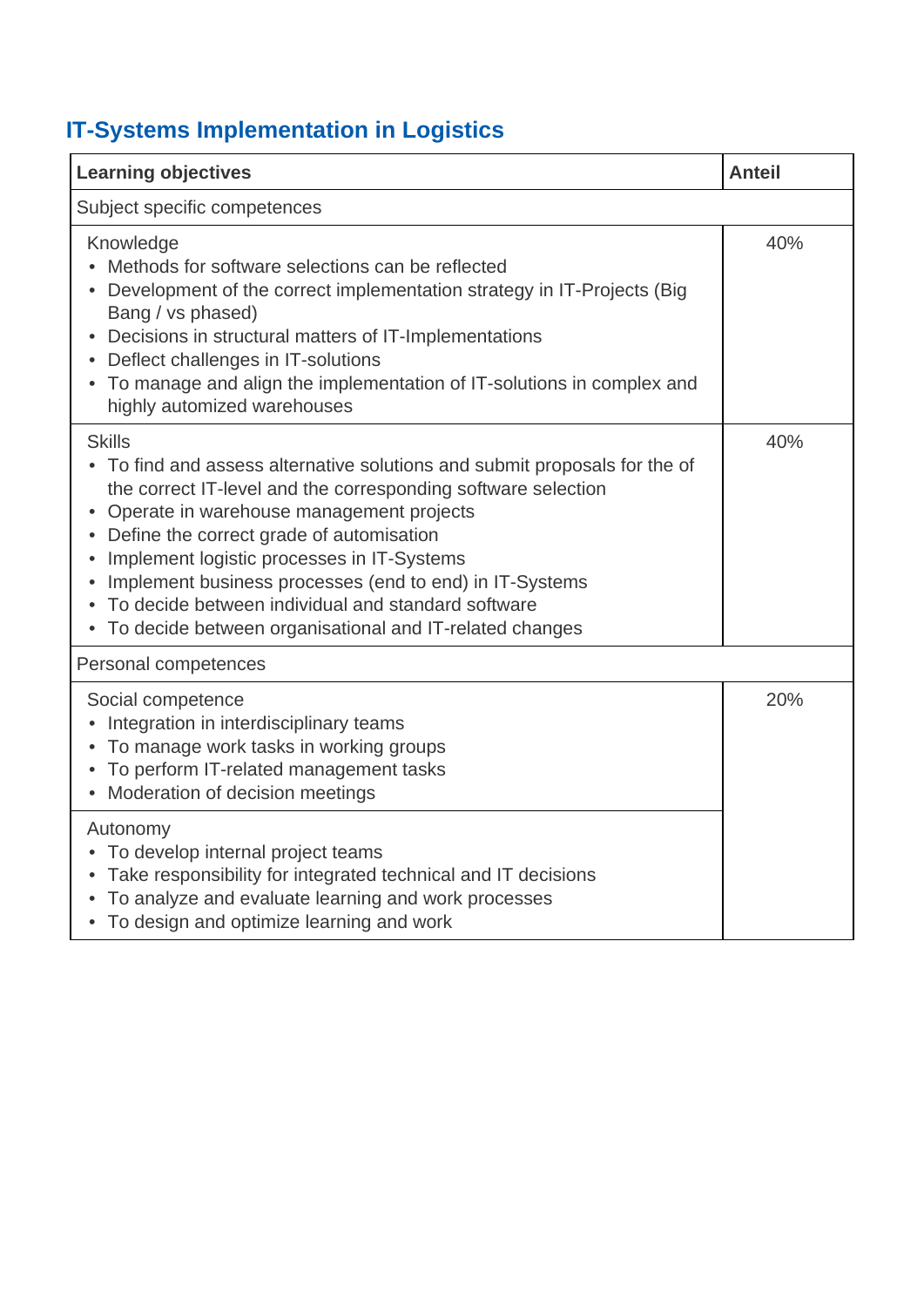| <b>Content:</b>                                                                                                           |
|---------------------------------------------------------------------------------------------------------------------------|
| 1. Basics in IT-related logistic processes and harmonization between logistics and IT-<br>processes                       |
| 2. IT-Systems I Supply Chain Managmenent (SCM) / Enterprise Ressource Planning /<br>Warehouse Management Systems (WMS)    |
| 3. IT-Systems II Material Flow Control (MFC) / Programmable Logic Control (PLC) /<br>Automization                         |
| 4. IT-Systems III Interfere and selection of the correct control level for tasks between SCM<br>/ ERP / WMS / MFC and PLC |
| 5. Individual vs. standard software relationship between standardization and automation<br>level                          |
| 6. Implementation strategies (Big Bang and Phased Projects)                                                               |
| 7. Global Templates and standardization of logistical approaches                                                          |
| 8. Change Request Management                                                                                              |
| 9. Project phases                                                                                                         |
| 10. Test procedures functional tests / integration tests / stress tests / cross system tests /<br>regression tests        |
| 11. Acceptance procedures Site Acceptance Test (SAT) / Factory Acceptance Tests (FAT)                                     |
| 12. Methods for training and go live in logistic systems Knowledge management                                             |
| 13. Systems maintenance and service contracts                                                                             |
| 14. IT-implementation as a main part of complex logistics projects                                                        |
|                                                                                                                           |
| <b>Examination format:</b>                                                                                                |

Written exam (25%)

Presentation (75%)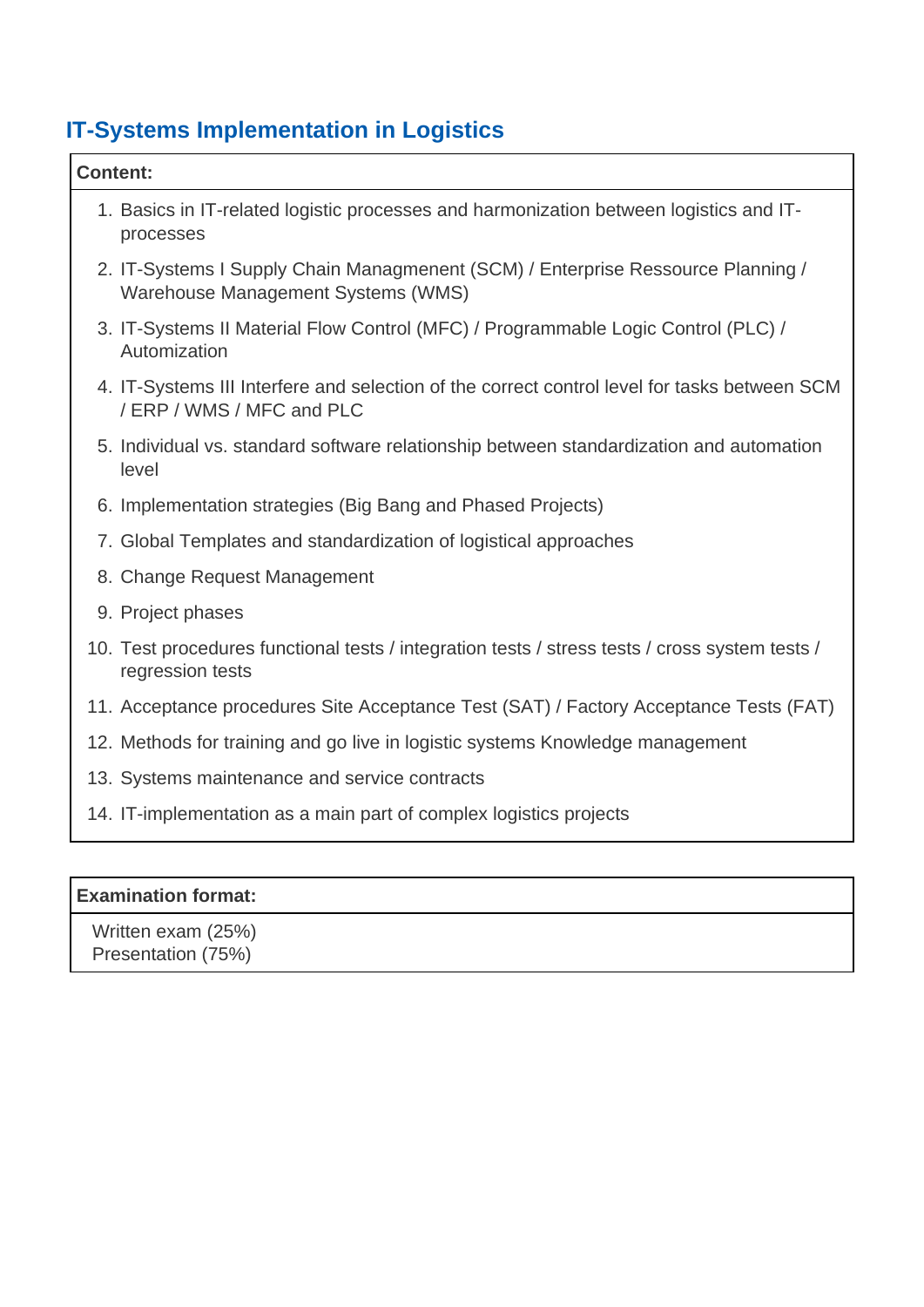### **Compulsory reading:**

Lange, J. (2013). Warehouse Management mit SAP® EWM. Bonn [u.a.]: Galileo Press. **Mende, U.** (1999). Software development for SAP R/3. Berlin [u.a.]: Springer.

**Martin, R.** (2003). Agile software development. Upper Saddle River, N.J.: Pearson Education.

**Murray, M.** (2016). Warehouse Management with SAP ERP (SAP WM): Functionality and Technical Configuration. Rheinwerk.

**Regh, J.** (2008). Programmable Logic Controllers. Pearson.

**Anderson, G.** (2009). SAP Implementation. SAMS.

**Kappauf, J. & Lauterbach, B. & Koch, M.** (2011). Logistic core operations with SAP. Berlin: Springer.

**Kirchmer, M.** (1998). Business process oriented implementation of standard software. Berlin u.a.: Springer.

**Ruhe, G.** (2014). Software Project Management: Setting the Context. Springer.

### **Recommended reading:**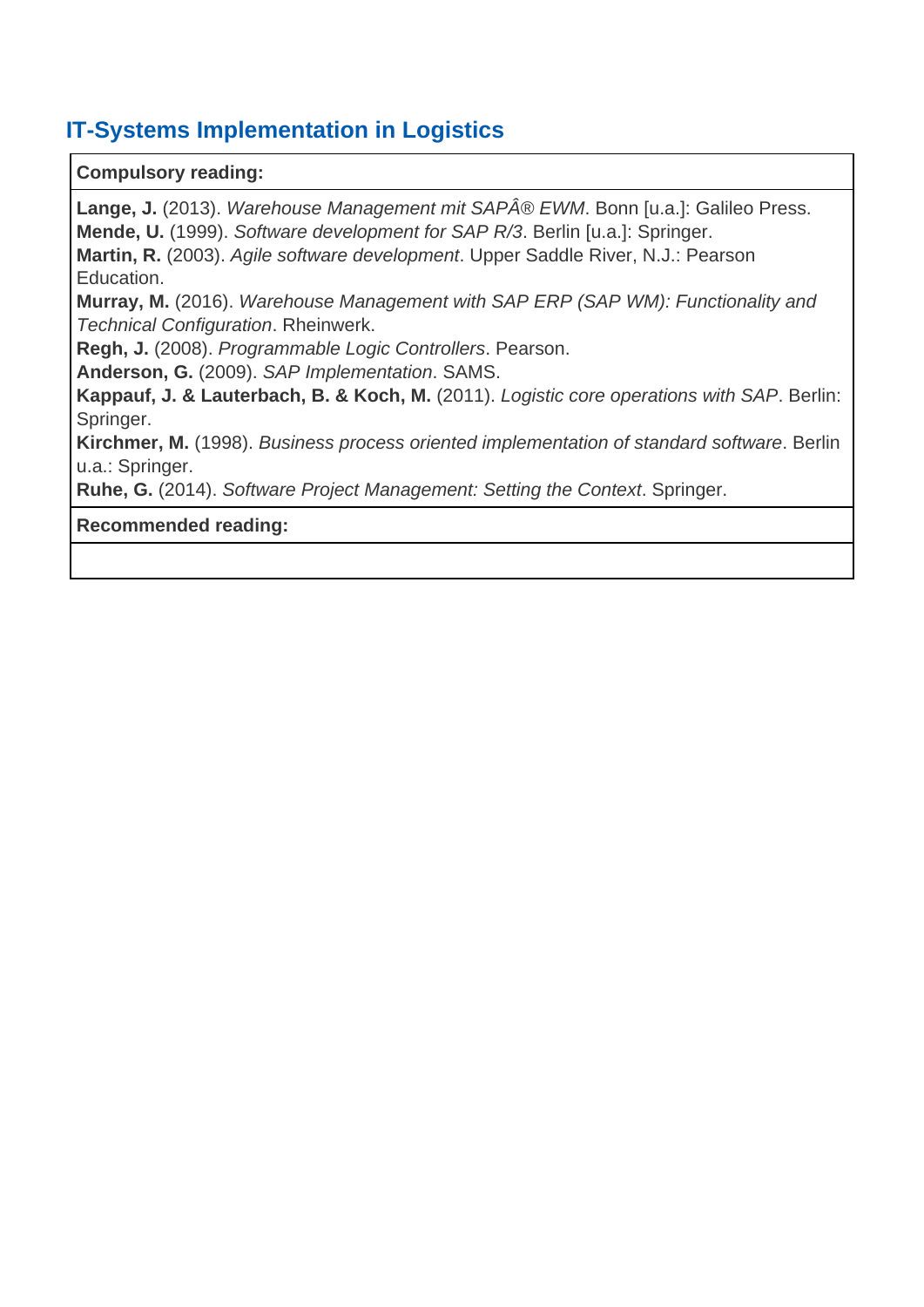<span id="page-29-0"></span>

| <b>Module:</b><br><b>IT-Systems Implementation in Production</b>         |                                         |
|--------------------------------------------------------------------------|-----------------------------------------|
| Degree programme:<br><b>Technical Management</b>                         | Degree:<br><b>Master of Engineering</b> |
| <b>Responsible for the module:</b><br>Prof. Dr. Marcus Ulrich Abramowski |                                         |

| Semester:<br>2                                                  | <b>Semester part time:</b>                                             | <b>Duration:</b>                    |
|-----------------------------------------------------------------|------------------------------------------------------------------------|-------------------------------------|
| Hours per week per<br>semester:<br>4.0                          | Of which L/S/LW/P:<br>1.0/1.0/2.0/0.0                                  | <b>CP according to ECTS:</b><br>5.0 |
| Form of course:<br>Elective                                     | Language:<br>English                                                   | As of:<br>2020-07-23                |
| <b>Compulsory prior knowledge:</b><br><b>Basics from Module</b> |                                                                        |                                     |
| <b>Recommended prior knowledge:</b>                             | Basics from Module "Models and Methods for Engineering and Management" |                                     |
|                                                                 | Recognition of external relevant qualification/experience:             |                                     |
| <b>Special regulations:</b>                                     |                                                                        |                                     |

| <b>Workload distribution</b> | <b>Hours:</b> |
|------------------------------|---------------|
| In class:                    | 60.0          |
| Pre- and post-course work:   | 40.0          |
| Project:                     | 40.0          |
| Examinations:                | 10.0          |
| Total:                       | 150           |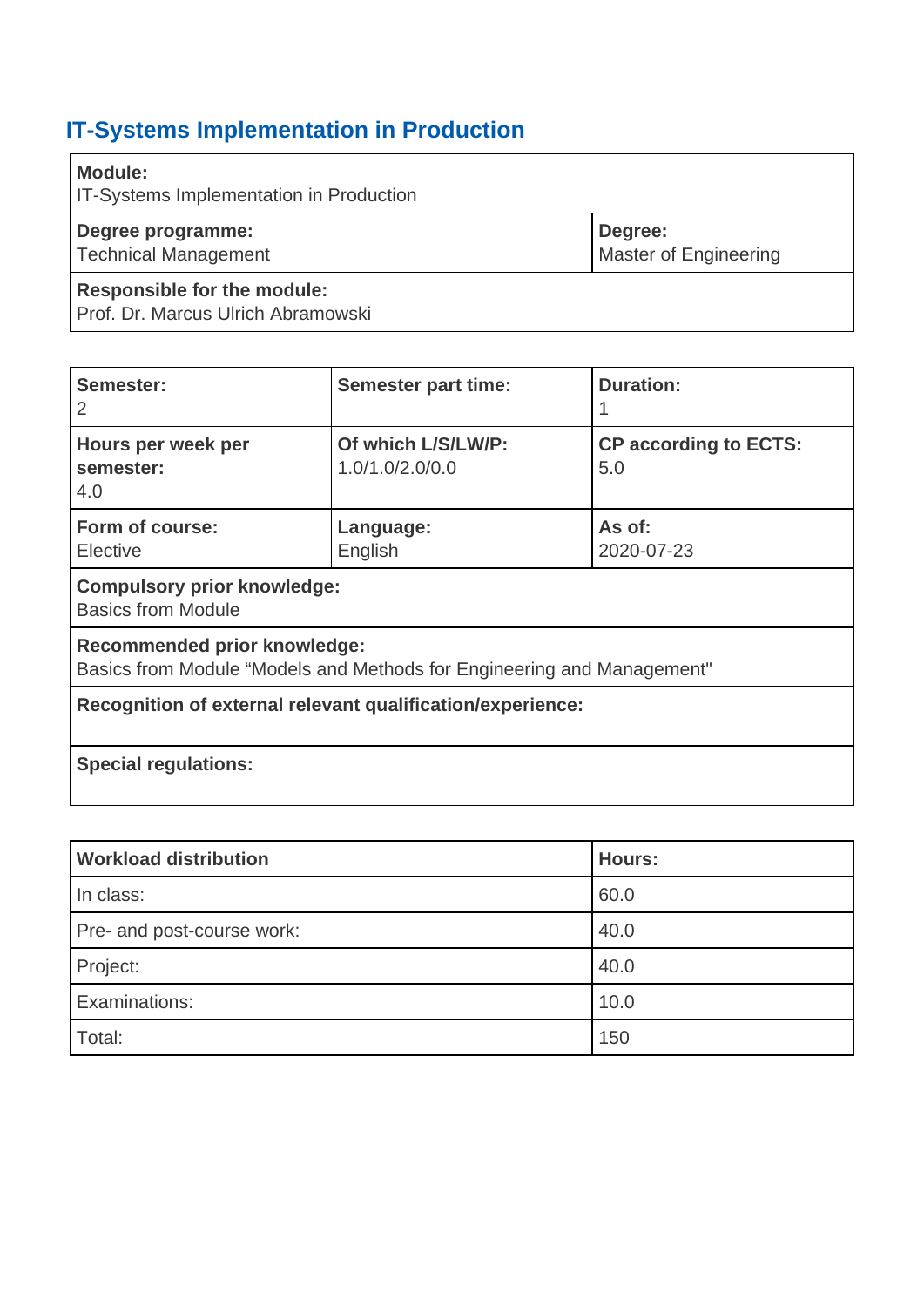| <b>Learning objectives</b>                                                                                                                                                                                                                                                                                                                                                                                                                                                                         | <b>Anteil</b> |
|----------------------------------------------------------------------------------------------------------------------------------------------------------------------------------------------------------------------------------------------------------------------------------------------------------------------------------------------------------------------------------------------------------------------------------------------------------------------------------------------------|---------------|
| Subject specific competences                                                                                                                                                                                                                                                                                                                                                                                                                                                                       |               |
| Knowledge<br>Methods for software selections can be reflected<br>Development of the correct implementation strategy in IT-Projects (Big<br>Bang / vs phased)<br>Decisions in structural matters of IT-Implementations<br>$\bullet$<br>Deflect challenges in IT-solutions<br>• To manage and align the implementation of IT-solutions in complex and<br>high automized production systems                                                                                                           | 40%           |
| <b>Skills</b><br>• To find and assess alternative solutions and submit proposals for the of<br>the correct IT-level and the corresponding software selection<br>Operate in manufacturing execution projects<br>Define the correct grade of automisation<br>Implement production processes in IT-Systems<br>Implement business processes (end to end) in IT-Systems<br>$\bullet$<br>To decide between individual and standard software<br>• To decide between organisational and IT-related changes | 40%           |
| Personal competences                                                                                                                                                                                                                                                                                                                                                                                                                                                                               |               |
| Social competence<br>Integration in interdisciplinary teams<br>To manage work tasks in working groups<br>$\bullet$<br>To perform IT-related management tasks<br>٠<br>Moderation of decision meetings<br>$\bullet$                                                                                                                                                                                                                                                                                  | 20%           |
| Autonomy<br>• To develop internal project teams<br>• Take responsibility for integrated technical and IT decisions<br>To analyze and evaluate learning and work processes<br>• To design and optimize learning and work                                                                                                                                                                                                                                                                            |               |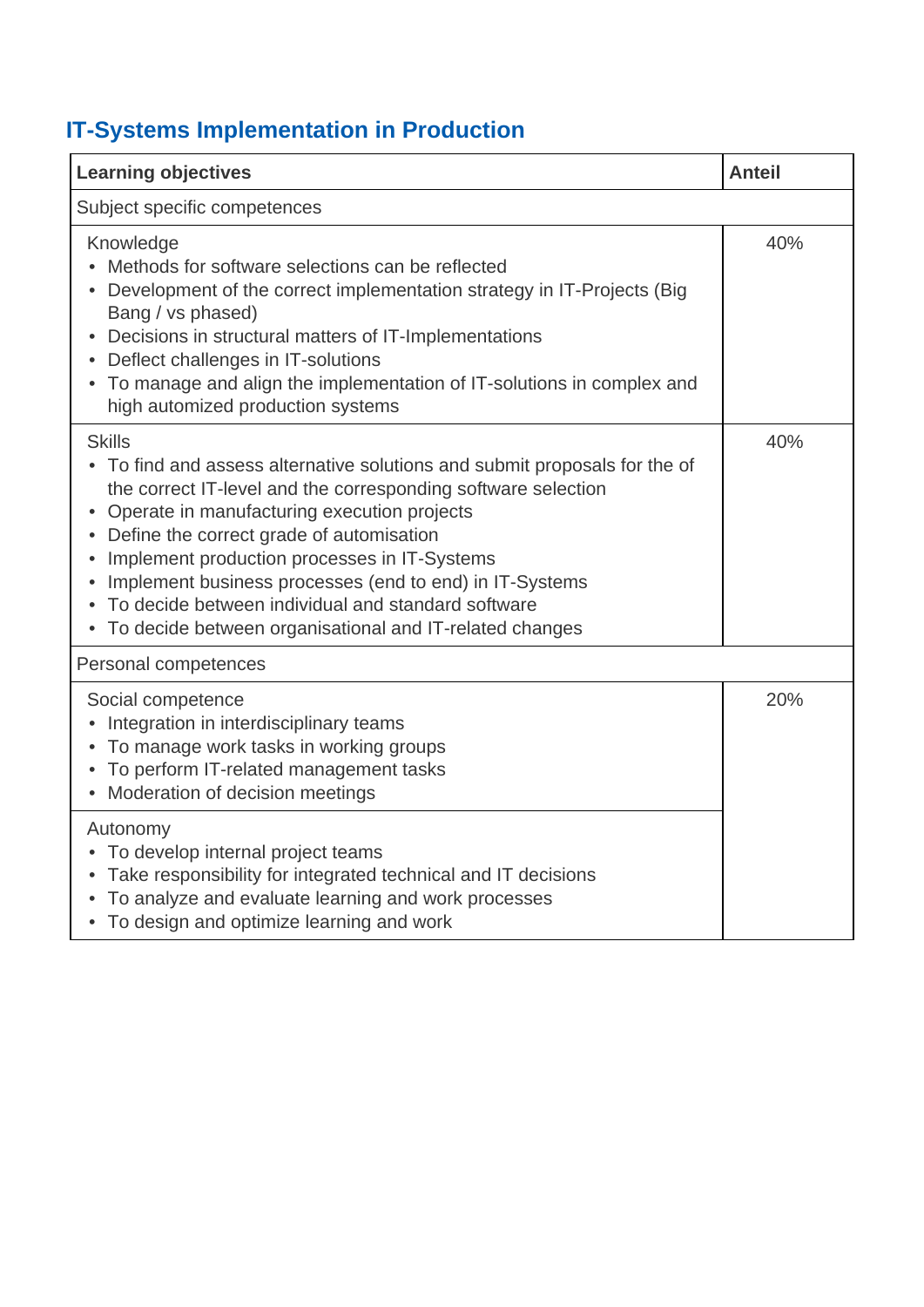| <b>Content:</b> |                                                                                                                                 |
|-----------------|---------------------------------------------------------------------------------------------------------------------------------|
|                 | 1. Basics in IT-related logistic processes and harmonization between production and IT-<br>processes                            |
|                 | 2. IT-Systems I Supply Chain Managmenent (SCM) / Enterprise Ressource Planning<br>(ERP) / Manufacturing Execution Systems (MES) |
|                 | 3. IT-Systems II Operating Data (MFC) / Programmable Logic Control (PLC) /<br>Automization                                      |
|                 | 4. IT-Systems III Interfere and selection of the correct control level for tasks between SCM<br>/ ERP / MES and PLC             |
|                 | 5. Individual vs. standard software Relationship between standardization and automation<br>level                                |
|                 | 6. Implementation strategies (Big Bang and Phased Projects)                                                                     |
|                 | 7. Global Templates and standardization of logistical approaches                                                                |
|                 | 8. Change Request Management                                                                                                    |
|                 | 9. Project phases                                                                                                               |
|                 | 10. Test procedures Fuctional tests / Integration tests / stress tests / cross system tests /<br>regression tests               |
|                 | 11. Acceptance procedures Site Acceptance Test (SAT) / Factory Acceptance Tests (FAT)                                           |
|                 | 12. Methods for training and go live in logistic systems Knowledge management                                                   |
|                 | 13. Systems maintenance and service contracts                                                                                   |
|                 | 14. IT-implementation as a main part of complex site reorganisation projects                                                    |
|                 |                                                                                                                                 |
|                 |                                                                                                                                 |

### **Examination format:**

 Written exam (25%) Presentation (75%)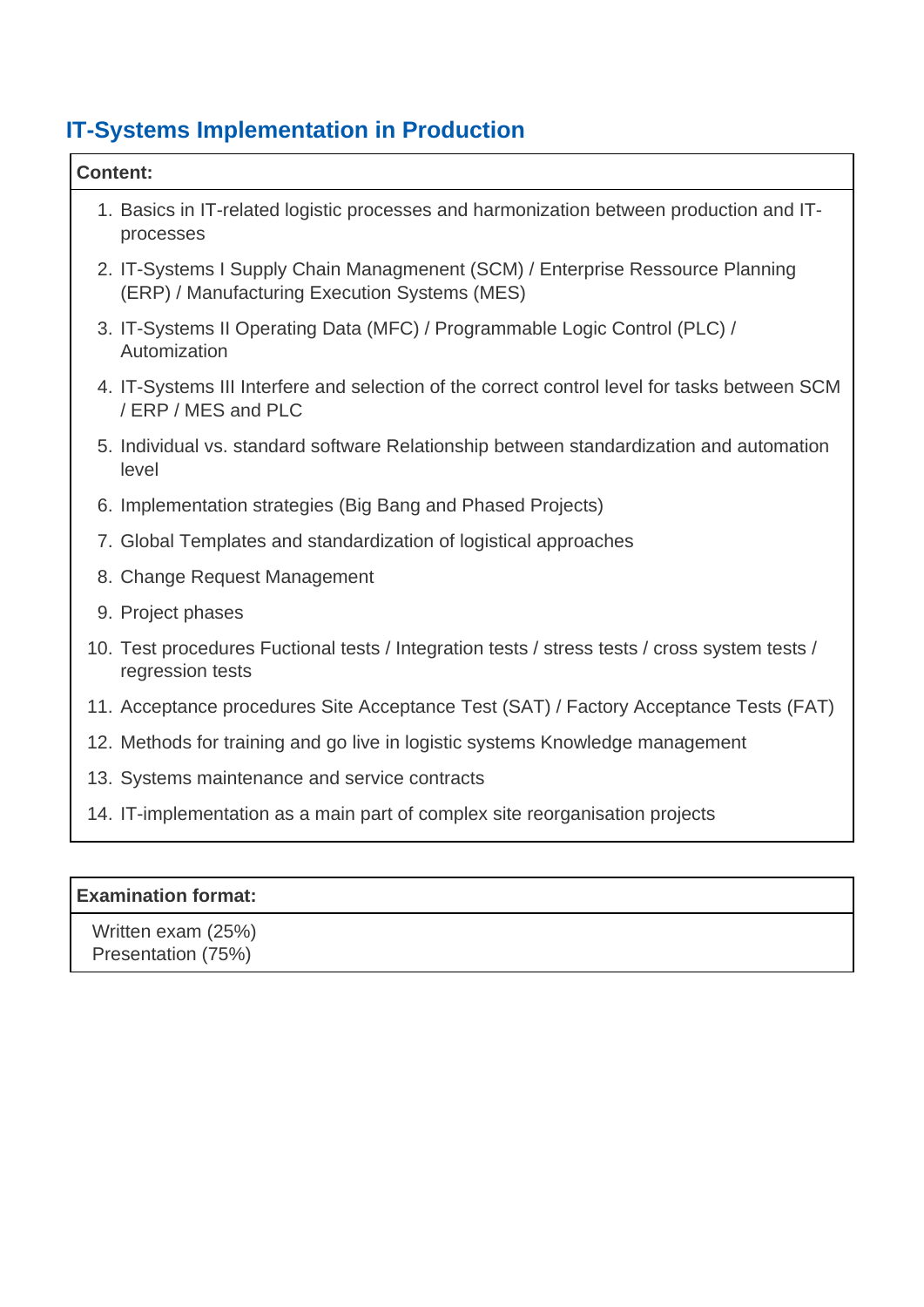### **Compulsory reading:**

**Ake, K. & Clemons, J. & Cubine, M.** (2004). Information technology for manufacturing. Boca Raton [u.a.]: St. Lucie Press. **Akhtar, J.** (2016). Production Planning and Control with SAP ERP. Galileo. **Anderson, G.** (2009). SAP Implementation. SAMS. **Kappauf, J. & Lauterbach, B. & Koch, M.** (2011). Logistic core operations with SAP. Berlin: Springer. **Kirchmer, M.** (1998). Business process oriented implementation of standard software. Berlin u.a.: Springer. **Kletti, J.** (2007). Manufacturing Execution System - MES. Springer. **Martin, R.** (2003). Agile software development. Upper Saddle River, N.J.: Pearson Education. **Mende, U.** (1999). Software development for SAP R/3. Berlin [u.a.]: Springer. **Regh, J.** (2008). Programmable Logic Controllers. Pearson. **Ruhe, G.** (2014). Software Project Management: Setting the Context. Springer. **Scholten, B.** (2009). MES Guide for Executives: Why and How to Select, Implement, and Maintain a Manufacturing Execution System. International Society of Automation.

#### **Recommended reading:**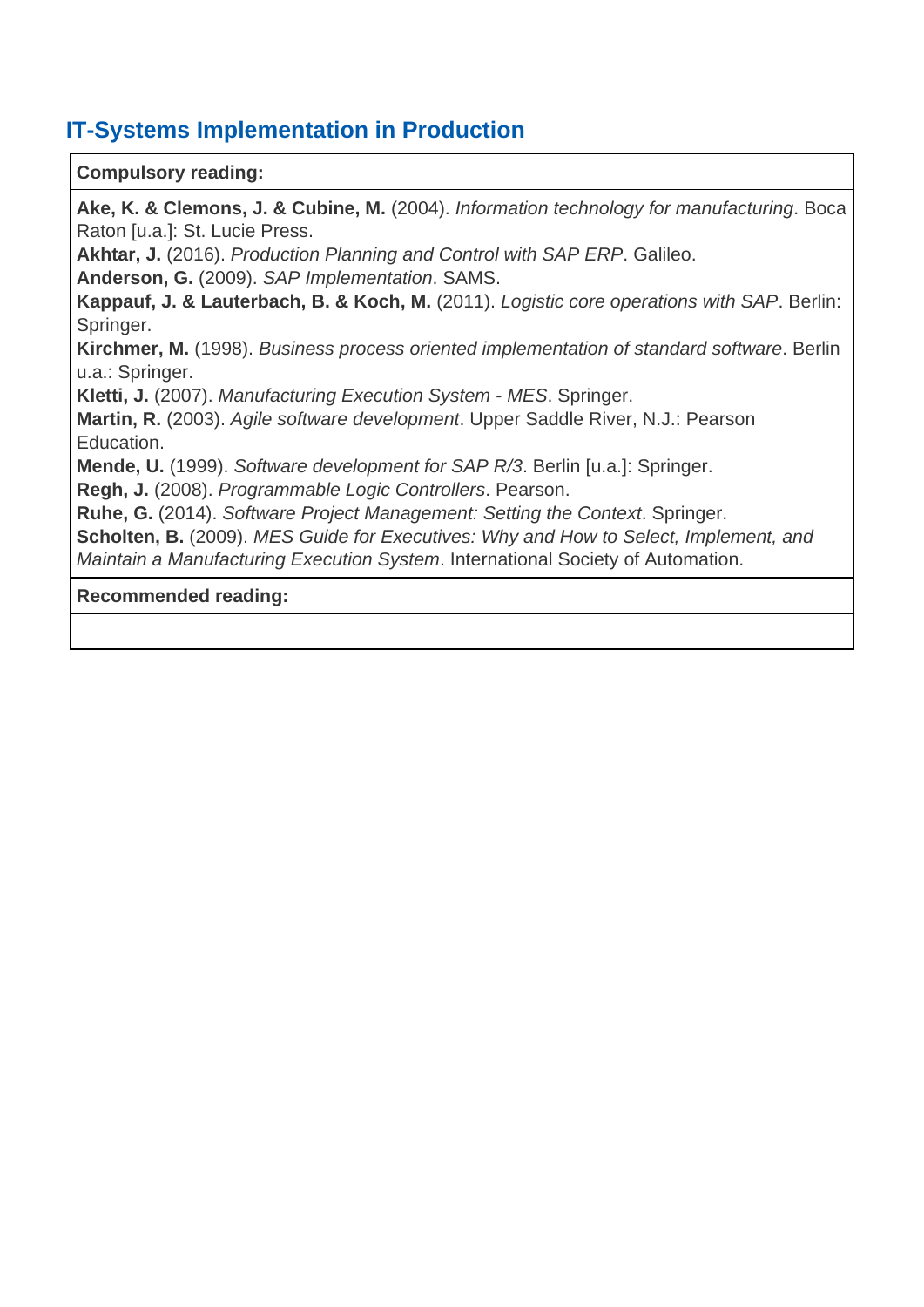# <span id="page-33-0"></span>**IT-Systems Implementation Transportation Systems**

| <b>Module:</b><br><b>IT-Systems Implementation Transportation Systems</b>  |                                         |
|----------------------------------------------------------------------------|-----------------------------------------|
| Degree programme:<br><b>Technical Management</b>                           | Degree:<br><b>Master of Engineering</b> |
| <b>Responsible for the module:</b><br>Prof. Dr. rer. pol. Jens Wollenweber |                                         |

| Semester:<br>2                         | <b>Semester part time:</b>                                 | <b>Duration:</b>                    |
|----------------------------------------|------------------------------------------------------------|-------------------------------------|
| Hours per week per<br>semester:<br>4.0 | Of which L/S/LW/P:<br>1.0/1.0/2.0/0.0                      | <b>CP according to ECTS:</b><br>5.0 |
| Form of course:<br>Elective            | Language:<br>English                                       | As of:<br>2020-07-23                |
| <b>Recommended prior knowledge:</b>    |                                                            |                                     |
|                                        | Recognition of external relevant qualification/experience: |                                     |
| <b>Special regulations:</b>            |                                                            |                                     |

| <b>Workload distribution</b> | Hours: |
|------------------------------|--------|
| In class:                    | 60.0   |
| Pre- and post-course work:   | 85.0   |
| Project:                     | 0.0    |
| Examinations:                | 5.0    |
| Total:                       | 150    |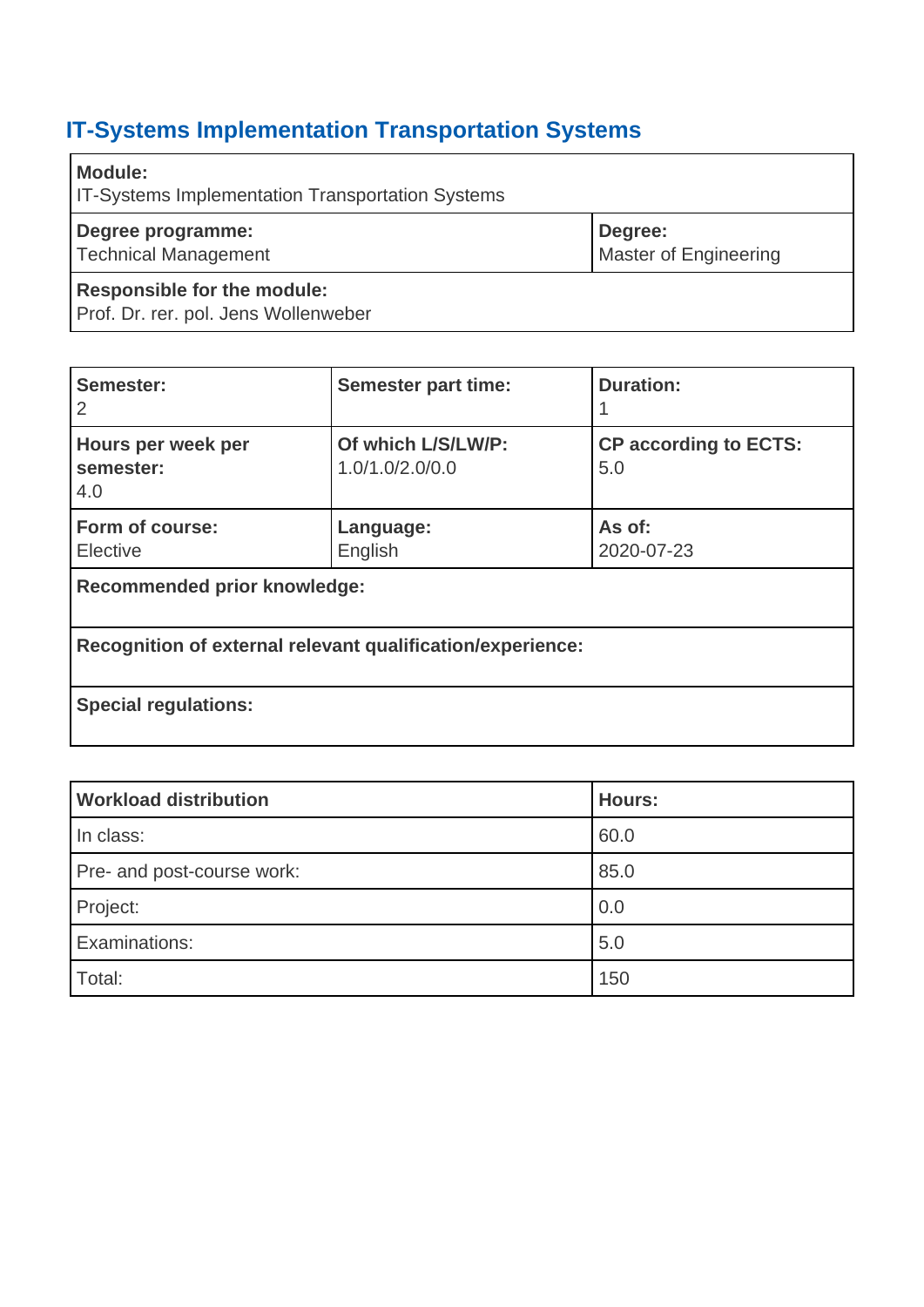### **IT-Systems Implementation Transportation Systems**

| <b>Learning objectives</b>                                                                                                                                                                                                                                                                                            | <b>Anteil</b> |
|-----------------------------------------------------------------------------------------------------------------------------------------------------------------------------------------------------------------------------------------------------------------------------------------------------------------------|---------------|
| Subject specific competences                                                                                                                                                                                                                                                                                          |               |
| Knowledge<br>Students will be able to explain how applications of IT systems in<br>transport work and interact with systems from the same and neighbouring<br>domains.                                                                                                                                                | 40%           |
| <b>Skills</b><br>Students can develop concepts for solving IT-related issues in the<br>transport sector.<br>Students can apply industry-specific software and reflect results obtained.<br>They can run largely self-directed IT-related projects in transportation.                                                  | 40%           |
| Personal competences                                                                                                                                                                                                                                                                                                  |               |
| Social competence<br>Students can exchange ideas with each other, work together in small<br>groups cooperatively and autonomously to solve subject-specific<br>problems.<br>• They can present subject-specific problems and solutions to a target<br>group and represent them in an argumentative manner to experts. | 20%           |
| Autonomy<br>Students can analyze and work on complex topics autonomously.<br>This elaborate solid arguments to convince/motivate decision makers and<br>can speak freely about technical topics.                                                                                                                      |               |

| <b>Content:</b>                                    |
|----------------------------------------------------|
| 1. systematisation of IT-systems in transportation |

- 2. advanced technologies for IT-systems in individual transport models, implementation, examples
- 3. traffic flow simulation on different levels
- 4. rail traffic operation simulation and IT-systems in the public transport environment
- 5. modern communication technologies in passenger information chances, risks and new traffic data resource
- 6. harmonised data models and data formats for data exchange between applications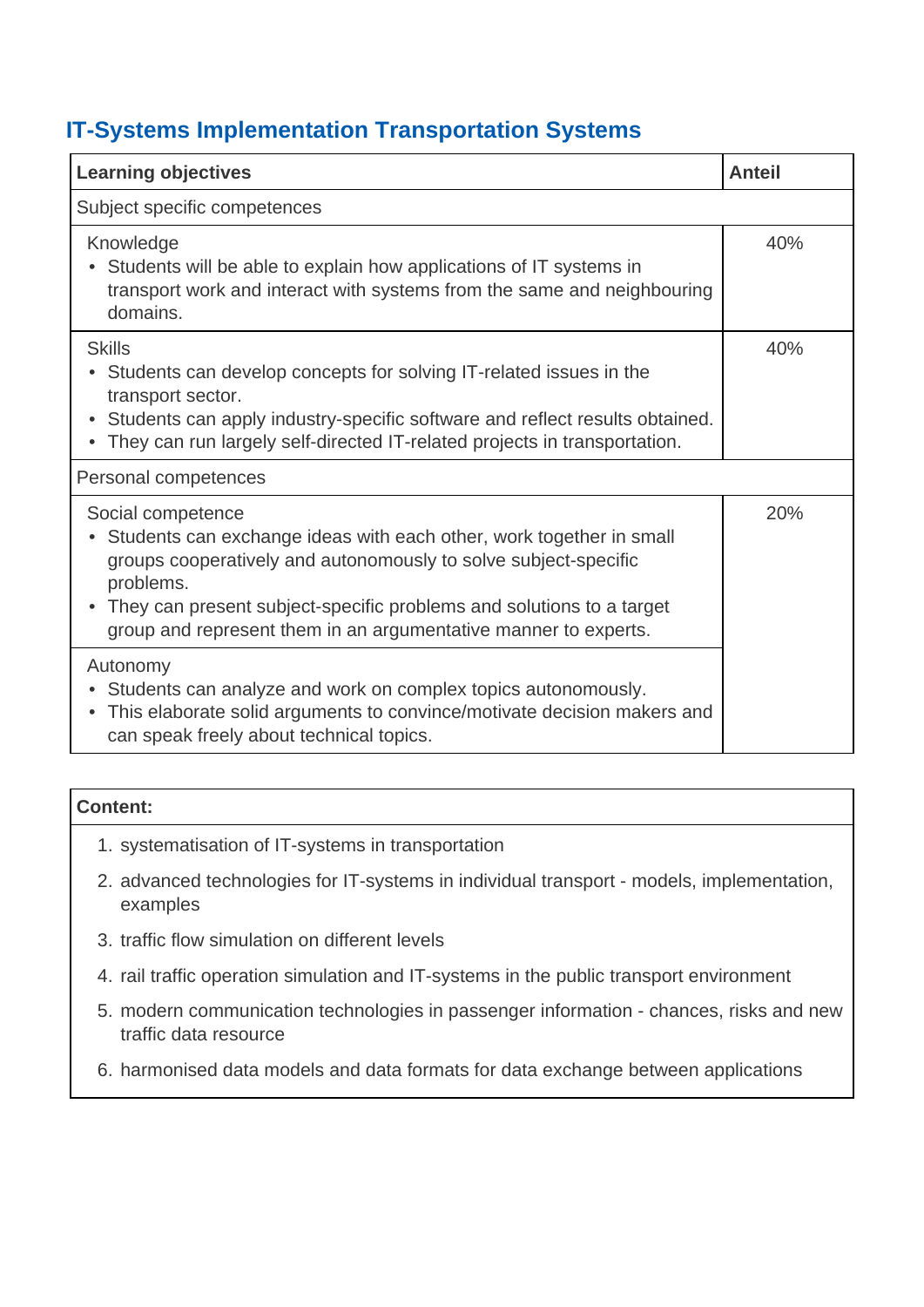### **IT-Systems Implementation Transportation Systems**

### **Examination format:**

 programming exercises and tests during the semester (60%) examination at the end of the semester (40%)

Additional rules:

All partial tests must at least be passed.

### **Compulsory reading:**

**Recommended reading:**

Girnau, G. (2001) - VDV-Förderkreis e.V. Düsseldorf (Hrsg.). Telematics in public transport in Germany = Telematik im ÖPNV in Deutschland. Düsseldorf. Alba

**Hansen, I.** (2014). Railway timetabling & operations. Hamburg: Eurailpress.

Scholz, G. (2016). IT-Systems in Public Transport - Information Technology for Transport Operators and Authorities. dpunkt

several handbooks and documentations for the used software tools (as announced in the lessons)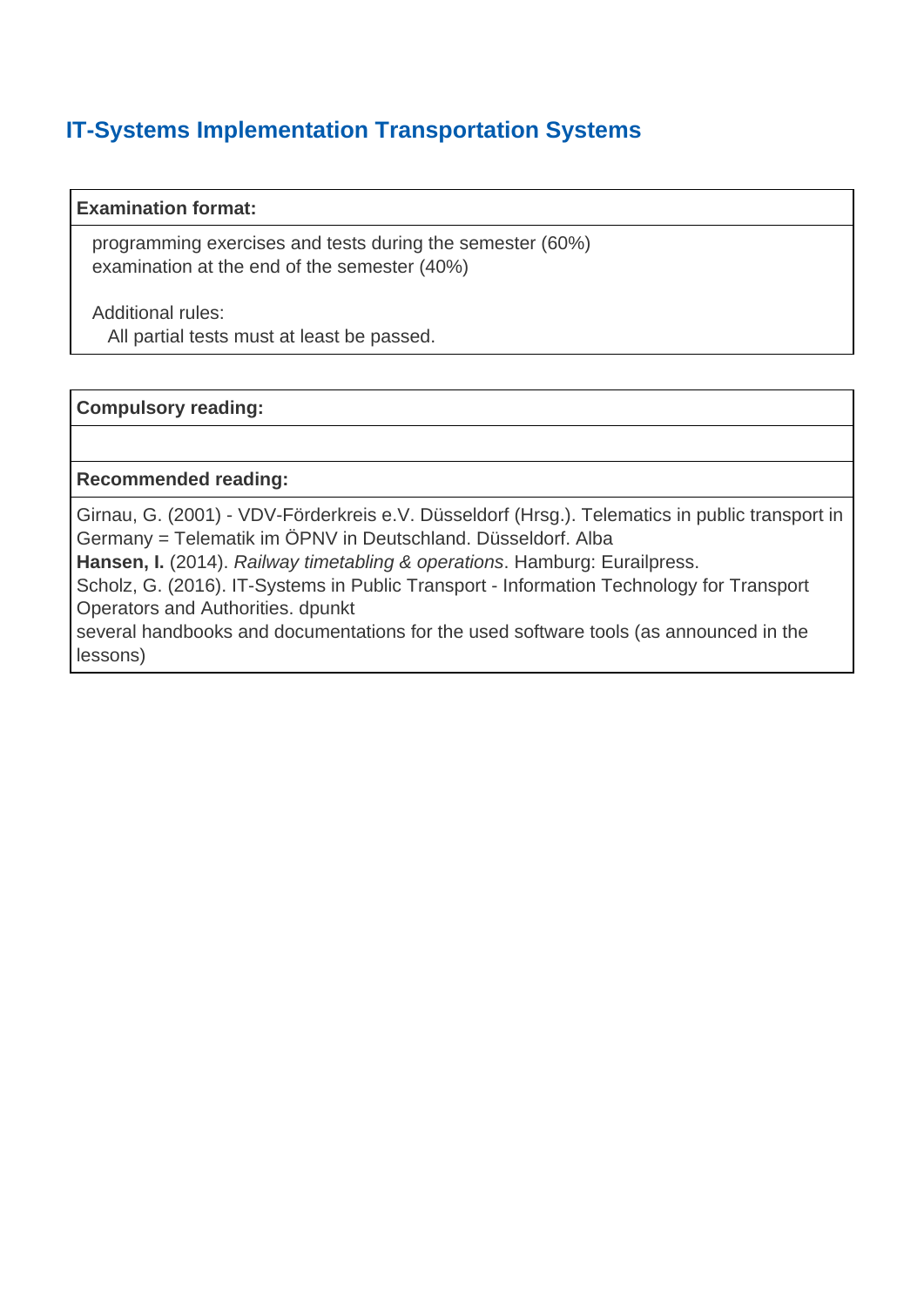## <span id="page-36-0"></span>**Management of Transport Companies**

| Module:<br><b>Management of Transport Companies</b> |                                         |
|-----------------------------------------------------|-----------------------------------------|
| Degree programme:<br><b>Technical Management</b>    | Degree:<br><b>Master of Engineering</b> |
| <b>Responsible for the module:</b>                  |                                         |

Prof. Dr. rer. nat. Christian Liebchen & Prof. Dr. rer. pol. Jens Wollenweber

| Semester:<br>2                                                                           | <b>Semester part time:</b>            | <b>Duration:</b>                    |
|------------------------------------------------------------------------------------------|---------------------------------------|-------------------------------------|
| Hours per week per<br>semester:<br>4.0                                                   | Of which L/S/LW/P:<br>2.0/1.0/1.0/0.0 | <b>CP according to ECTS:</b><br>5.0 |
| Form of course:<br>Elective                                                              | Language:<br>English                  | As of:<br>2020-01-15                |
| <b>Recommended prior knowledge:</b><br>Models and Methods for Engineering and Management |                                       |                                     |
| Recognition of external relevant qualification/experience:                               |                                       |                                     |
| <b>Special regulations:</b>                                                              |                                       |                                     |

| <b>Workload distribution</b> | Hours: |
|------------------------------|--------|
| In class:                    | 60.0   |
| Pre- and post-course work:   | 39.0   |
| Project:                     | 49.0   |
| Examinations:                | 2.0    |
| Total:                       | 150    |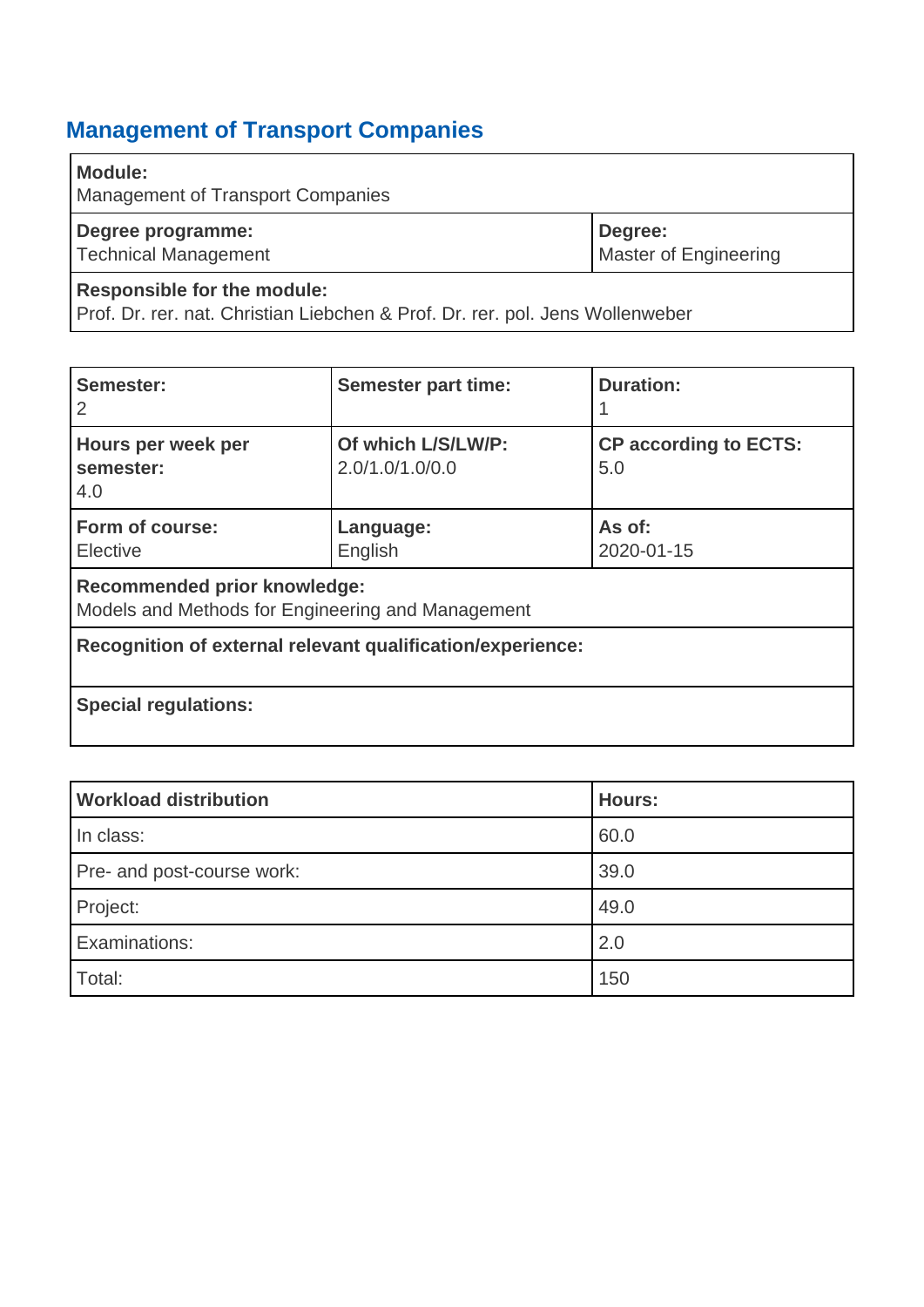### **Management of Transport Companies**

| <b>Learning objectives</b>                                                                                                                                                                                                                                                                                                                               | Anteil |
|----------------------------------------------------------------------------------------------------------------------------------------------------------------------------------------------------------------------------------------------------------------------------------------------------------------------------------------------------------|--------|
| Subject specific competences                                                                                                                                                                                                                                                                                                                             |        |
| Knowledge<br>Know and understand selected basic theories relevant to the field of<br>leadership, and practical applications and concepts used in organizations<br>of all sizes<br>• Know and understand the key responsibilities of entrepreneurs in<br>transportation companies, and techniques to implement these within the<br>company's organization | 40%    |
| <b>Skills</b><br>Make use of selected quantitative decision making software tools                                                                                                                                                                                                                                                                        | 30%    |
| Personal competences                                                                                                                                                                                                                                                                                                                                     |        |
| Social competence<br>The students are able to expediently communicate with others and reach<br>goals together<br>• The students make some personal experience during active exercises<br>such as generation of ideas (creative techniques), decision making, and<br>short role plays (occasionally)                                                      | 30%    |
| Autonomy<br>Autonomously search for material, critically analyze texts and achieve<br>reasonable results.                                                                                                                                                                                                                                                |        |

| Content:                                                               |  |
|------------------------------------------------------------------------|--|
| 1. Responsibility in Transportation Companies (Financial, Safety, ECM) |  |

- 2. Processes and Organisation (Safety, Service & Operations Planning, Qualification, Documentation, Flexibility)
- 3. Controlling (Finance, Resources, Market Division, Transparency, KPIs)
- 4. Leadership (Obligations, Motivation, Employees' Rights)
- 5. Selected Decision Making Tools and Techniques
- 6. Interfaces to typical External Partners

#### **Examination format:**

 The actual examination procedures can be found in the examination plan, which is provided by the lecturer within the first two weeks of lectures. (100%)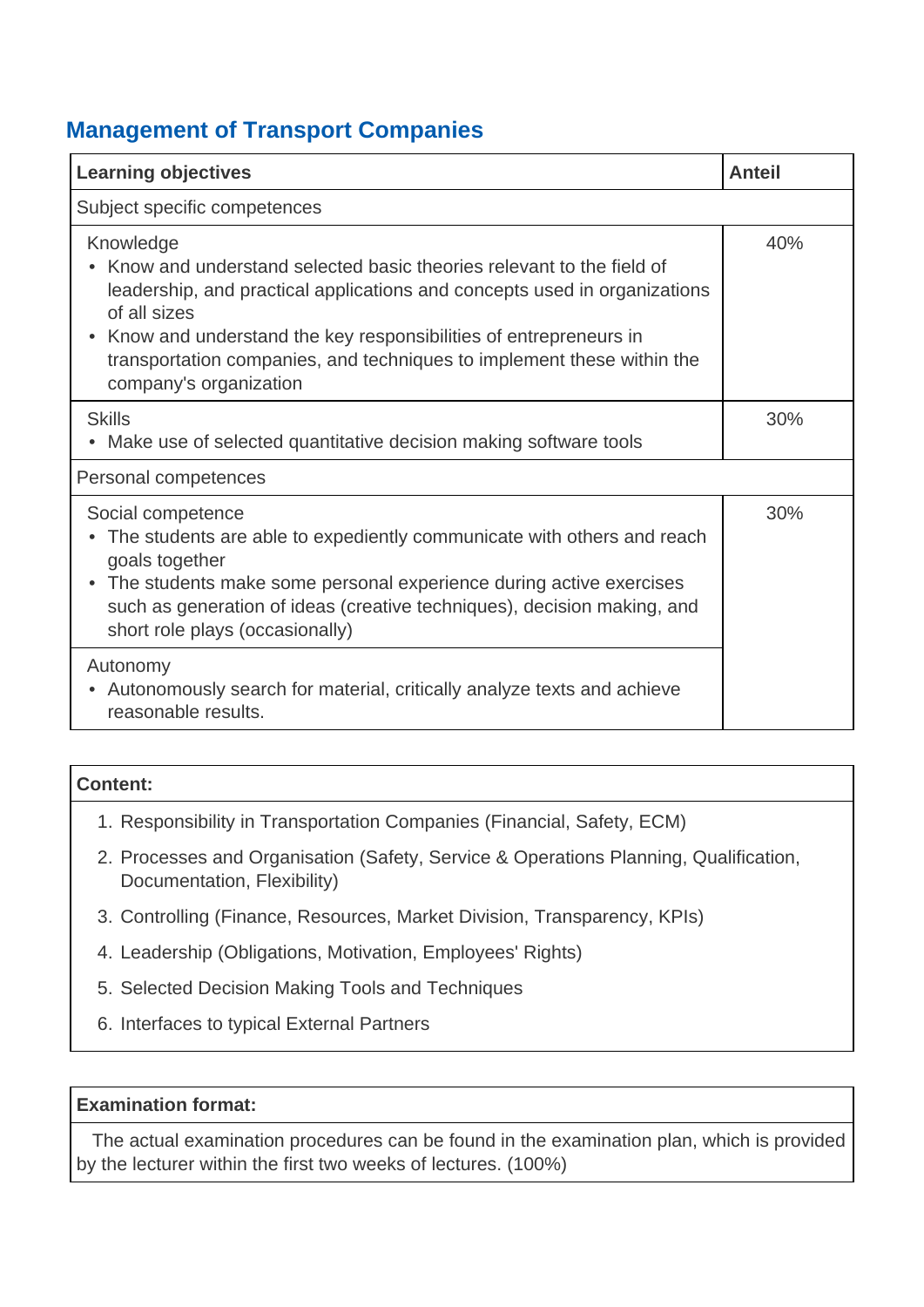### **Management of Transport Companies**

**Compulsory reading:**

**Recommended reading:**

Bertsimas, D. (2000). Data, Models, and Decisions", Dynamic Ideas Stippler, M. (2011). Leadership - approaches, developments, trends. Gütersloh: Verl. Bertelsmann-Stiftung.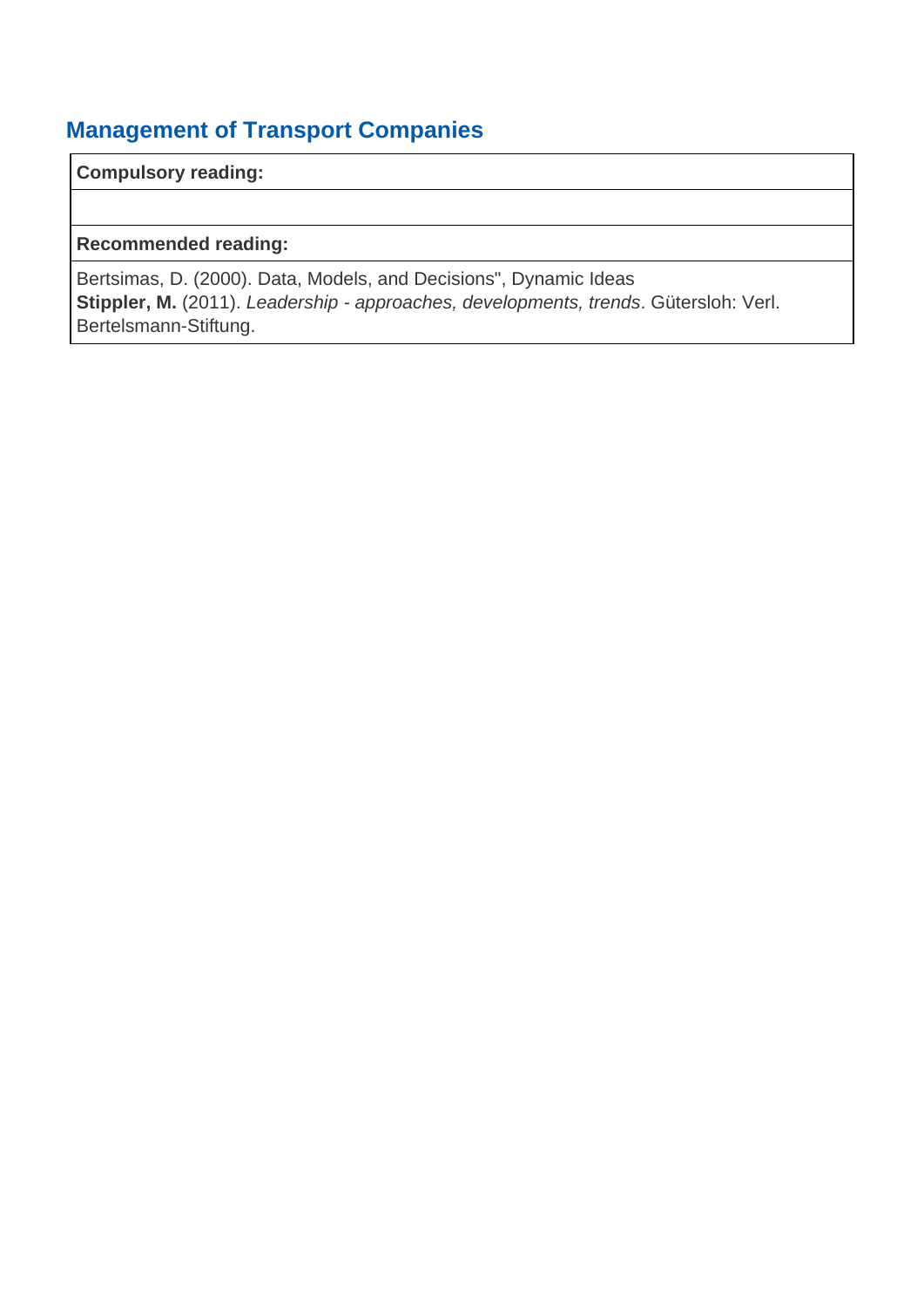### <span id="page-39-0"></span>**Mobility Concepts**

| <b>Module:</b><br><b>Mobility Concepts</b> |                                  |
|--------------------------------------------|----------------------------------|
| Degree programme:<br>Technical Management  | Degree:<br>Master of Engineering |
|                                            |                                  |

### **Responsible for the module:**

Prof. Dr. rer. nat. Christian Liebchen, Prof. Dr. rer. pol. Jens Wollenweber & Steffi Kowalski

| Semester:<br>2                                                                           | <b>Semester part time:</b>            | <b>Duration:</b>                    |
|------------------------------------------------------------------------------------------|---------------------------------------|-------------------------------------|
| Hours per week per<br>semester:<br>4.0                                                   | Of which L/S/LW/P:<br>2.0/2.0/0.0/0.0 | <b>CP according to ECTS:</b><br>5.0 |
| Form of course:<br>Elective                                                              | Language:<br>English                  | As of:<br>2019-04-30                |
| <b>Recommended prior knowledge:</b><br>Models and Methods for Engineering and Management |                                       |                                     |
| Recognition of external relevant qualification/experience:                               |                                       |                                     |
| <b>Special regulations:</b>                                                              |                                       |                                     |

| <b>Workload distribution</b> | <b>Hours:</b> |
|------------------------------|---------------|
| In class:                    | 60.0          |
| Pre- and post-course work:   | 29.0          |
| Project:                     | 59.0          |
| Examinations:                | 2.0           |
| Total:                       | 150           |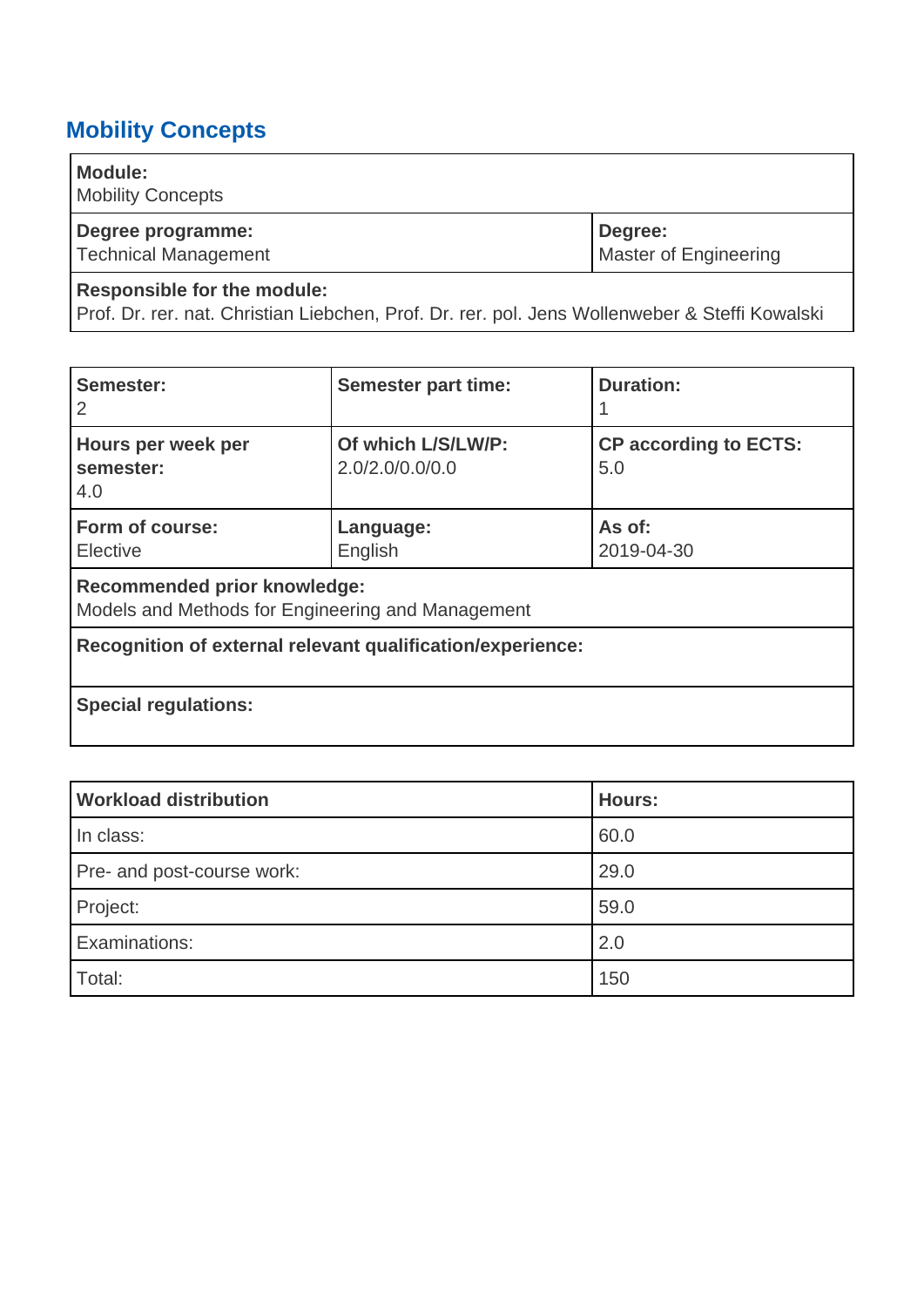### **Mobility Concepts**

| <b>Learning objectives</b>                                                                                                                                                                                                                                                                     | <b>Anteil</b> |  |
|------------------------------------------------------------------------------------------------------------------------------------------------------------------------------------------------------------------------------------------------------------------------------------------------|---------------|--|
| Subject specific competences                                                                                                                                                                                                                                                                   |               |  |
| Knowledge<br>Knowledge of the relevant stakeholders in the transportations market<br>Knowledge of the relevant parameters for transportation systems,<br>including shared mobility                                                                                                             | 30%           |  |
| <b>Skills</b><br>Ability to locate some particular transportation service in the general map<br>of transportation services according to its relevant features<br>Combining the relevant data in order to set up a transportation model,<br>$\bullet$<br>including features for shared mobility | 30%           |  |
| Personal competences                                                                                                                                                                                                                                                                           |               |  |
| Social competence<br>Manage work tasks in working groups<br>Interacting with external partners                                                                                                                                                                                                 | 40%           |  |
| Autonomy<br>Collecting the relevant information about transportation services<br>Collecting the relevant data to set up a transportation model (demand,<br>network), including features for shared mobility<br>Distilling key facts of scientific studies and interpreting them                |               |  |

#### **Content:**

- 1. Flavors of shared mobility on a scale between motorized individual traffic and public transport
- 2. How selected types of shared mobility emerge from the past towards future
- 3. Stakeholders in shared mobility (operators, authorities, users)
- 4. Commercial aspects of mobility
- 5. Quality aspects of mobility
- 6. Recent scientific studies regarding shared mobility
- 7. Selected methods for managing mobility
- 8. Aggregator companies to consolidate billing of users (optional)
- 9. Case study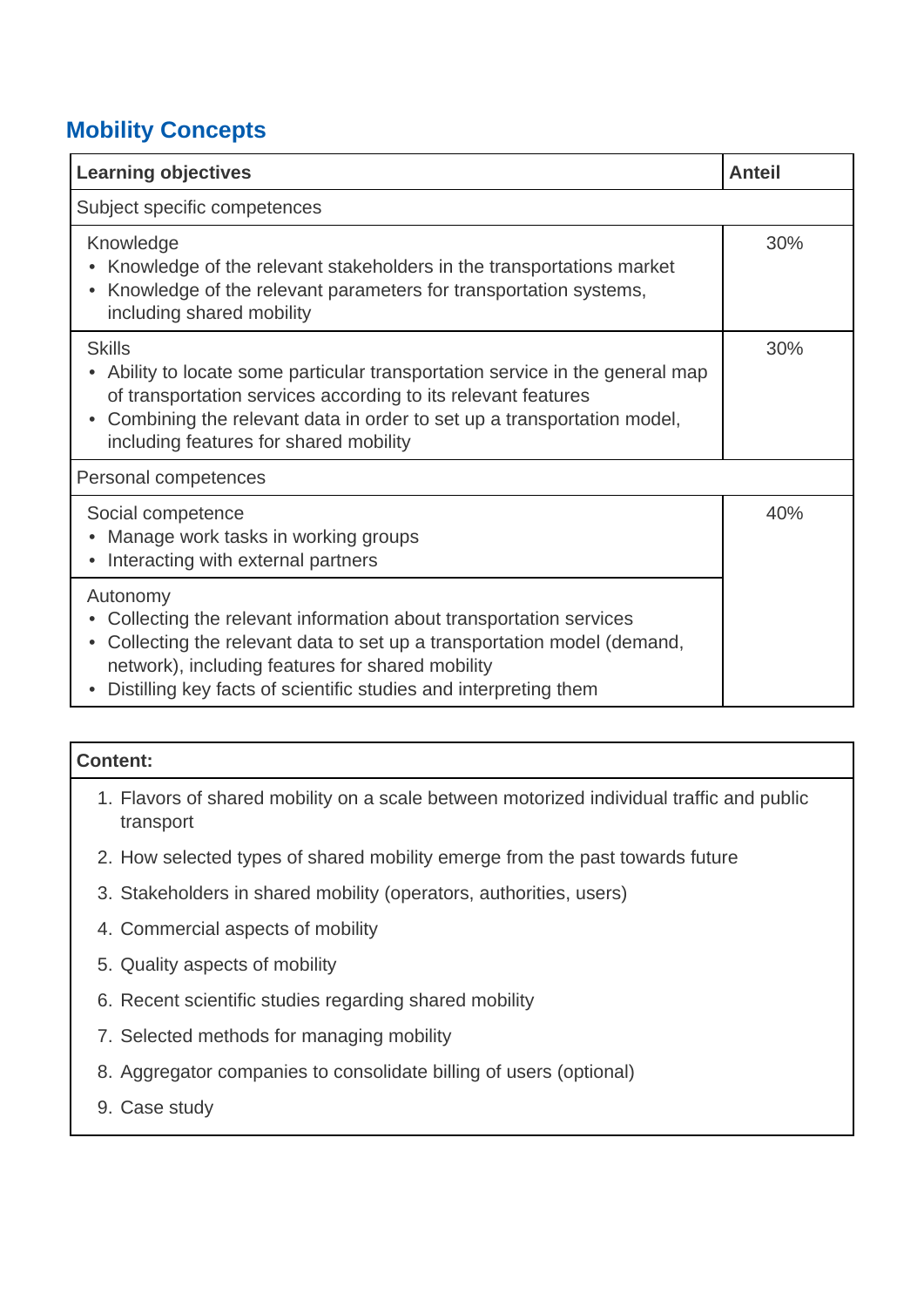### **Mobility Concepts**

#### **Examination format:**

 The actual examination procedures can be found in the examination plan, which is provided by the lecturer within the first two weeks of lectures. (100%)

#### **Compulsory reading:**

#### **Recommended reading:**

Matthias Finger and Maxime Audouin, "The Governance of Smart Transportation Systems", Springer, https://doi.org/10.1007/978-3-319-96526-0 Gereon Meyer and Susan Shaheen, "Disrupting Mobility", Springer, 2017, https://doi.org/10.1007/978-3-319-51602-8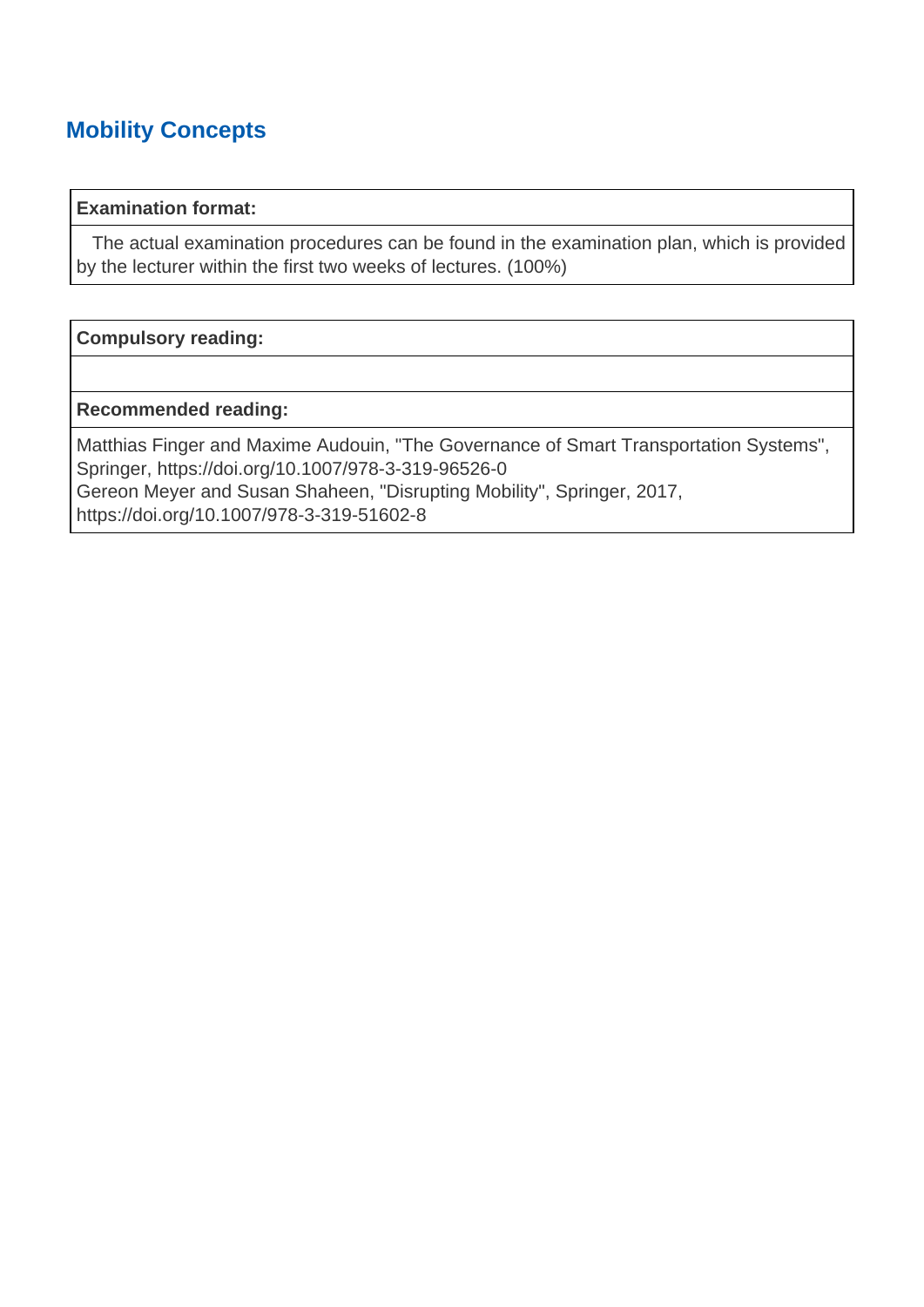### <span id="page-42-0"></span>**Product Life Cycle Management**

### **Module:**

Product Life Cycle Management

| Degree programme:    | Degree:                      |
|----------------------|------------------------------|
| Technical Management | <b>Master of Engineering</b> |
|                      |                              |

### **Responsible for the module:**

Prof. Dr. Marcus Ulrich Abramowski & Prof. Dr. rer. pol. Jens Wollenweber

| Semester:<br>2                                                                                                | <b>Semester part time:</b>            | <b>Duration:</b>                    |
|---------------------------------------------------------------------------------------------------------------|---------------------------------------|-------------------------------------|
| Hours per week per<br>semester:<br>4.0                                                                        | Of which L/S/LW/P:<br>2.0/2.0/0.0/0.0 | <b>CP according to ECTS:</b><br>5.0 |
| Form of course:<br>Elective                                                                                   | Language:<br>English                  | As of:<br>2020-07-23                |
| <b>Recommended prior knowledge:</b><br>Basics from Module "Models and Methods for Engineering and Management" |                                       |                                     |
| Recognition of external relevant qualification/experience:                                                    |                                       |                                     |
| <b>Special regulations:</b>                                                                                   |                                       |                                     |

| <b>Workload distribution</b> | <b>Hours:</b> |
|------------------------------|---------------|
| In class:                    | 60.0          |
| Pre- and post-course work:   | 40.0          |
| Project:                     | 40.0          |
| Examinations:                | 10.0          |
| Total:                       | 150           |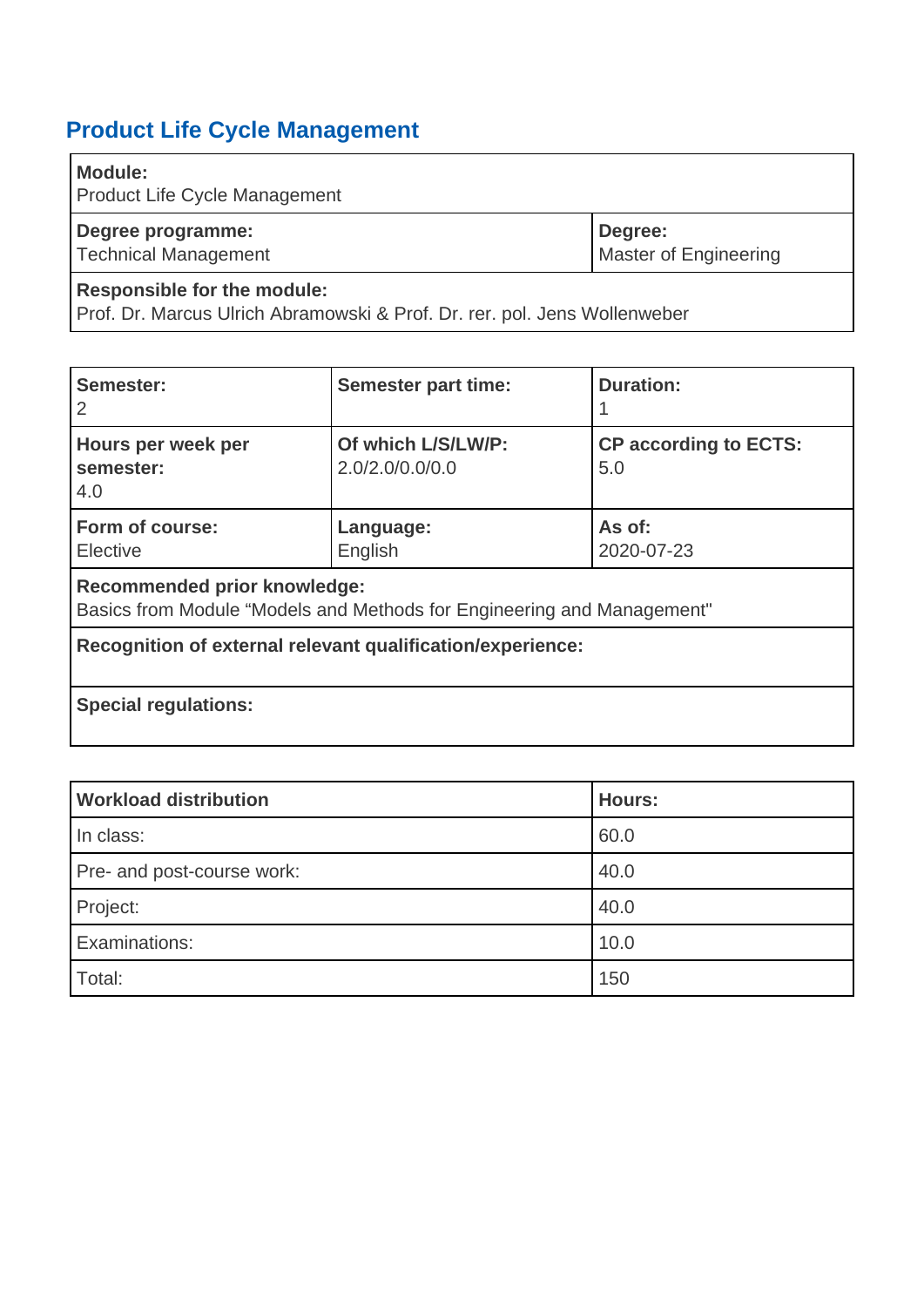# **Product Life Cycle Management**

| <b>Learning objectives</b>                                                                                                                                                                                                                                                                                                                         | <b>Anteil</b> |  |
|----------------------------------------------------------------------------------------------------------------------------------------------------------------------------------------------------------------------------------------------------------------------------------------------------------------------------------------------------|---------------|--|
| Subject specific competences                                                                                                                                                                                                                                                                                                                       |               |  |
| Knowledge<br>Methods for product developments can be reflected<br>Development of a target oriented ramp up stratey<br>Reflection of the relationship between complex product development<br>projects, product data management and ERp-Systems<br>Deflect the complexity of the release strategy of configurable materials in<br>the logistic chain | 40%           |  |
| <b>Skills</b><br>Evaluate the use of PLM-System in different industry sectors<br>Operate in product life cycle management projects<br>Define the strategy for configuration-release and change management<br>Implement PLM processes between CAD and ERP<br>Reflect the use of document management systems                                         | 40%           |  |
| Personal competences                                                                                                                                                                                                                                                                                                                               |               |  |
| Social competence<br>Integration in interdisciplinary teams<br>To manage work tasks in working groups<br>Moderation of decision meetings                                                                                                                                                                                                           | 20%           |  |
| Autonomy<br>To develop internal project teams<br>Take responsibility for integrated technical and IT decisions<br>To analyze and evaluate learning and work processes<br>• To design and optimize learning and work                                                                                                                                |               |  |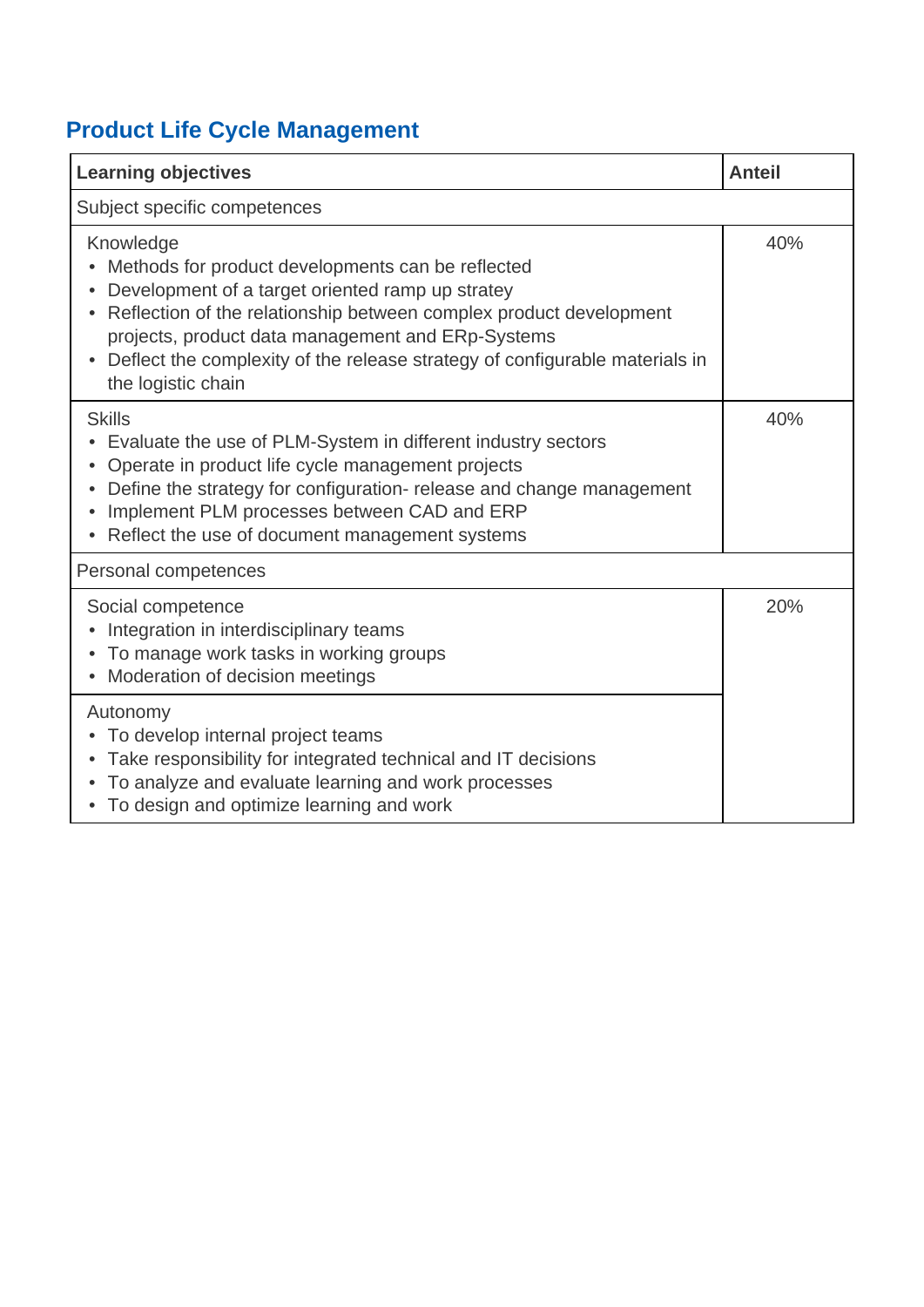### **Product Life Cycle Management**

#### **Content:**

- 1. Product development strategies
- 2. Management methods (=> Collaborative Engineering, Simultaneous Engineering)
- 3. Methods for product development and construction
- 4. Product life cycle from the development until the "end of life"
- 5. Ramp up management
- 6. Product change management and release strategies
- 7. Configuration management
- 8. Product classification
- 9. Correlation between configuration- release and change management SAP Example with high product complexity
- 10. History of Product Data Management systems
- 11. Distinction CAD, DMU, Rapid Prototyping, PDM and PLM
- 12. PLM-Systems (Siemens / SAP)
- 13. Use of PLM-Systems
- 14. PLM system implementation
- 15. PLM in several Industries Food industry vs. discrete manufacturing

### **Examination format:**

Written exam

### **Compulsory reading:**

**Stark, J.** (2015). Product Lifecycle Management, Volume 1. 21st Century Paradigm for Product Realisation. Springer International Publishing.

**Stark, J.** (2016). Decision Engineering. Springer International Publishing.

**Saaksvouri, A.** (2018). Product Lifecycle Management. Springer.

**Hirz, M.** (2013). Integrated Computer-Aided Design in Automotive Development. Springer.

**Vila, C.** (2009). Project-Based Collaborative Engineering Design and Manufacturing Learning with PLM Tools. Springer.

### **Recommended reading:**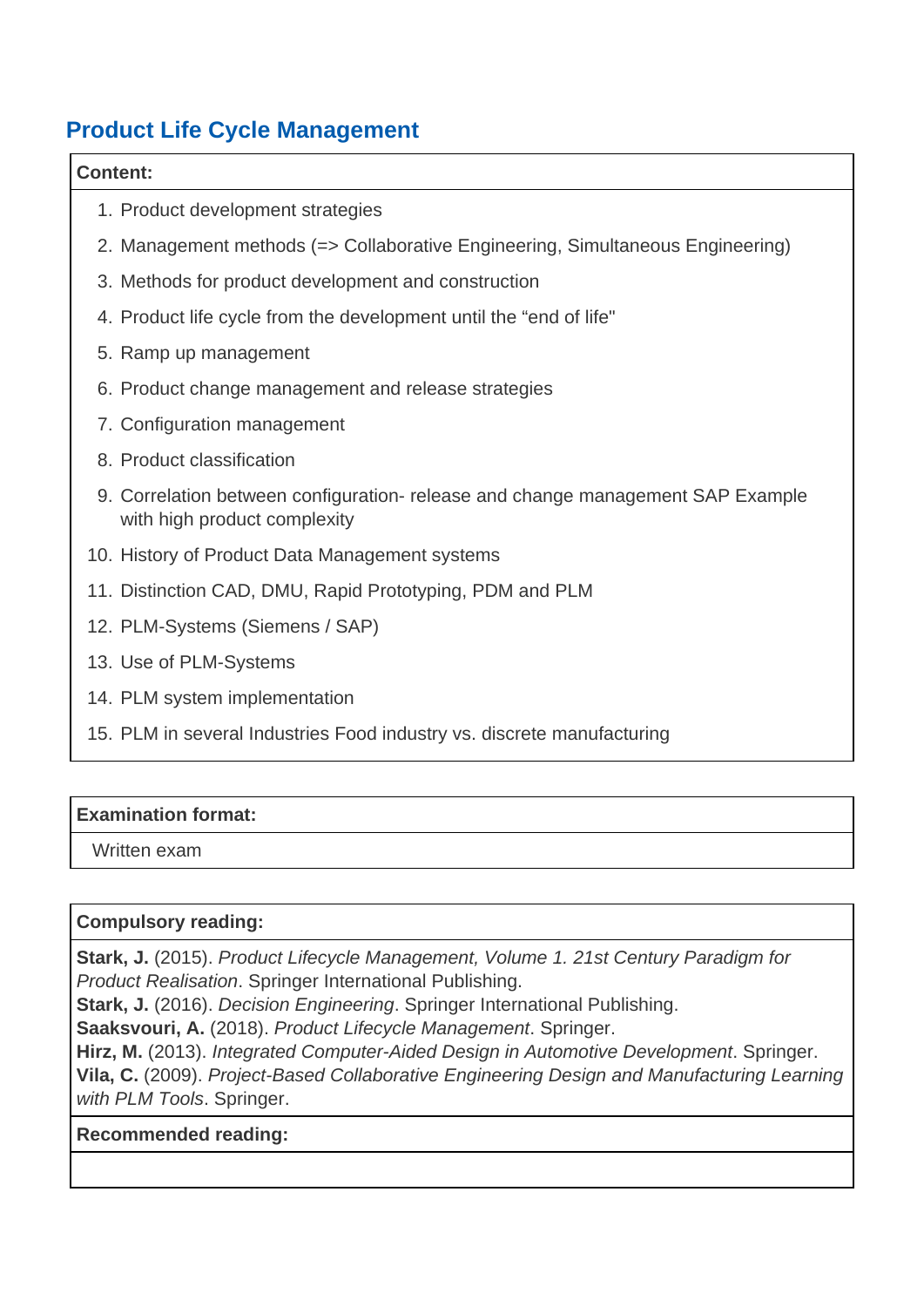<span id="page-45-0"></span>

| <b>Module:</b><br><b>Production Systems and Networks</b> |                                  |
|----------------------------------------------------------|----------------------------------|
| Degree programme:<br>Technical Management                | Degree:<br>Master of Engineering |
| <b>Responsible for the module:</b>                       |                                  |

Prof. Dr. Marcus Ulrich Abramowski & Prof. Dr. rer. pol. Jens Wollenweber

| Semester:<br>2                                                                                                             | <b>Semester part time:</b>            | <b>Duration:</b>                    |
|----------------------------------------------------------------------------------------------------------------------------|---------------------------------------|-------------------------------------|
| Hours per week per<br>semester:<br>4.0                                                                                     | Of which L/S/LW/P:<br>2.0/1.0/1.0/0.0 | <b>CP according to ECTS:</b><br>5.0 |
| Form of course:<br>Elective                                                                                                | Language:<br>English                  | As of:<br>2020-07-23                |
| <b>Compulsory prior knowledge:</b><br>Basics from Bachelor-Studies: Basics in Production, Logistics and Quality Management |                                       |                                     |
| <b>Recommended prior knowledge:</b>                                                                                        |                                       |                                     |

Basics from Module "Models and Methods for Engineering and Management"

**Recognition of external relevant qualification/experience:**

### **Special regulations:**

| <b>Workload distribution</b> | <b>Hours:</b> |
|------------------------------|---------------|
| In class:                    | 60.0          |
| Pre- and post-course work:   | 80.0          |
| Project:                     | 0.0           |
| Examinations:                | 10.0          |
| Total:                       | 150           |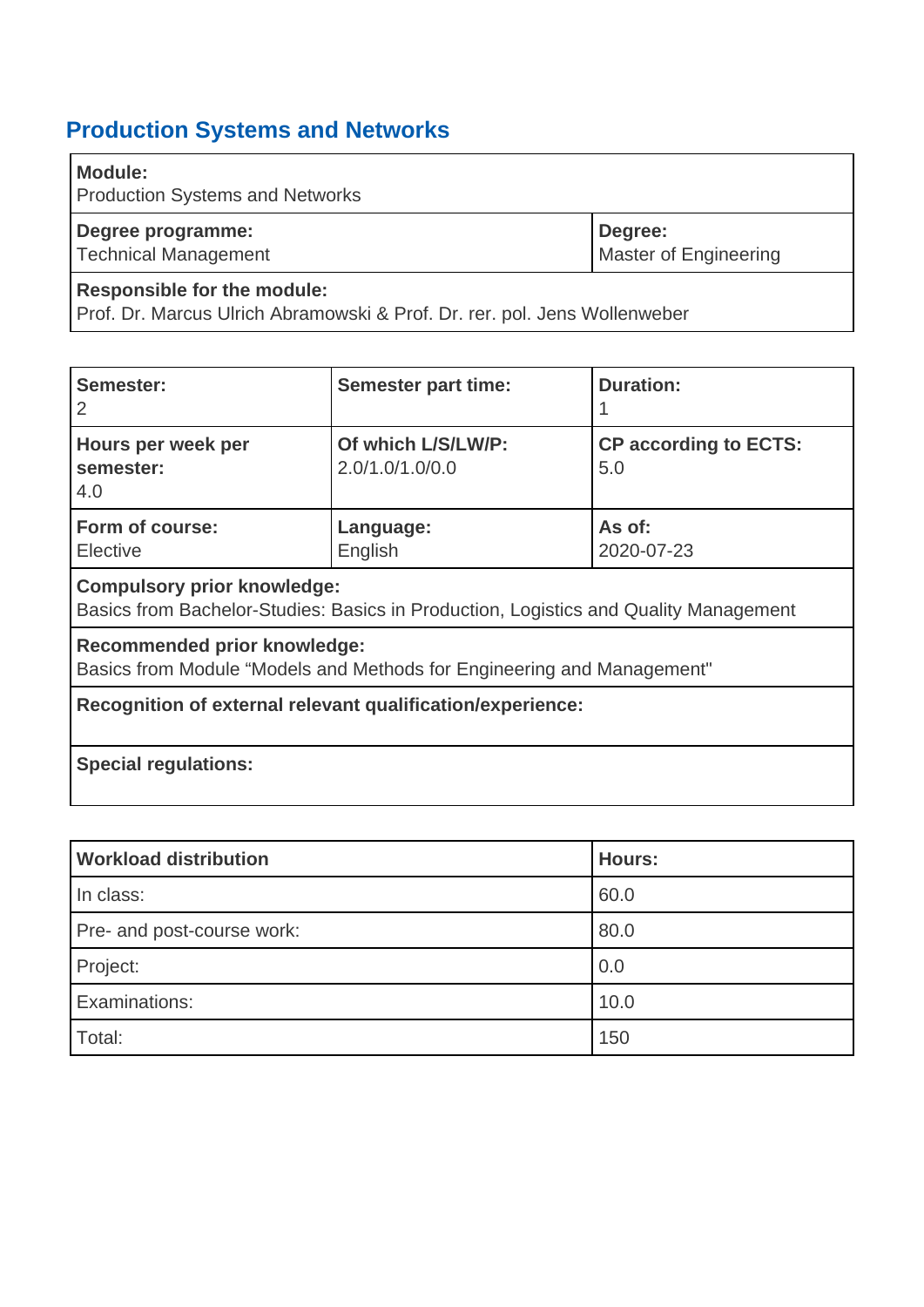| <b>Learning objectives</b>                                                                                                                                                                                                                                                                                                                                                         | <b>Anteil</b> |  |
|------------------------------------------------------------------------------------------------------------------------------------------------------------------------------------------------------------------------------------------------------------------------------------------------------------------------------------------------------------------------------------|---------------|--|
| Subject specific competences                                                                                                                                                                                                                                                                                                                                                       |               |  |
| Knowledge<br>Decision management in companies can be reflected<br>Development of new concepts and processes regarding horizontal and<br>vertical integration of companies<br>Decisions in site and structural matters of organisation networks<br>Deflect challenges in SCM-Systems<br>Understand modern management processes and the related<br>$\bullet$<br>management functions | 40%           |  |
| <b>Skills</b><br>To manage and to solve complex problems in terms of virtual<br>organisations<br>Define business objectives<br>Implement overall business processes (end to end) in IT-Systems<br>Working in comprehensive and complex projects                                                                                                                                    | 40%           |  |
| Personal competences                                                                                                                                                                                                                                                                                                                                                               |               |  |
| Social competence<br>To manage work tasks in working groups<br>• To perform simple management tasks                                                                                                                                                                                                                                                                                | 20%           |  |
| Autonomy<br>• To develop overall project teams<br>Take responsibility for decisions and groups<br>$\bullet$<br>To analyze and evaluate learning and work processes<br>• To design and optimize learning and work                                                                                                                                                                   |               |  |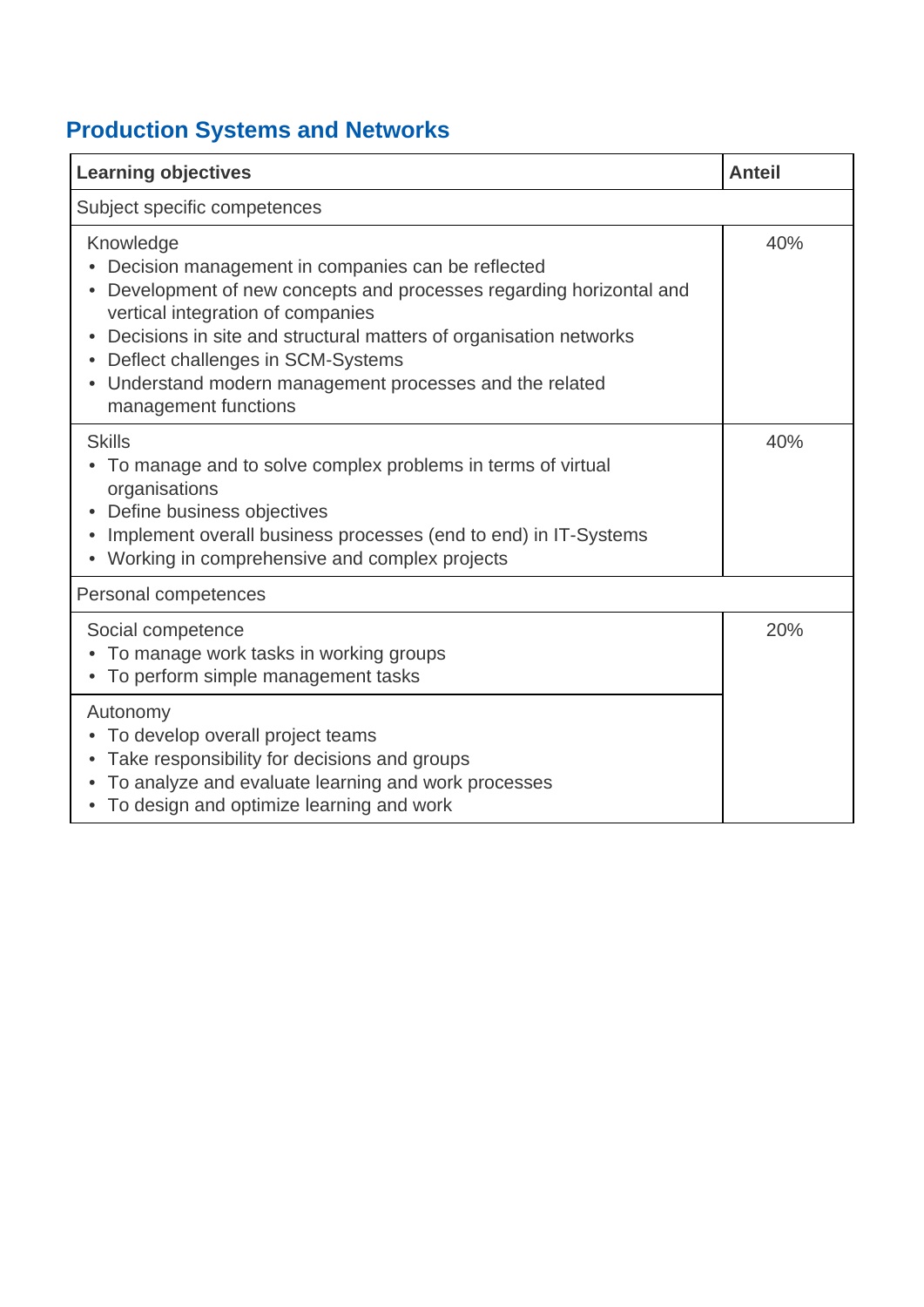### **Content:**

- 1. Basics From Taylorism to Virtiual Factories / Production Strategies / Lean Production
- 2. Planning for Manufacture and Assembly I
- 3. Planning for Manufacture and Assembly II
- 4. Flexibility, Modularity and Transformability of Production Systems
- 5. Production Networks
- 6. Strategic Network Planning
- 7. Supply Chain Collaboration
- 8. Added Value in Cooperative Networks
- 9. Controlling of Production Networks
- 10. Coordinated product & supply chain design
- 11. Innovation and Upgrading in Supply Chains
- 12. Global Available to Promise
- 13. Software solutions for Production Networks From EDI to SCM-Systems
- 14. Digital Plant Planning and Simulation

### **Examination format:**

 Written exam (60%) Project (40%)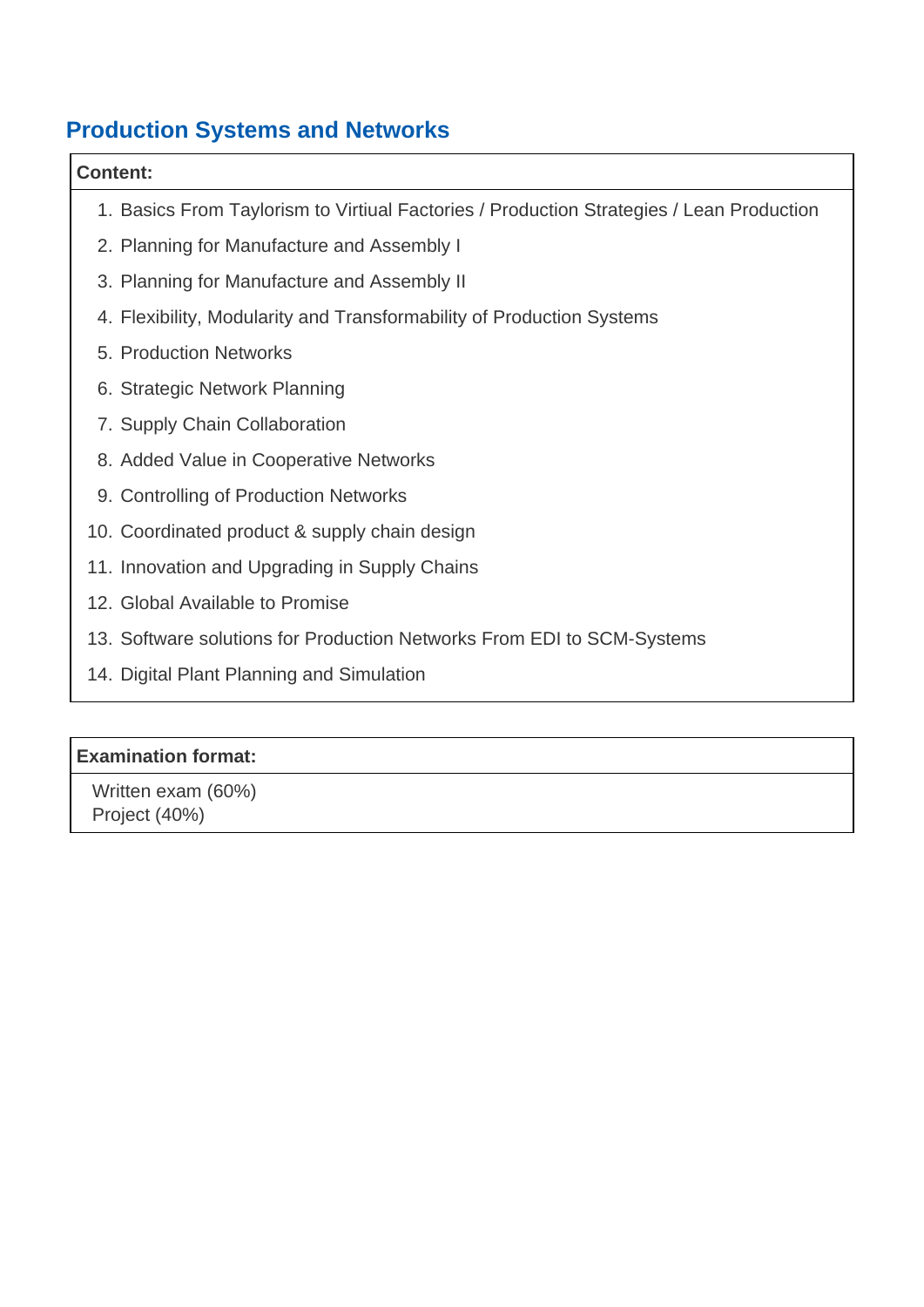#### **Compulsory reading:**

**Ong, S.** (2004). Virtual and augmented reality applications in manufacturing. London: Springer.

**Smith, H. & Fingar, P.** (2007). Business process management. Tampa, Fla.: Meghan-Kiffer Press.

**Hammer, M. & Champy, J.** (2004). Reengineering the Corporation. New York: HarperBusiness Essentials.

**Walker, W.** (2005). Supply chain architecture. Boca Raton [u.a.]: CRC Press.

**Davim, P.** (2018). Progress in Lean Manufacturing. Springer.

**Kirchmer, M.** (1998). Business process oriented implementation of standard software. Berlin u.a.: Springer.

**Vollmann, T.** (2004). Manufacturing planning and control for supply chain management. Boston, Mass. [u.a.]: McGraw-Hill.

**Walter, M.** (2015). Multi-Project Management with a Multi-Skilled Workforce. Springer.

#### **Recommended reading:**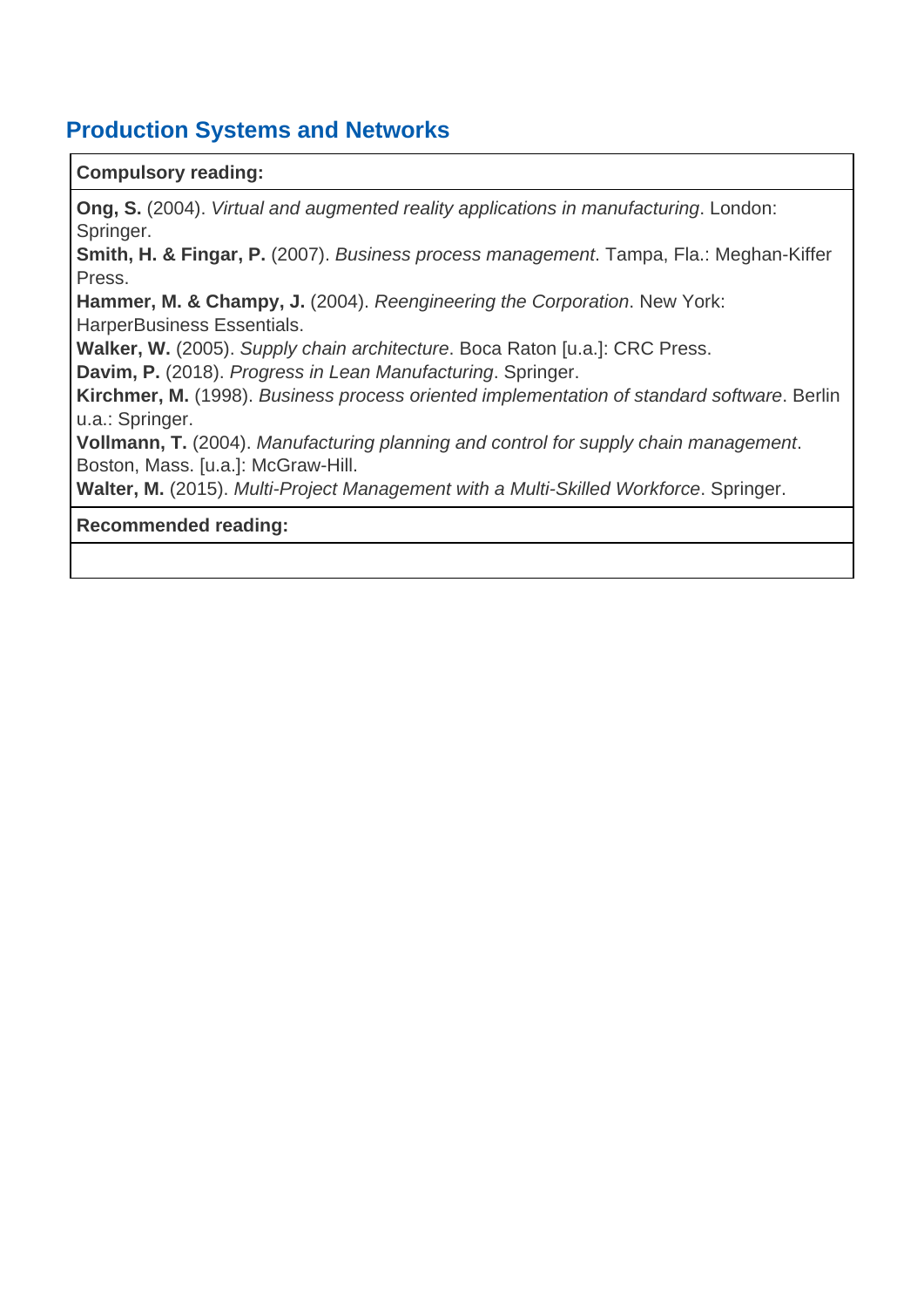## <span id="page-49-0"></span>**Supply Chain Management**

### **Module:**

Supply Chain Management

| Degree programme:    | Degree:               |
|----------------------|-----------------------|
| Technical Management | Master of Engineering |
|                      |                       |

### **Responsible for the module:**

Prof. Dr.-Ing. Thorsten Brandes & Prof. Dr. rer. pol. Jens Wollenweber

| Semester:<br>2                                             | <b>Semester part time:</b>            | <b>Duration:</b>                    |
|------------------------------------------------------------|---------------------------------------|-------------------------------------|
| Hours per week per<br>semester:<br>4.0                     | Of which L/S/LW/P:<br>2.0/2.0/0.0/0.0 | <b>CP according to ECTS:</b><br>5.0 |
| Form of course:<br>Elective                                | Language:<br>English                  | As of:<br>2020-07-23                |
| <b>Recommended prior knowledge:</b>                        |                                       |                                     |
| Recognition of external relevant qualification/experience: |                                       |                                     |
| <b>Special regulations:</b>                                |                                       |                                     |

| <b>Workload distribution</b> | <b>Hours:</b> |
|------------------------------|---------------|
| In class:                    | 60.0          |
| Pre- and post-course work:   | 30.0          |
| Project:                     | 58.0          |
| Examinations:                | 2.0           |
| Total:                       | 150           |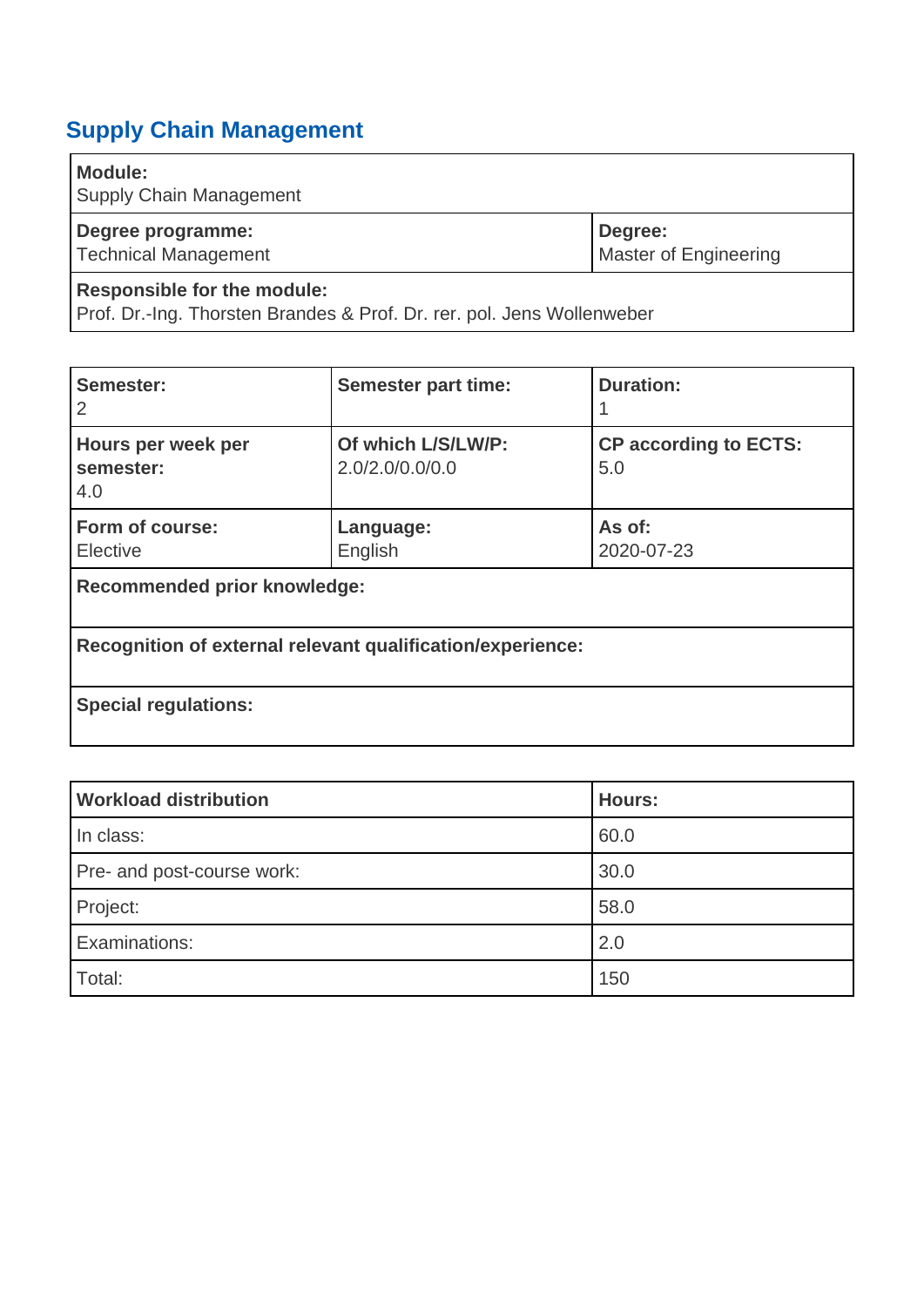### **Supply Chain Management**

| <b>Learning objectives</b>                                                                                                                                                                                                                                              | <b>Anteil</b> |
|-------------------------------------------------------------------------------------------------------------------------------------------------------------------------------------------------------------------------------------------------------------------------|---------------|
| Subject specific competences                                                                                                                                                                                                                                            |               |
| Knowledge<br>Overview of contemporary concepts related to SCM<br>IT applications and functions within the enterprise application architecture<br>relevant for SCM purposes<br>• Aquisition of basic knowledge for the use of SCM functionality within SAP<br><b>ERP</b> | 20%           |
| <b>Skills</b><br>Ability to select SCM concepts appropriate to challenges in an enterprise<br>environment<br>Ability to adapt and enhance SCM concepts according to business<br>requirements<br>• Understanding of systems dynamics in supply networks                  | 60%           |
| Personal competences                                                                                                                                                                                                                                                    |               |
| Social competence<br>Ability to develop a road map for challenges given within a SCM context<br>Ability to deliver a significant contribution in team work<br>Ability to perceive individual agendas related to SCM projects                                            | 20%           |
| Autonomy<br>• Ability to develop a road map for challenges given within a SCM context                                                                                                                                                                                   |               |

| Content:                                                                                                                                                                                                                                                                       |
|--------------------------------------------------------------------------------------------------------------------------------------------------------------------------------------------------------------------------------------------------------------------------------|
| 1. SCM as a management concept vs. category of enterprise software                                                                                                                                                                                                             |
| 2. Subjects covered may include but are not restricted to: - Understanding of systems<br>dynamics (e.g. by utilizing a management game) - Contemporary management<br>concepts associated with SCM (MRP I, MRP II, VMI, SMI, CPFR, Pearl Chain,<br>Postponement, Lean SCM etc.) |

3. Subjects will be delivered by a combination of lectures and case studies; whenever possible the course will work on real life challenges from industry partners

### **Examination format:**

Written exam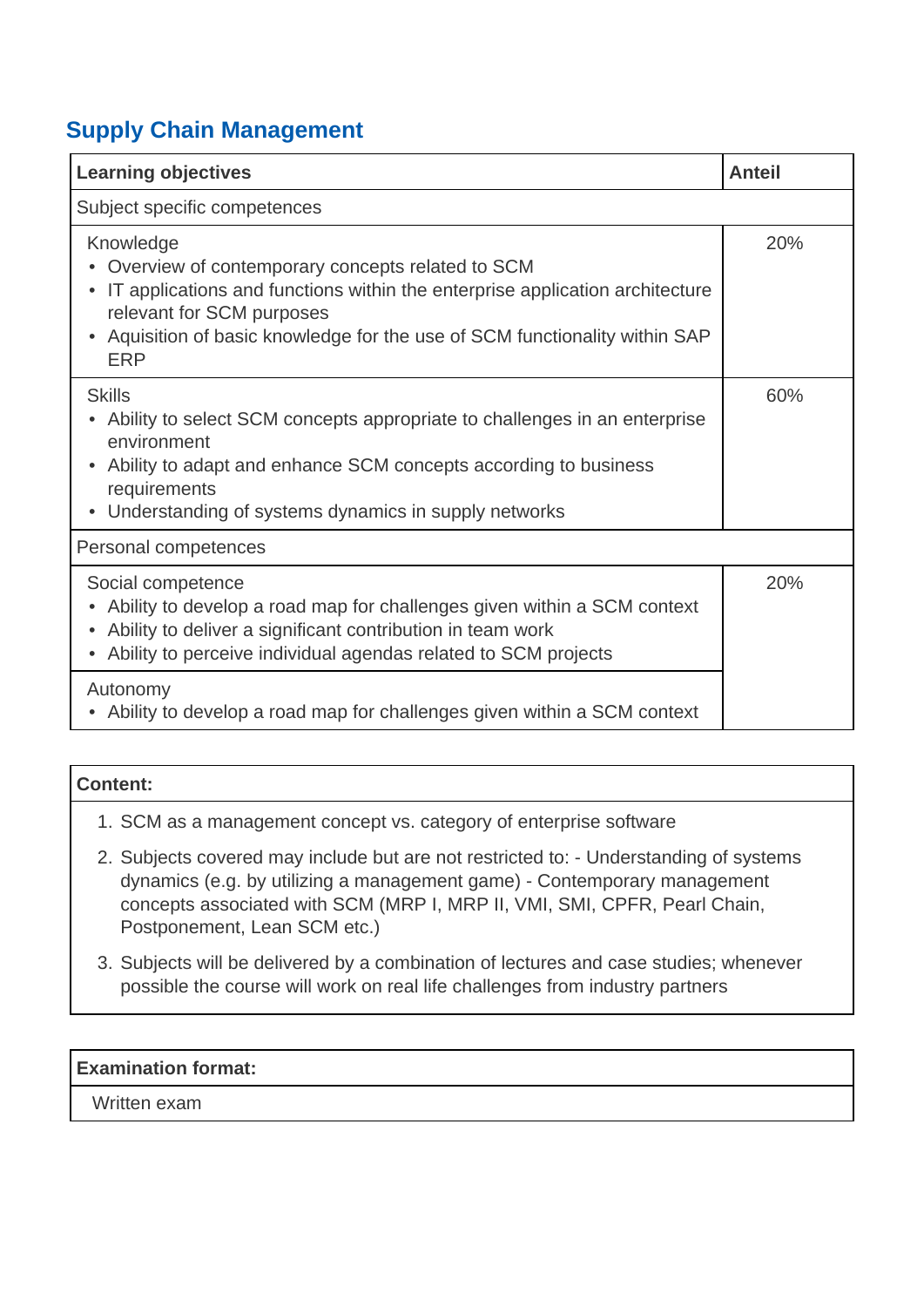## **Supply Chain Management**

### **Compulsory reading:**

Depending on specifics of case studies or real life projects within the individual semester.

### **Recommended reading:**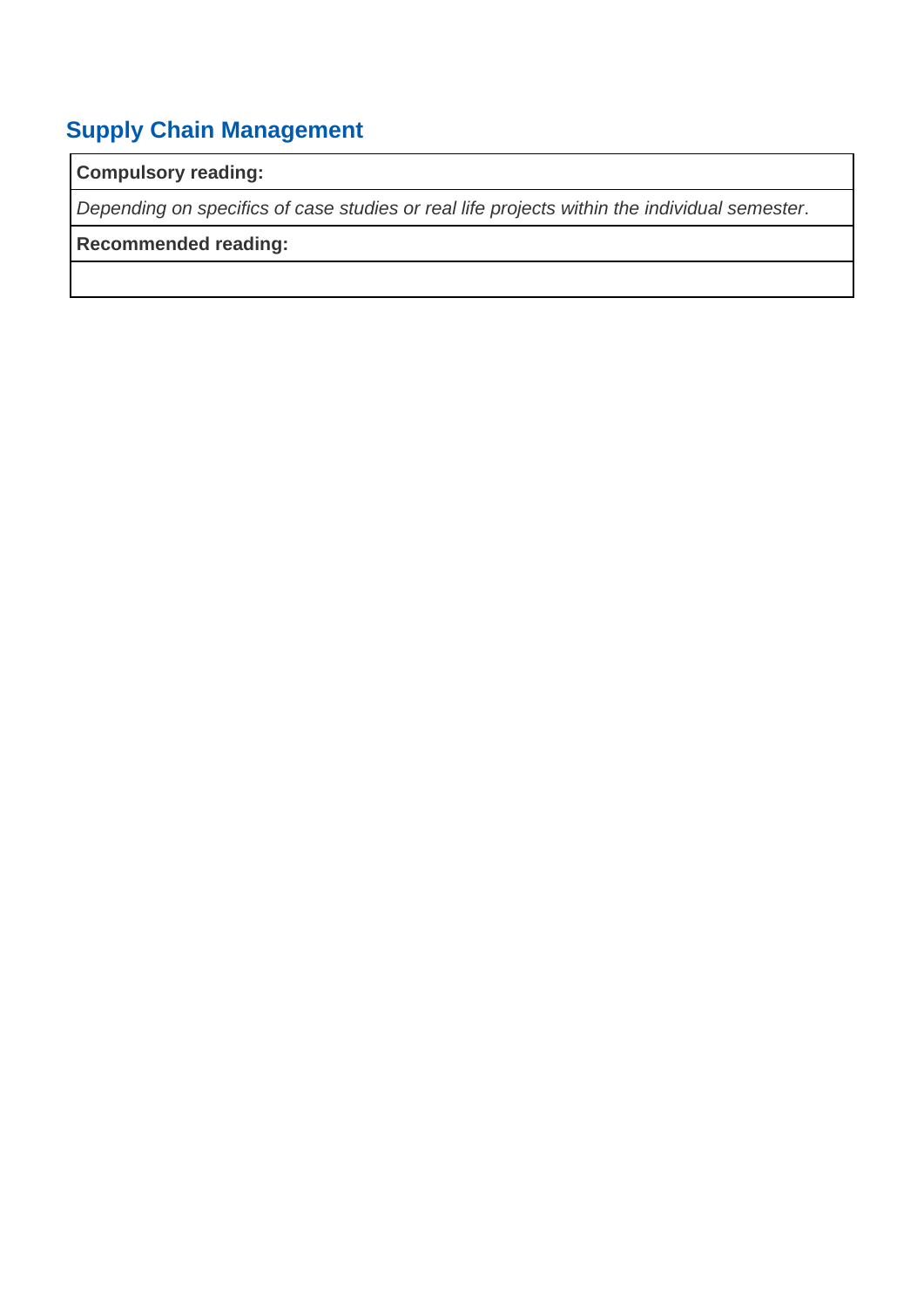<span id="page-52-0"></span>

| <b>Module:</b><br><b>System Dynamics in Production and Logistics</b> |                                         |
|----------------------------------------------------------------------|-----------------------------------------|
| Degree programme:<br>Technical Management                            | Degree:<br><b>Master of Engineering</b> |
| <b>Responsible for the module:</b>                                   |                                         |

Prof. Dr.-Ing. Gaby Neumann & Prof. Dr.-Ing. Thomas Masurat

| Semester:<br>2                                             | <b>Semester part time:</b>            | <b>Duration:</b>                    |
|------------------------------------------------------------|---------------------------------------|-------------------------------------|
| Hours per week per<br>semester:<br>4.0                     | Of which L/S/LW/P:<br>2.0/2.0/0.0/0.0 | <b>CP according to ECTS:</b><br>5.0 |
| Form of course:<br>Elective                                | Language:<br>English                  | As of:<br>2020-10-06                |
| <b>Recommended prior knowledge:</b>                        |                                       |                                     |
| Recognition of external relevant qualification/experience: |                                       |                                     |
| <b>Special regulations:</b>                                |                                       |                                     |

| <b>Workload distribution</b> | <b>Hours:</b> |
|------------------------------|---------------|
| In class:                    | 60.0          |
| Pre- and post-course work:   | 28.0          |
| Project:                     | 60.0          |
| Examinations:                | 2.0           |
| Total:                       | 150           |

| <b>Learning objectives</b>                                                                                                           | <b>Anteil</b> |
|--------------------------------------------------------------------------------------------------------------------------------------|---------------|
| Subject specific competences                                                                                                         |               |
| Knowledge<br>• understand the needs for networked/system thinking<br>• understand chances and opportunities from scenario management | 25%           |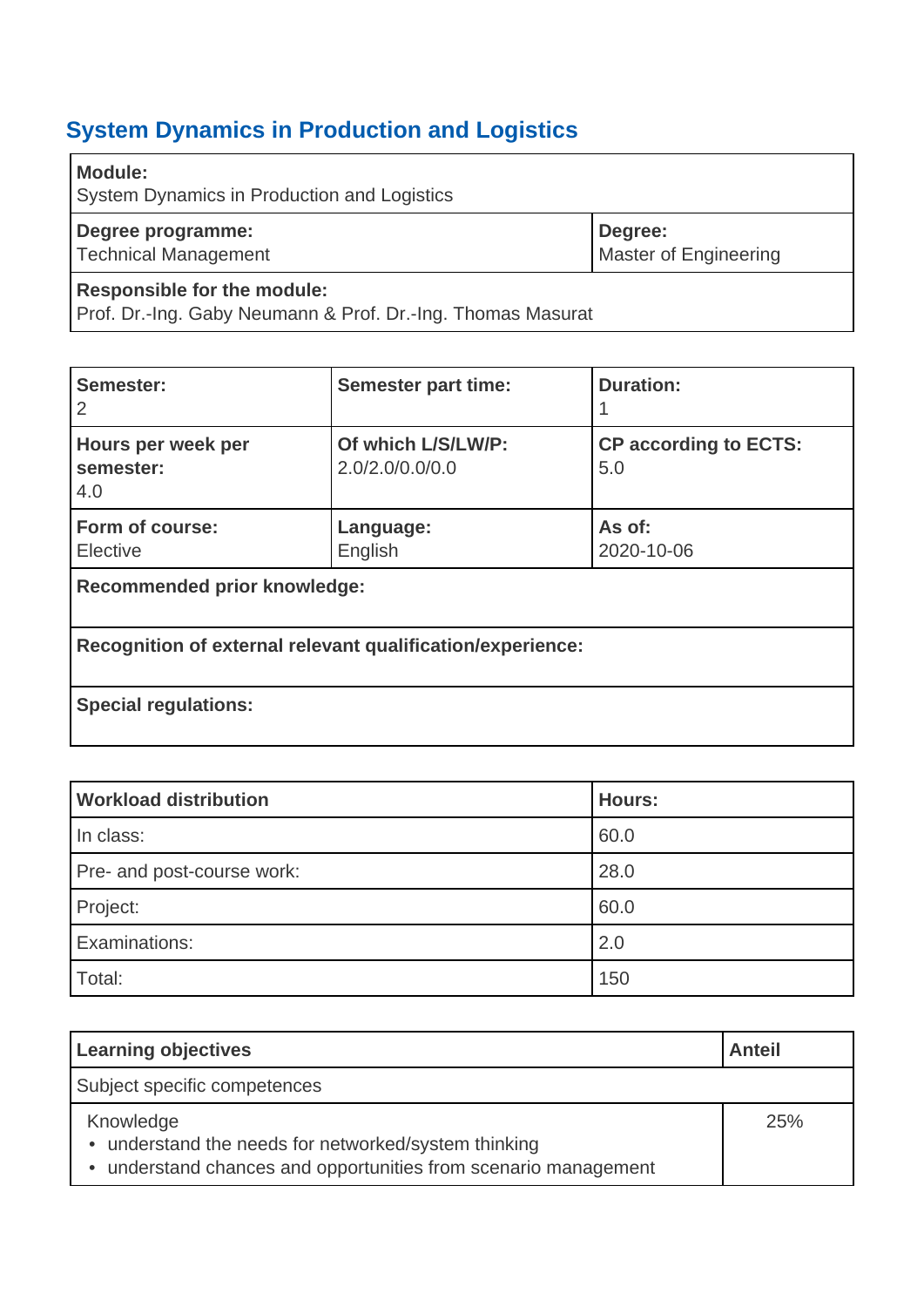| <b>Skills</b><br>model, analyse, manage complex socio-economic systems<br>apply scenario management procedure, methods, tools for planning,<br>managing and controlling implementation and launching of logistics<br>systems<br>• make decisions in complex situations<br>• elaborate solid arguments to convince and motivate decision makers<br>select the proper partners and then plan and coordinate the project to<br>implement the solution | 50% |
|----------------------------------------------------------------------------------------------------------------------------------------------------------------------------------------------------------------------------------------------------------------------------------------------------------------------------------------------------------------------------------------------------------------------------------------------------|-----|
| Personal competences                                                                                                                                                                                                                                                                                                                                                                                                                               |     |
| Social competence<br>• communicate conclusions, knowledge and final reasoning in front of<br>specialist and non-specialist audiences clearly and unambiguously<br>• work collaboratively in a group                                                                                                                                                                                                                                                | 25% |
| Autonomy<br>face a new problem under a scientific perspective<br>ability to learn enabling them to continue studying in a manner which is<br>largely self-supervised or independent<br>integrate knowledge and face the complexity of making judgements from<br>$\bullet$<br>incomplete or limited information<br>reflect on the social and ethical responsibilities linked to the application of<br>$\bullet$<br>knowledge and judgements         |     |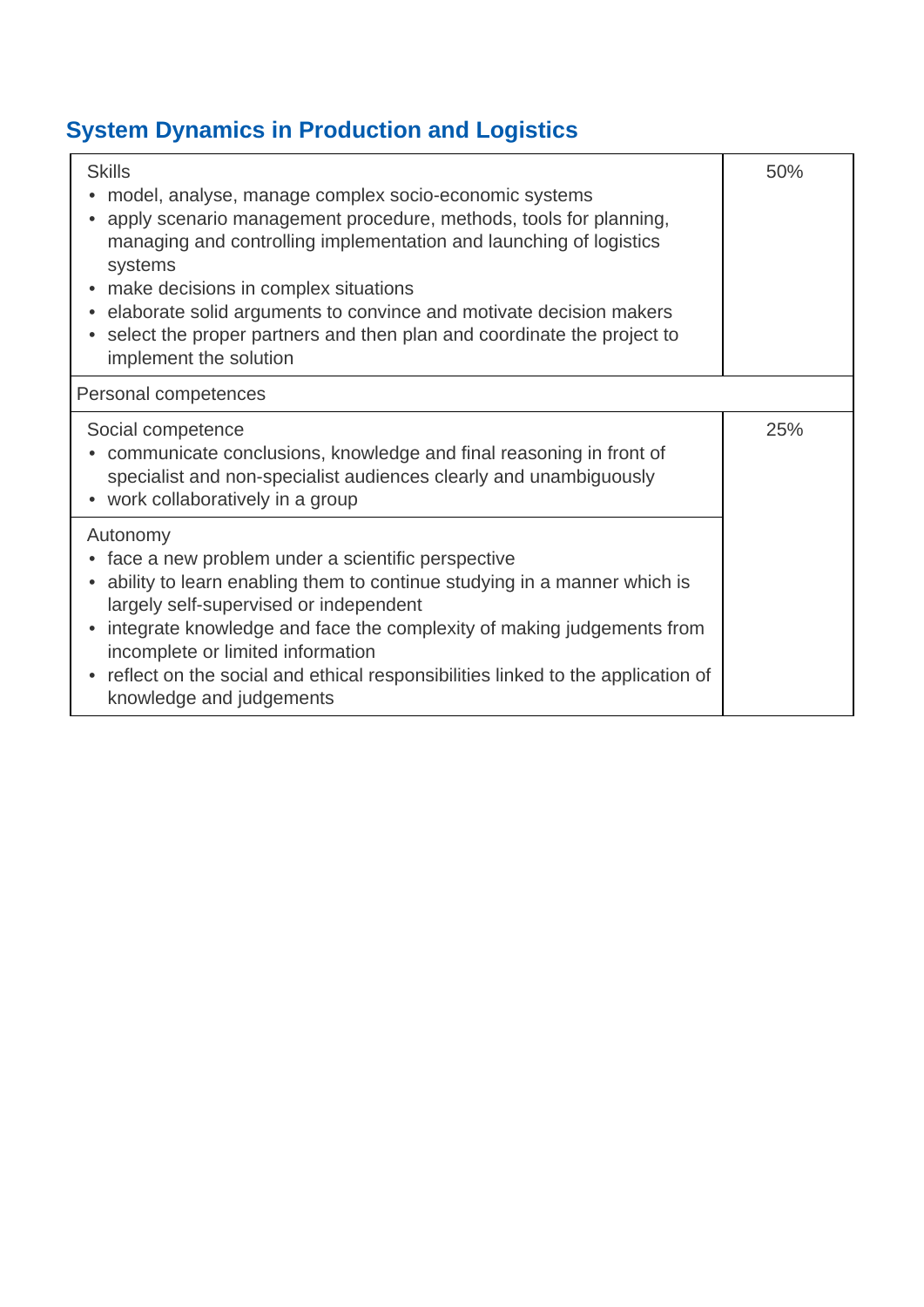| <b>Content:</b>                                                                                                       |
|-----------------------------------------------------------------------------------------------------------------------|
| 1. Introduction: System Thinking in Logistics and Supply Chain Management                                             |
| 2. Scenario Management                                                                                                |
| 2.1. Introduction                                                                                                     |
| 2.2. Scenario techniques<br>2.2.1. Basics                                                                             |
| 2.2.2. Preparation                                                                                                    |
| 2.2.3. Scenario field analysis                                                                                        |
| 2.2.4. Scenario prognostics                                                                                           |
| 2.2.5. Scenario development                                                                                           |
| 2.2.6. Information based for scenario development                                                                     |
| 2.2.7. Transfer of scenarios                                                                                          |
| 3. System dynamics modelling and simulation<br>3.1. Introduction, terminology, motivation for complex system thinking |
| 3.2. Structure and behaviour of dynamic systems - feedback as a problem                                               |
| 3.3. Stocks and flows                                                                                                 |
| 3.3.1. Causal loop diagrams                                                                                           |
| 3.3.2. Stocks, flows, and accumulation                                                                                |
| 3.3.3. Dynamics of stocks and flows                                                                                   |
| 3.4. Modelling and simulation                                                                                         |
| 3.4.1. Steps of the modelling process                                                                                 |
| 3.4.2. Formulating a dynamic hypothesis                                                                               |
| 3.4.3. Formulating a simulation model                                                                                 |
| 3.4.4. Validation and model testing                                                                                   |
| 3.4.5. Policy design and evaluation                                                                                   |
| 3.5. Dynamics of simple structures<br>3.5.1. Path dependence and positive feedback                                    |
| 3.5.2. Delays                                                                                                         |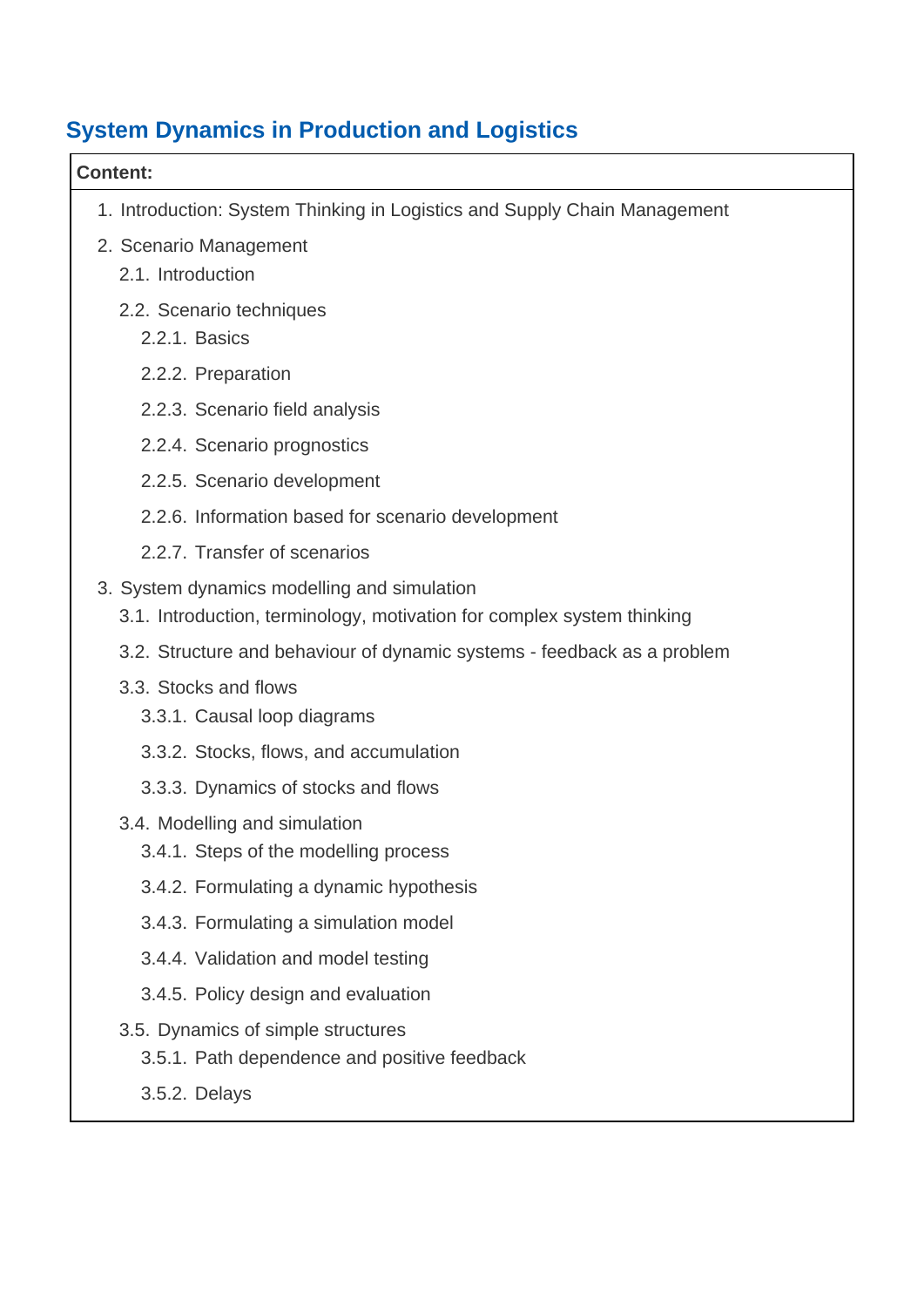#### **Examination format:**

 Presentation (20%) Project (30%) Presentation (25%) Oral exam (25%)

#### **Compulsory reading:**

#### **Recommended reading:**

**Sterman, J.** (2000). Business Dynamics. Systems Thinking and Modeling for a Complex World. Mc Graw Hill Education.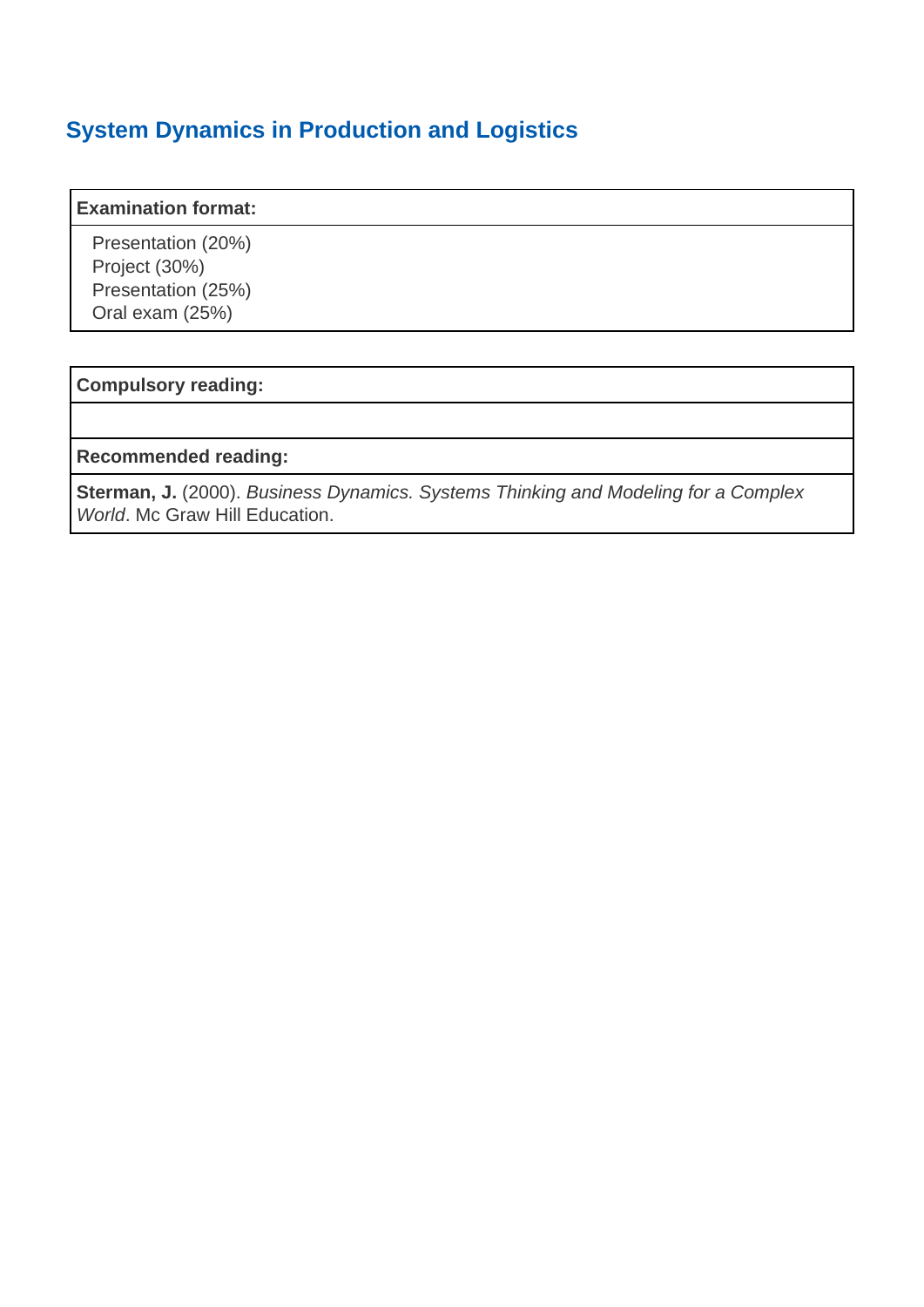# <span id="page-56-0"></span>**Transportation Technologies**

| <b>Module:</b><br><b>Transportation Technologies</b>                       |                                         |
|----------------------------------------------------------------------------|-----------------------------------------|
| Degree programme:<br><b>Technical Management</b>                           | Degree:<br><b>Master of Engineering</b> |
| <b>Responsible for the module:</b><br>Prof. Dr. rer. pol. Jens Wollenweber |                                         |

| Semester:<br>2                                             | <b>Semester part time:</b>            | <b>Duration:</b>                    |
|------------------------------------------------------------|---------------------------------------|-------------------------------------|
| Hours per week per<br>semester:<br>4.0                     | Of which L/S/LW/P:<br>2.0/2.0/0.0/0.0 | <b>CP according to ECTS:</b><br>5.0 |
| Form of course:<br>Elective                                | Language:<br>English                  | As of:<br>2021-09-17                |
| <b>Compulsory prior knowledge:</b>                         |                                       |                                     |
| <b>Recommended prior knowledge:</b>                        |                                       |                                     |
| Recognition of external relevant qualification/experience: |                                       |                                     |
| <b>Special regulations:</b>                                |                                       |                                     |

| <b>Workload distribution</b> | <b>Hours:</b> |
|------------------------------|---------------|
| In class:                    | 60.0          |
| Pre- and post-course work:   | 30.0          |
| Project:                     | 56.0          |
| Examinations:                | 4.0           |
| Total:                       | 150           |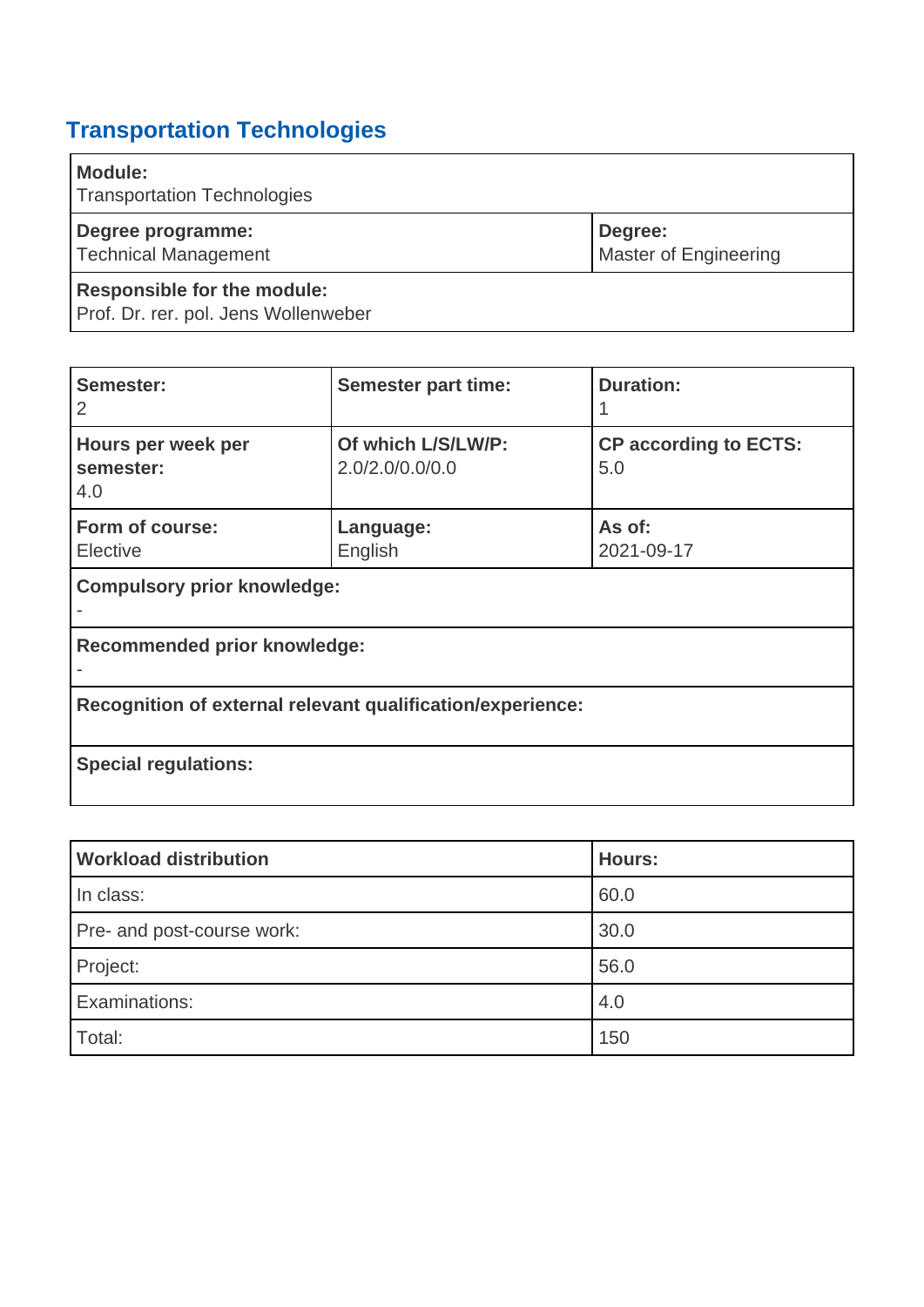# **Transportation Technologies**

| <b>Learning objectives</b>                                                                                                                                                                                                                                                                                                                                                                              | <b>Anteil</b> |
|---------------------------------------------------------------------------------------------------------------------------------------------------------------------------------------------------------------------------------------------------------------------------------------------------------------------------------------------------------------------------------------------------------|---------------|
| Subject specific competences                                                                                                                                                                                                                                                                                                                                                                            |               |
| Knowledge<br>Knowledge of relevant engine technologies<br>Knowledge of emission calculation<br>$\bullet$<br>• Understand and calculate emissions in certain usage scenarios<br>• Explain the role of different technologies in a worldwide context                                                                                                                                                      | 30%           |
| <b>Skills</b><br>Describe, analyze and modify complex calculation schemes in a<br>structured and directed manner<br>Perform the transfer of various methods to new fields of application.<br>Be able to direct the search for worldwide data sources and extract<br>relevant information.<br>Be able to structure a complex new task, divide it into subtasks and<br>$\bullet$<br>priorize these tasks. | 50%           |
| Personal competences                                                                                                                                                                                                                                                                                                                                                                                    |               |
| Social competence<br>Be able to work in teams, organize team work and manage a project team<br>Be able to critically reflect and self-organize learning processes<br>Be able to communicate in a team work context and to present results                                                                                                                                                               | 20%           |
| Autonomy<br>Be able to analyze and work on complex topics autonomously.<br>$\bullet$<br>Be able to speak freely about technical topics.<br>• Be able to adopt and assess critically specialized, advanced knowledge.                                                                                                                                                                                    |               |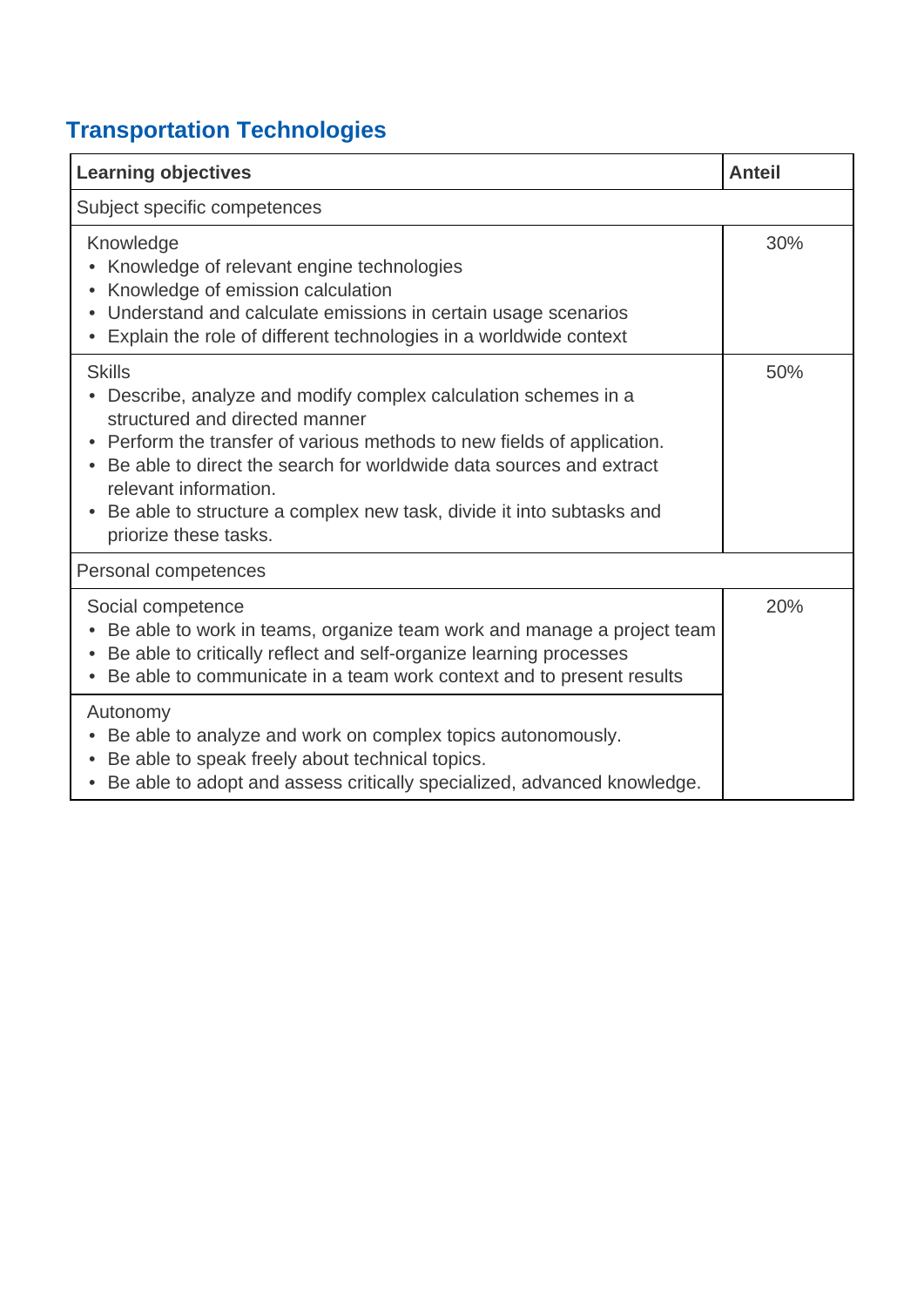### **Transportation Technologies**

## **Content:** 1. Overview of engine technologies for cars, busses and trucks 1.1. Combustion engines 1.2. LNG engines 1.3. Hydrogen engines 1.4. Electric engines 2. Importance/dispersion of technologies, trends and future developments 2.1. Worldwide market situation 2.2. Trends related to engine technology 3. Emission situation 3.1. Analysis of product lifecycle 3.2. Emission analysis during driving situations 3.3. Production emissions 4. Case study - use cases

### **Examination format:**

Presentation (100%)

### **Compulsory reading:**

**Rodrigue, J. & Comtois, C. & Slack, B.** (2017). The geography of transport systems. London: Routledge.

#### **Recommended reading:**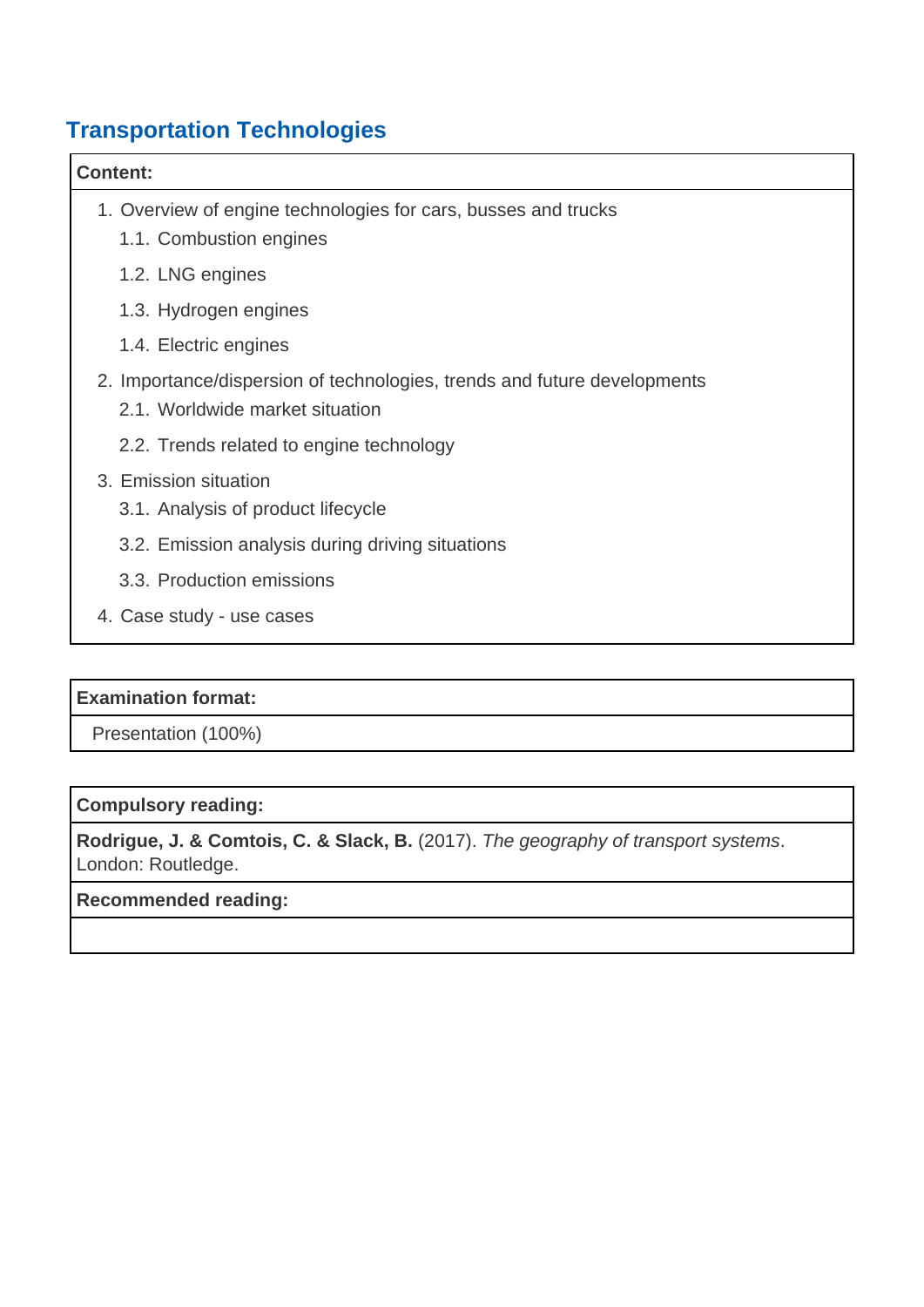## <span id="page-59-1"></span>**Master's Colloquium**

| <b>Module:</b><br>Master's Colloquium                                      |                                         |
|----------------------------------------------------------------------------|-----------------------------------------|
| Degree programme:<br><b>Technical Management</b>                           | Degree:<br><b>Master of Engineering</b> |
| <b>Responsible for the module:</b><br>Prof. Dr. rer. pol. Jens Wollenweber |                                         |

| Semester:<br>3                                             | <b>Semester part time:</b>            | <b>Duration:</b>                    |
|------------------------------------------------------------|---------------------------------------|-------------------------------------|
| Hours per week per<br>semester:<br>0.0                     | Of which L/S/LW/P:<br>0.0/0.0/0.0/0.0 | <b>CP according to ECTS:</b><br>6.0 |
| Form of course:<br>Compulsory                              | Language:<br>English                  | As of:<br>2019-10-01                |
| <b>Compulsory prior knowledge:</b><br>Master's thesis      |                                       |                                     |
| Recommended prior knowledge:                               |                                       |                                     |
| Recognition of external relevant qualification/experience: |                                       |                                     |
| <b>Special regulations:</b>                                |                                       |                                     |

<span id="page-59-0"></span>

| <b>Workload distribution</b> | <b>Hours:</b> |
|------------------------------|---------------|
| In class:                    | 0.0           |
| Pre- and post-course work:   | 0.0           |
| Project:                     | 179.0         |
| Examinations:                | 1.0           |
| Total:                       | 180           |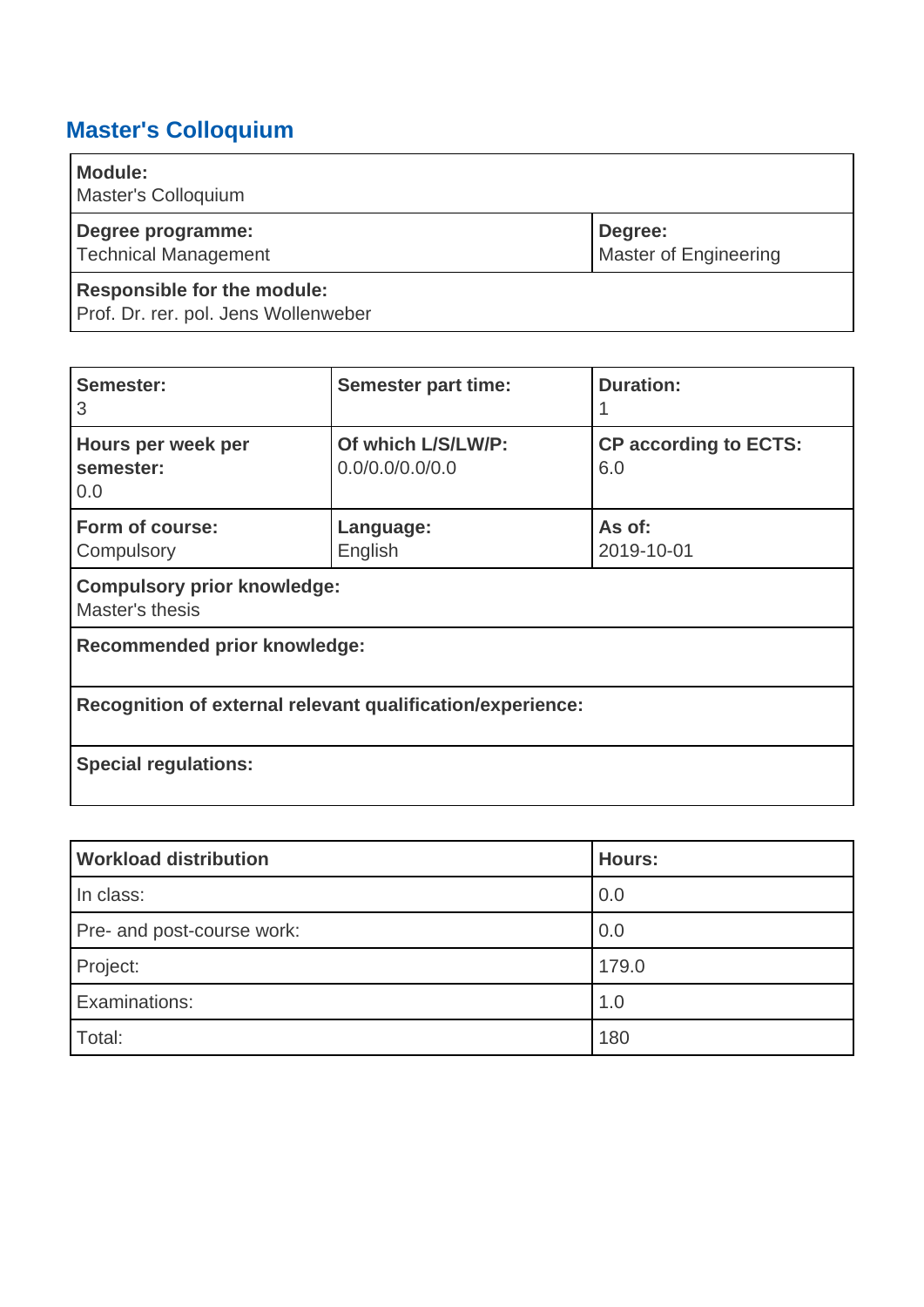### **Master's Colloquium**

| <b>Learning objectives</b>                                                                                                                                                                                                                                                                                                       | <b>Anteil</b> |
|----------------------------------------------------------------------------------------------------------------------------------------------------------------------------------------------------------------------------------------------------------------------------------------------------------------------------------|---------------|
| Subject specific competences                                                                                                                                                                                                                                                                                                     |               |
| Knowledge<br>Students can<br>identify and present the main contents and results of their master thesis.<br>apply technical and methodological knowledge to explain or justify their<br>work.                                                                                                                                     | 20%           |
| <b>Skills</b><br>• Students can<br>prepare the essential contents and results of their master thesis in a<br>structured, comprehensible and descriptive way in the form of a<br>presentation.<br>• design the scope of the presentation according to the specified time fund.                                                    | 40%           |
| Personal competences                                                                                                                                                                                                                                                                                                             |               |
| Social competence<br>Students can<br>present the essential contents and results of their master thesis in a<br>focused, comprehensible and understandable manner.<br>answer specialist questions about your master's thesis and its<br>$\bullet$<br>methodological environment in a factual manner.<br>discuss factual contexts. | 40%           |
| Autonomy<br>Students can<br>• critically reflect on their work, their approach and their results.                                                                                                                                                                                                                                |               |

### **Content:**

1. Contents, procedure, results, findings of the master thesis

| <b>Examination format:</b> |  |
|----------------------------|--|
| Oral exam (100%)           |  |

 Additional rules: 15 minutes presentation, 30 minutes questions and discussion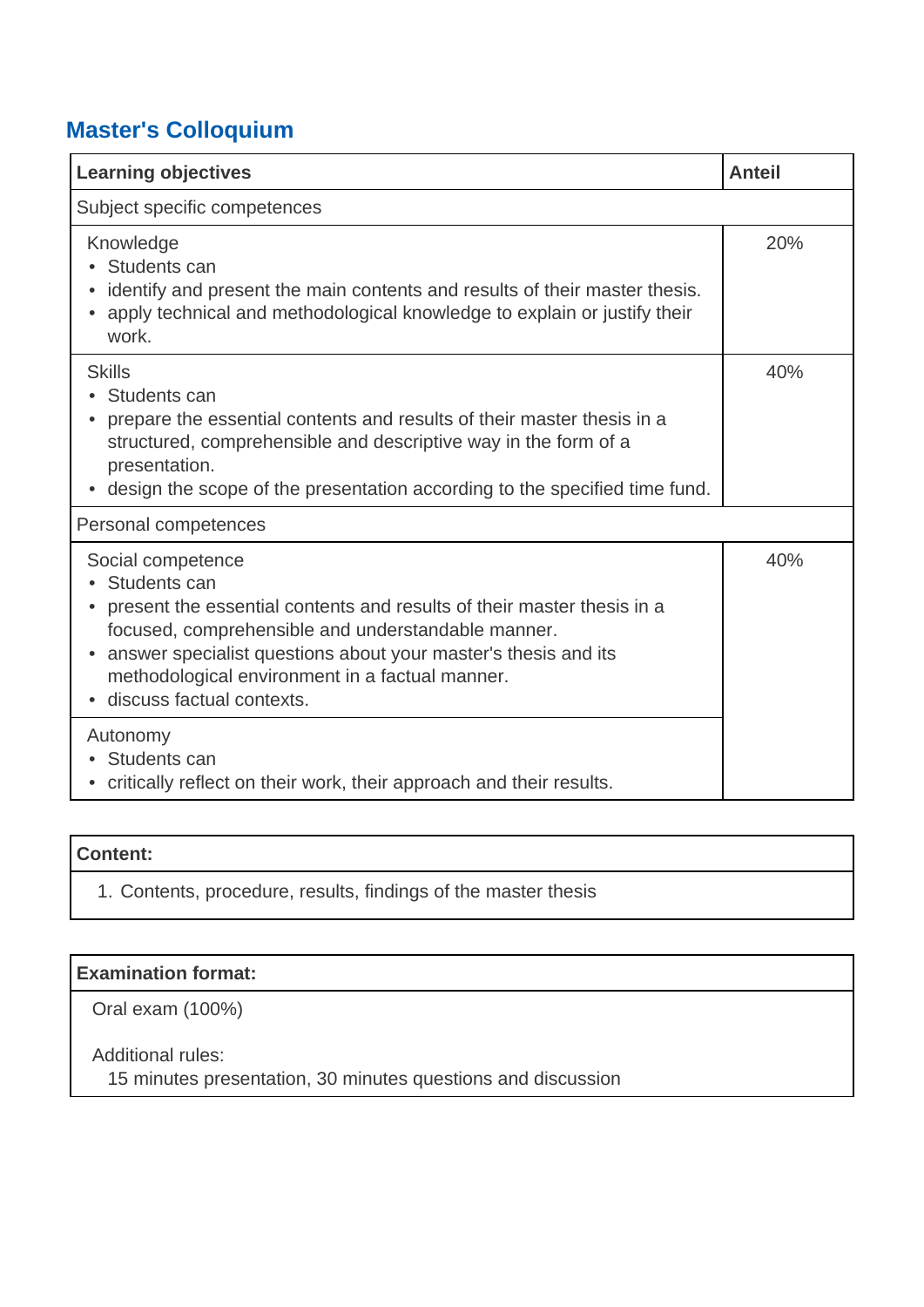## **Master's Colloquium**

**Compulsory reading:**

**Recommended reading:**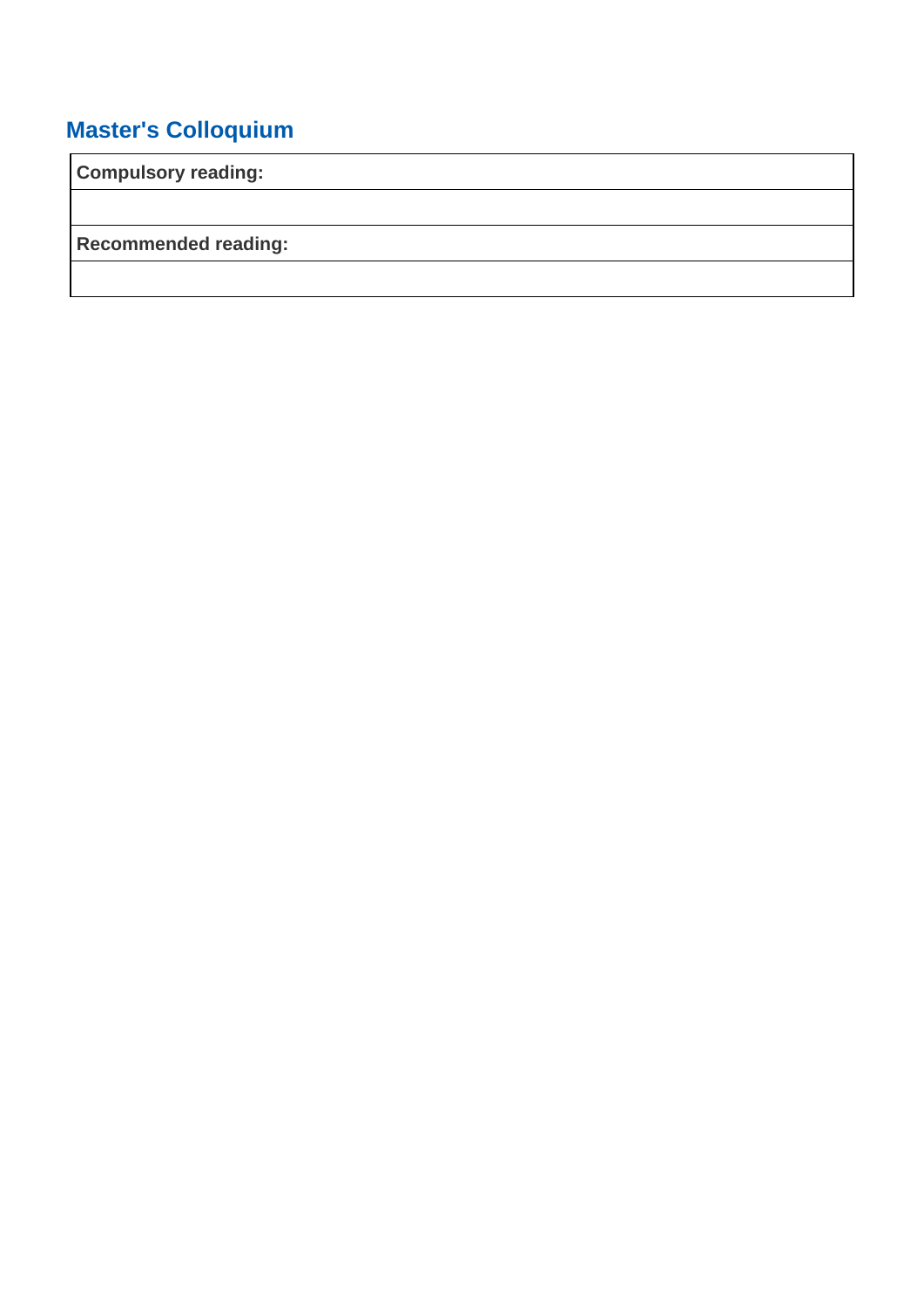## <span id="page-62-0"></span>**Master's Thesis**

| <b>Module:</b><br><b>Master's Thesis</b>                                   |                                         |
|----------------------------------------------------------------------------|-----------------------------------------|
| Degree programme:<br><b>Technical Management</b>                           | Degree:<br><b>Master of Engineering</b> |
| <b>Responsible for the module:</b><br>Prof. Dr. rer. pol. Jens Wollenweber |                                         |

| Semester:<br>3                                             | <b>Semester part time:</b>            | <b>Duration:</b>                     |  |  |  |
|------------------------------------------------------------|---------------------------------------|--------------------------------------|--|--|--|
| Hours per week per<br>semester:<br>0.0                     | Of which L/S/LW/P:<br>0.0/0.0/0.0/0.0 | <b>CP according to ECTS:</b><br>24.0 |  |  |  |
| Form of course:<br>Compulsory                              | Language:<br>English                  | As of:<br>2018-12-17                 |  |  |  |
| Recommended prior knowledge:                               |                                       |                                      |  |  |  |
| Recognition of external relevant qualification/experience: |                                       |                                      |  |  |  |
| <b>Special regulations:</b>                                |                                       |                                      |  |  |  |

| <b>Workload distribution</b> | <b>Hours:</b> |
|------------------------------|---------------|
| In class:                    | 0.0           |
| Pre- and post-course work:   | 0.0           |
| Project:                     | 720.0         |
| Examinations:                | 0.0           |
| Total:                       | 720           |

| <b>Learning objectives</b>   | <b>Anteil</b> |
|------------------------------|---------------|
| Subject specific competences |               |
| Knowledge                    | 20%           |